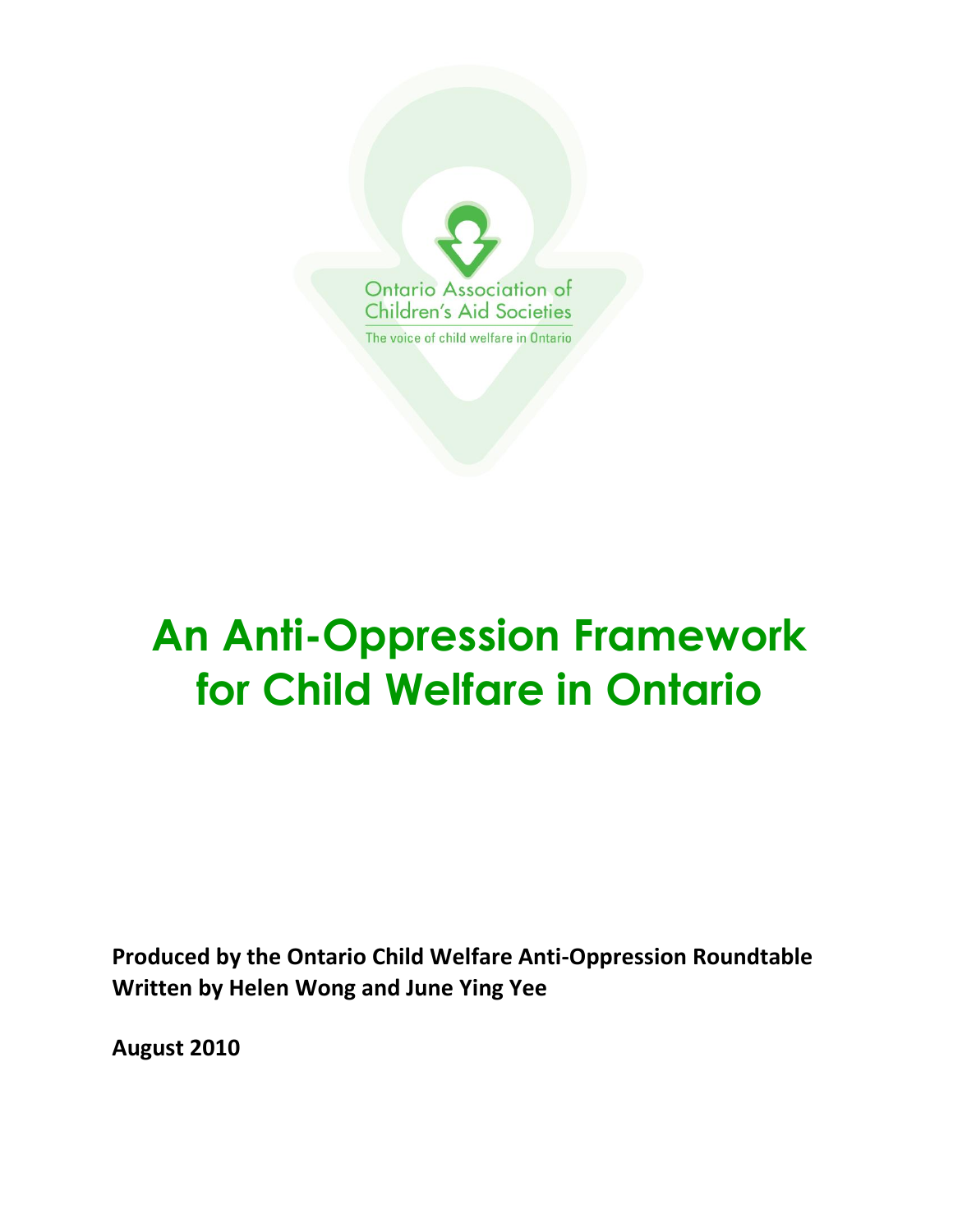"(Anti-Oppression means) giving up power, being inclusive of all groups, of all marginalized groups, having representation from these groups and having joint decision-making about policy, procedures and practices."

*- Consultation Participant, 2009*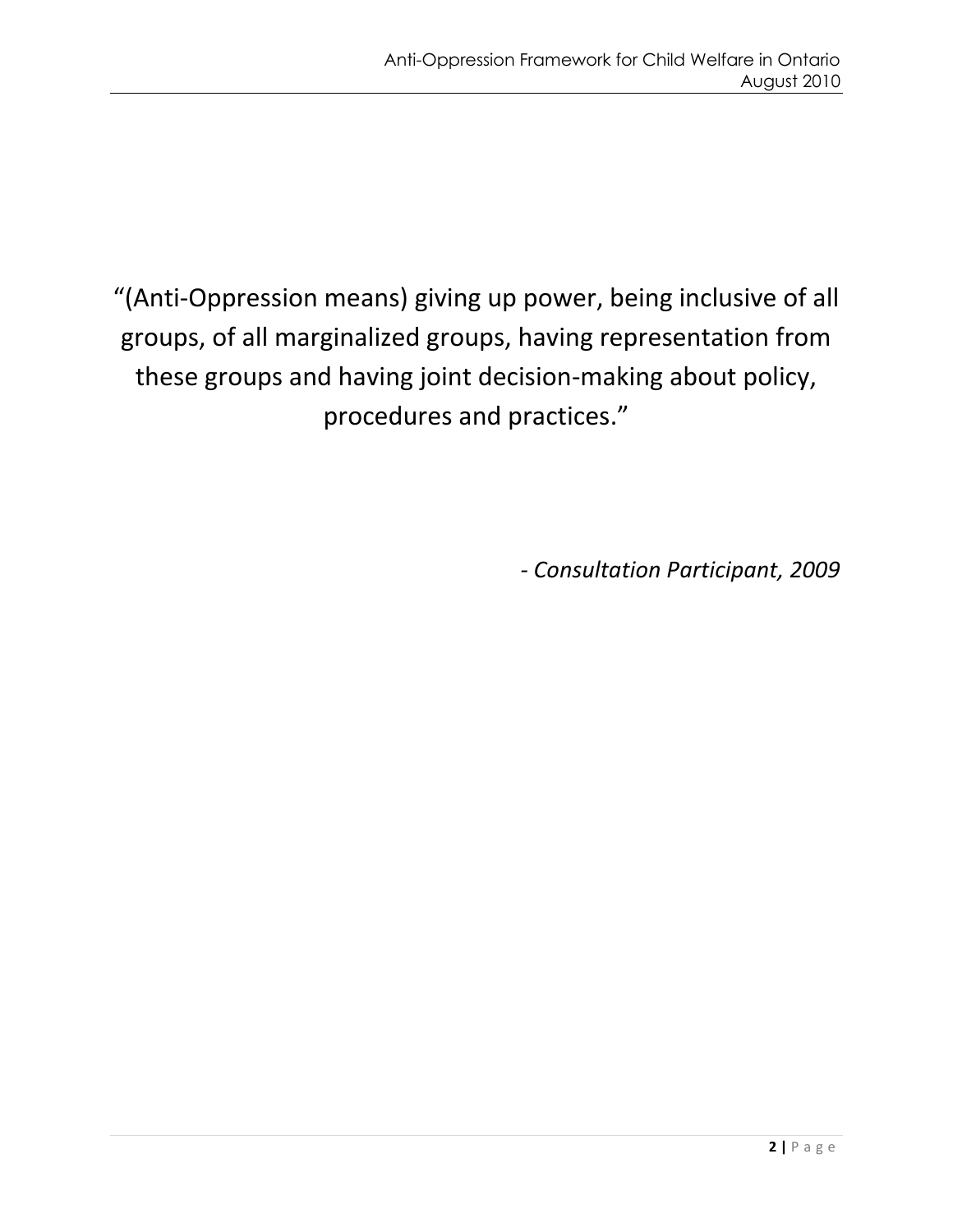### **Acknowledgements**

The Ontario Child Welfare Anti-Oppression Roundtable (AOR) provides a forum to develop, support and share initiatives in anti-oppression work. It aims to develop and recommend strategies to build agency capacity and advocate for the inclusion of anti-oppression principles in policies, structures, practices and both internal and external relationships.

We are grateful to the many people who have contributed to and supported the development of this report which, for the first time, presents a framework to support and guide anti-oppression work in child welfare.

First and foremost, we acknowledge Helen Wong and June Ying Yee for their expertise and gentle guidance in developing this framework. They took all our "grand ideas" and skillfully stitched them into a quilt which is both creative and complex in its beauty.

We also thank the more than 100 colleagues from 44 Societies and the Ontario Association of Children's Aid Societies (OACAS) who participated in the 13 consultation sessions organized to inform this process. Your contributions helped to bring to life an idea that had intrigued and challenged us for some time.

A number of members of the AOR also contributed generously of their time, acting as consultation planners, facilitators, recorders and/or readers. They are: Michael Bowe, Sue Dale, Sharon Evans, Heidi Kiang, Daniel Kikulwe, Wendy Mackenzie-Hall, Julie Myers, Liz Molligan, Kike Ojo, Catherine Paynter, Jean Samuel and Regina Whelan. Special thanks to Karen Playford at Grey County Children's Aid Society for her skill and good humour in coordinating zone consultation registrations.

Finally, we thank the Local Child Welfare Directors Section and the Provincial Project Management Committee of the OACAS for providing funds to support this project. We also appreciate the administrative support provided by OACAS.

Lorna Grant Christian Hackbusch

Lorna Grant Christian Hackbusch Co-Chairs, Child Welfare Anti-Oppression Framework Project The Ontario Child Welfare Anti-Oppression Roundtable

**"The ultimate tragedy is not the oppression and cruelty by the bad people but the silence over that by the good people."**

Martin Luther King, Jr., [Civil-Rights Leader.](http://thinkexist.com/occupation/famous_civil-rights_leaders/) [1929](http://thinkexist.com/birthday/january_15/)[-1968](http://thinkexist.com/birthday/april_4/)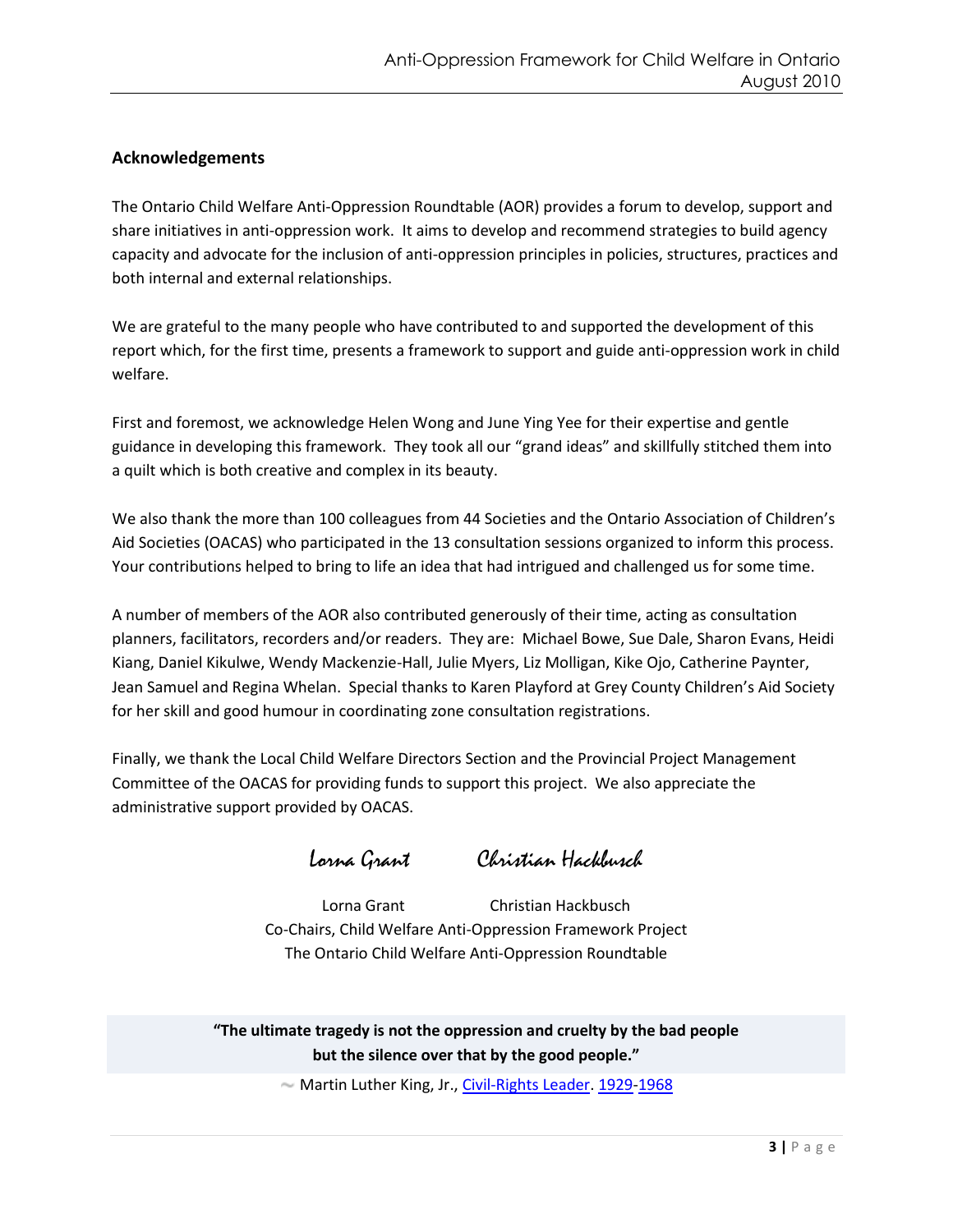**NOTE**: This report was produced by Ontario Child Welfare Anti-Oppression Roundtable and was approved by the Local Directors (LD) Section Executive on behalf of the LD Section. Funding was provided by the Ontario Association of Children's Aid Societies (OACAS) through the Provincial Projects Committee. It is intended as a resource document for the child welfare field.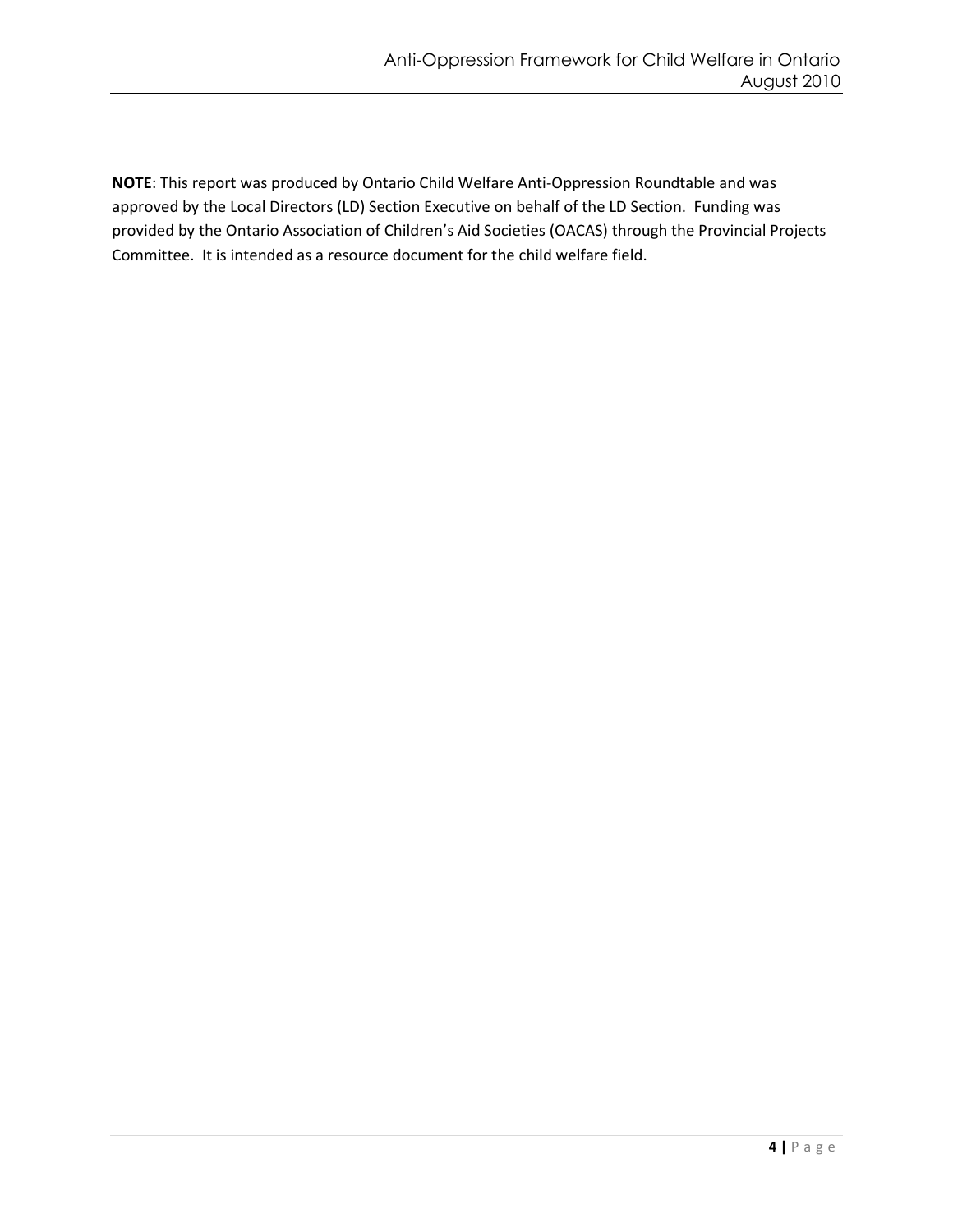# Table of Contents

|    | <b>Acknowledgements</b>                                                                                                                                                                                                                                                                                                                                                                                                                                                                                                                                                                                                                                                                                                      | 3                                                                                      |
|----|------------------------------------------------------------------------------------------------------------------------------------------------------------------------------------------------------------------------------------------------------------------------------------------------------------------------------------------------------------------------------------------------------------------------------------------------------------------------------------------------------------------------------------------------------------------------------------------------------------------------------------------------------------------------------------------------------------------------------|----------------------------------------------------------------------------------------|
| А. | Introduction<br>Background<br>Why an Anti-Oppression Perspective is Critical to Child Welfare<br>What an Anti-Oppression (AO) Approach to Child Welfare Looks Like<br>Why an AO Framework                                                                                                                                                                                                                                                                                                                                                                                                                                                                                                                                    | 6<br>6<br>6<br>8<br>12                                                                 |
| В. | <b>The Consultation Process</b><br>Purpose<br>Methodology<br><b>Participation Profile</b><br>Five Key Recommendations                                                                                                                                                                                                                                                                                                                                                                                                                                                                                                                                                                                                        | 14<br>14<br>14<br>15<br>16                                                             |
| C. | The Anti-Oppression Framework<br>Features of the Framework<br>Steps of the Framework<br>Organizational Change Process - Using Steps 1-4<br>Step 1: Identify the Intended Outcome(s)<br>Step 2: Identify Potential Key Challenges<br>Step 3: Ask Questions to Yourself/Team<br>Step 4: Identify Levers<br>Assess Impact On Service Users Throughout the Process<br>Logic Model of the Framework - Using Steps $5 - 8$<br>Step 5: Revisit Outcomes/Assess Impact on Community Stakeholders<br>Step 6: Shift Institutional Challenges into AO Opportunities<br>Step 7: Identify Individual, Group and Institutional/Systemic Action Steps<br>Step 8: Identify Indicators of Success<br>Diagram of the Anti-Oppression Framework | 18<br>18<br>18<br>19<br>19<br>20<br>20<br>21<br>22<br>24<br>24<br>24<br>24<br>26<br>27 |
| D. | Conclusion                                                                                                                                                                                                                                                                                                                                                                                                                                                                                                                                                                                                                                                                                                                   | 28                                                                                     |
|    | <b>References</b>                                                                                                                                                                                                                                                                                                                                                                                                                                                                                                                                                                                                                                                                                                            | 29                                                                                     |
|    | <b>Appendices</b><br>Appendix A: Consultation Questions<br>Appendix B: Key Findings of the Consultation<br>Appendix C: Using the Framework<br>Appendix D: How to Integrate Individual, Group and Institutional/Systemic Action<br><b>Steps</b><br>Appendix E: Terms of Reference for the Ontario Child Welfare Anti-Oppression<br>Roundtable                                                                                                                                                                                                                                                                                                                                                                                 | 31<br>31<br>33<br>36<br>41<br>50                                                       |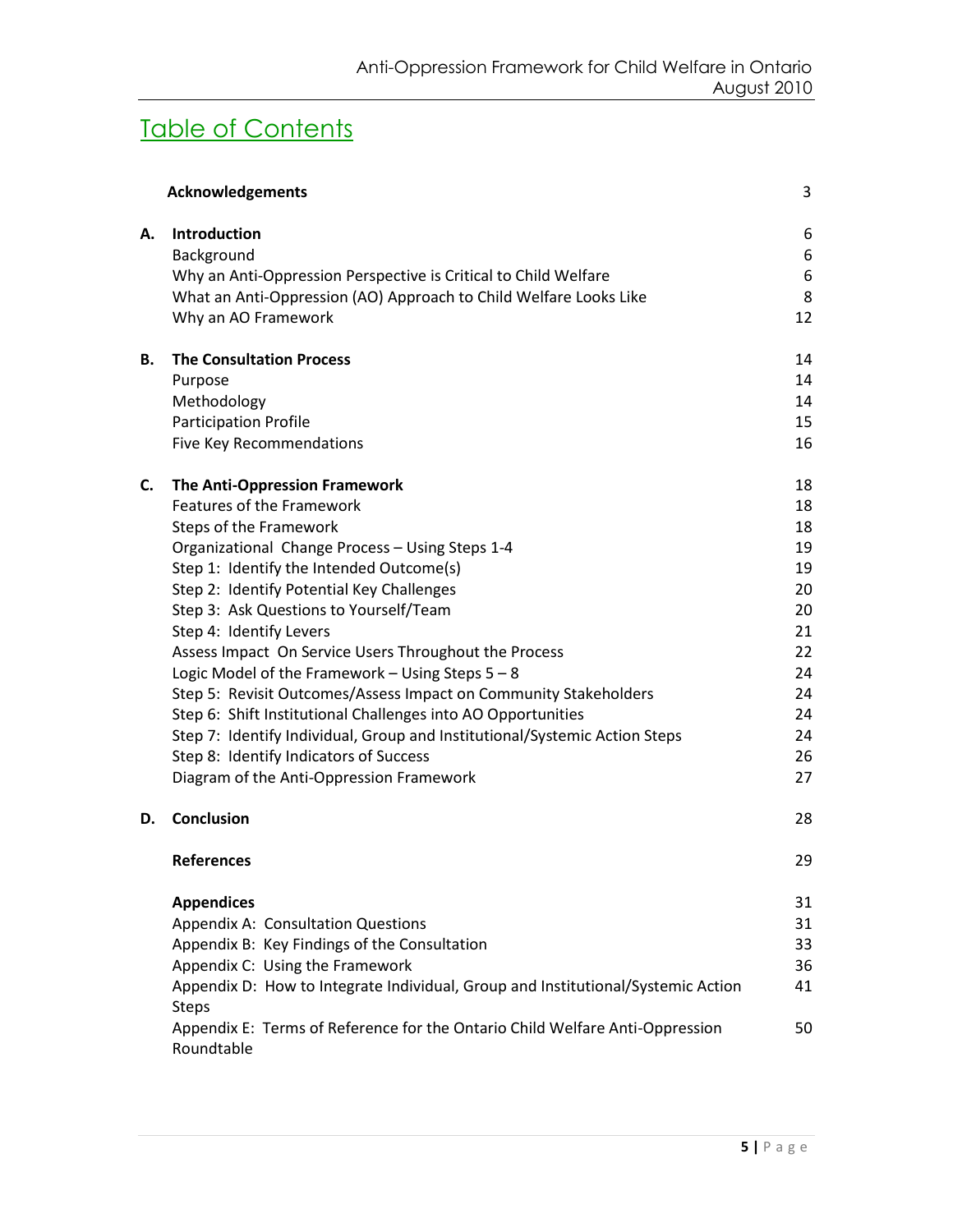# **A. Introduction**

### **Background**

In October, 2008, the Ontario Child Welfare Anti-Oppression Roundtable (AOR) released a Discussion Paper titled "Anti-Oppression in Child Welfare: Laying the Foundation for Change." The purpose of that document was twofold. First, the paper set out the key areas in which Children's Aid Societies could focus on within their organizations to build capacity and develop strategies that would support anti-oppression in child welfare. Second, a series of discussion questions were presented in order to "stimulate a provincial dialogue and consultation process that [would] result in the creation of a shared framework for anti-oppression in all Ontario child welfare agencies." (AOR, 2008, p. 6)

In May, 2009, the Provincial Project Management Committee, supported by the Ontario Association of Children's Aid Societies and the Local Director's Section, provided project monies to the AOR to carry out a consultation process that would lead to the development of a framework for anti-oppression in child welfare. This document presents that framework, informed by the findings of the consultation process and the pioneering work done by those who have gone before us.

The role of the Child Welfare Anti-Oppression Roundtable (AOR) is to provide a forum for members to develop, support and share initiatives on anti-oppression work. More than 25 agencies are currently represented. The focus of the AOR has been to develop and recommend strategies that build agency capacity and provide advocacy opportunities for the inclusion of anti-oppression principles in an agency's policies, structures, and practices. (See Appendix D for the AOR Terms of Reference.)

By having agencies' policies, structures and practices informed by anti-oppression principles, child welfare service delivery can be transformed to centre on the needs and circumstances of those who are marginalized and excluded from equitable participation in society. Such a focus would enable a true commitment to the ongoing and sustainable welfare of children.

### **Why an Anti-Oppression Perspective is Critical to Child Welfare**

Anti-oppression can be defined as the lens through which one understands how "race, gender, sexual orientation and identity, ability, age, class, occupation and social service usage," (AOR, p. 2) can result in systemic inequalities for particular groups.

The child welfare system has been criticized for imposing dominant values on marginalized communities, while at the same time failing to take into account the reality of the deleterious effects of inequality on families and children. The net result is that the child welfare system has the potential to reinforce, if not deepen, the inequalities already experienced by many parents and children.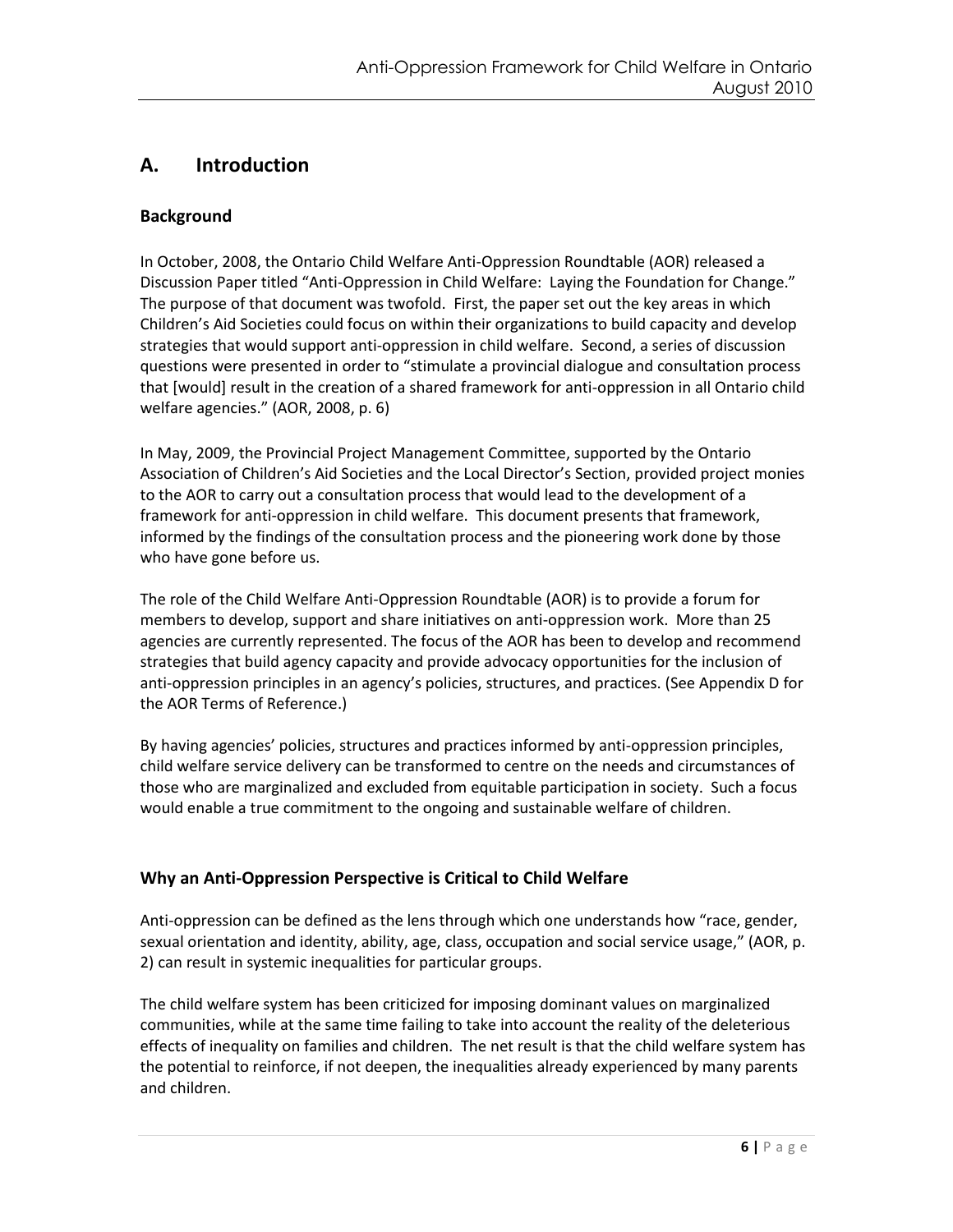The field is challenged to respond to the structural inequalities that families are experiencing while also finding ways not to replicate a history that has imposed the dominant discourse of blaming poor and marginalized parents for the lack of resources and supports that the state itself has, also, had difficulty providing and sustaining.

Much literature (Strega, 2009; Dumbrill, 2003; Dominelli, et. al., 2005) challenges the field to scrutinize the demographic reality of who is involved in the child welfare system. Current child welfare statistics reveal a disproportionately high number of children in care from poor, black, Indigenous, and single parent-led families, to name a few (Jones, 1994; Campbell, 1991; Maracle, 2002). In addition, research (Dumbrill, 2003) on child welfare adult service users' experience documents how workers use 'power over' in their daily practice simply by following seemingly benign, neutral and fair agency policies and provincial standards that, in application, are oppressive. Such actions are in contrast to a 'power with' approach (Dumbrill, 2003), which focuses on building the capacities and strengths of families within the constraints of limited resources offered by the state.

There is often a contradiction between the positive intent of child welfare policy versus the negative impact of its implementation. Therefore, until we put the child welfare system itself under scrutiny there can be no change in the current negative outcomes that disproportionately impact certain already marginalized groups. Certainly, there will always be barriers and limitations with respect to how much the child welfare system alone can do to eradicate systemic inequalities. That, however, is no reason not to take the first step by making the effort in a coordinated and strategic way to build the capacity, incentive, and support of what promising anti-oppressive practices are already occurring in the child welfare field. From that, there are ample opportunities for partnerships with other organizations and finding those people, working within them, who are committed to equity, inclusion and anti-oppression.

In the absence of an anti-oppression analysis, current diversity and cultural competency initiatives will likely never be able to address the deep-rooted systemic nature of oppressive practices within the child welfare system. Much of the research and activity to date in the area of diversity have primarily focused on looking at the problem theoretically, holding 'one-off' diversity training sessions or multicultural celebrations. Rarely are these initiatives part of a broader strategy that involves everyone from management to front-line workers in a coordinated strategy with measurable anti-oppressive outcomes. Furthermore, many of these initiatives tend to be implemented independent of the existing institutional processes and mechanisms which actually produce the oppressive forces within the system (Shahsiah & Yee, 2006). Again, this is not about intent, but rather about the impact of systemic inequalities that, without critical analysis, get replicated within agency structures, policies, and practices (Lopes, 2006).

How many times have various directors, managers, and staff attended training and said yes, indeed, their awareness level has been affected? Yet most return to their jobs feeling unable and ill-equipped to make the wide-scale changes that require integrative, multi-level organizational work. The questions not answered are: 'Who is responsible?' and 'How can one begin and be supported in the work that needs to occur for change in a mandated system such as child welfare?'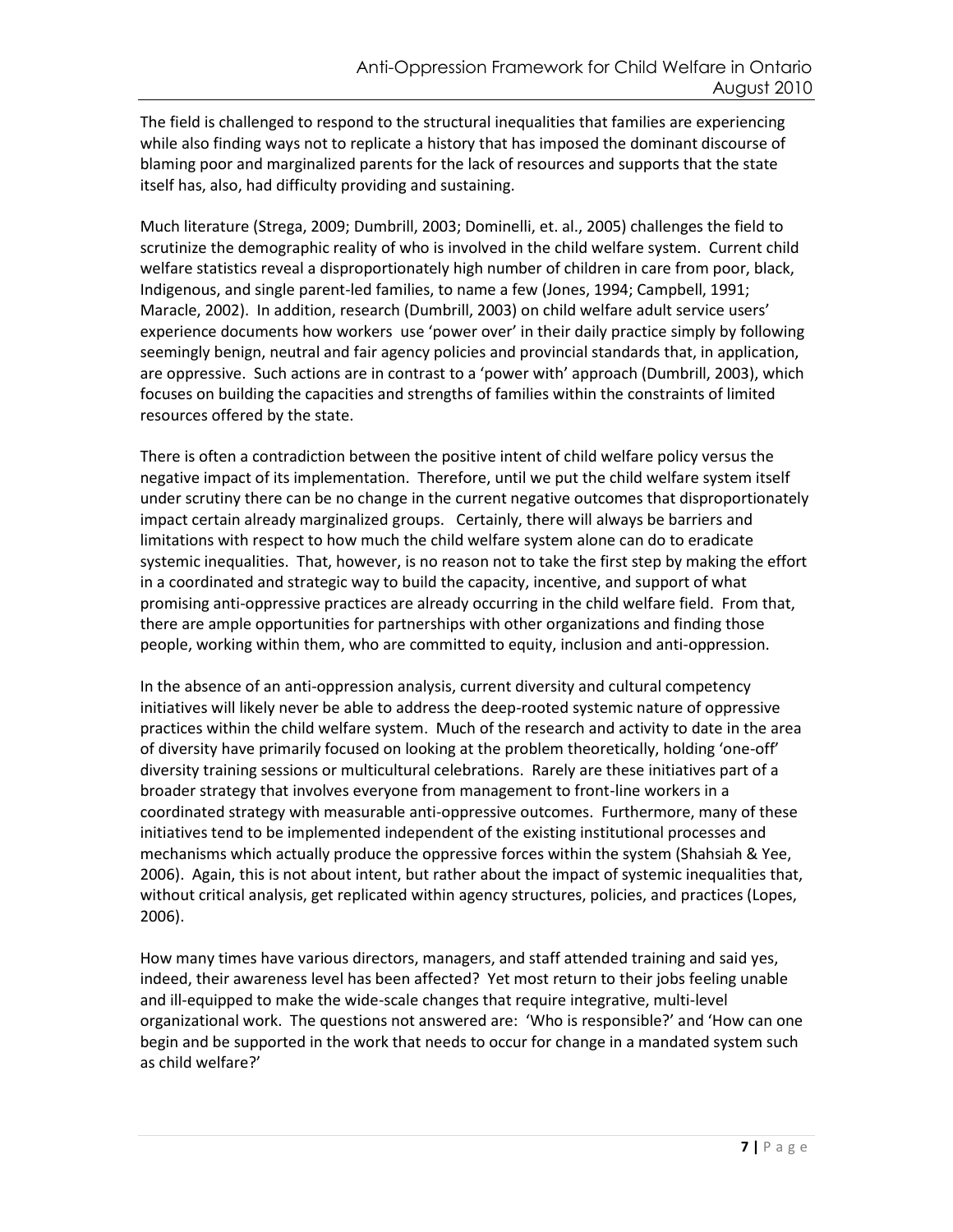What is needed is an approach that reaches deep into the core of the organizational culture and involves all stakeholders working together to critically examine the unintended consequences of their own institutional processes, structures and policies. It is through this more comprehensive approach that meaningful outcomes and strategies to implement real organizational change can be developed.

### **What an Anti-Oppression (AO) Approach to Child Welfare Looks Like**

*"What determines oppression is when a person is blocked from opportunities to selfdevelopment, is excluded from the full participation in society, does not have certain rights that the dominant group takes for granted, or is assigned a second-class citizenship, not because of individual talent, merit, or failure, but because of his or her membership in a particular group or category of people"* (Mullaly, 2010, p. 40).

To begin, it may be important to distinguish AO from other approaches. Some have likened anti-oppression practice to working from a strengths-based approach. Still others may see antioppression as being about culturally sensitive or culturally competent practice. Although these approaches may have facets similar to AO practice, there are unique critical components and processes in doing anti-oppression work that are distinct and different from the above examples.

Firstly, and most critically, what distinguishes AO from other approaches is an analysis of *Power*. Such analysis recognizes that in all relationships there exist *power imbalances* based on *age, abilities, class, ethnicity, employment status, gender, geographic location, race, religion, sexual orientation* etc. (CAS Brant Supervision Manual, 2008), and that all power imbalances are *socially constructed*.

Secondly, an AO approach means being continuously conscious of how to accurately identify what is and what is not oppression; as well as knowing how to identify the processes by which power imbalances occur simultaneously at an individual, organizational and systemic level, resulting in the exclusion of social groups.

The next step is *addressing* those inequalities at the individual level ('What can I do differently to address the power differentials occurring individually, organizationally and systemically?').

Finally, it is critical to *evaluate* on an ongoing basis whether or not such actions do, in fact, have a positive impact in rebalancing power and reducing systemic inequalities within the community, the organizational culture and with service users.

In order to address power imbalances, one must understand the historical and structural significance of how power and dominance is obtained and maintained within our systems (institutions). Key to this is continuous critical reflection about our own social location and how we can choose consciously or unconsciously to maintain power differentials or, alternatively, to arbitrarily act in ways that share or not share power in our roles and actions within the organization.

Social location can be defined as the groups that people belong to because of their place or position in society and history. All people have a social location that is defined by their gender,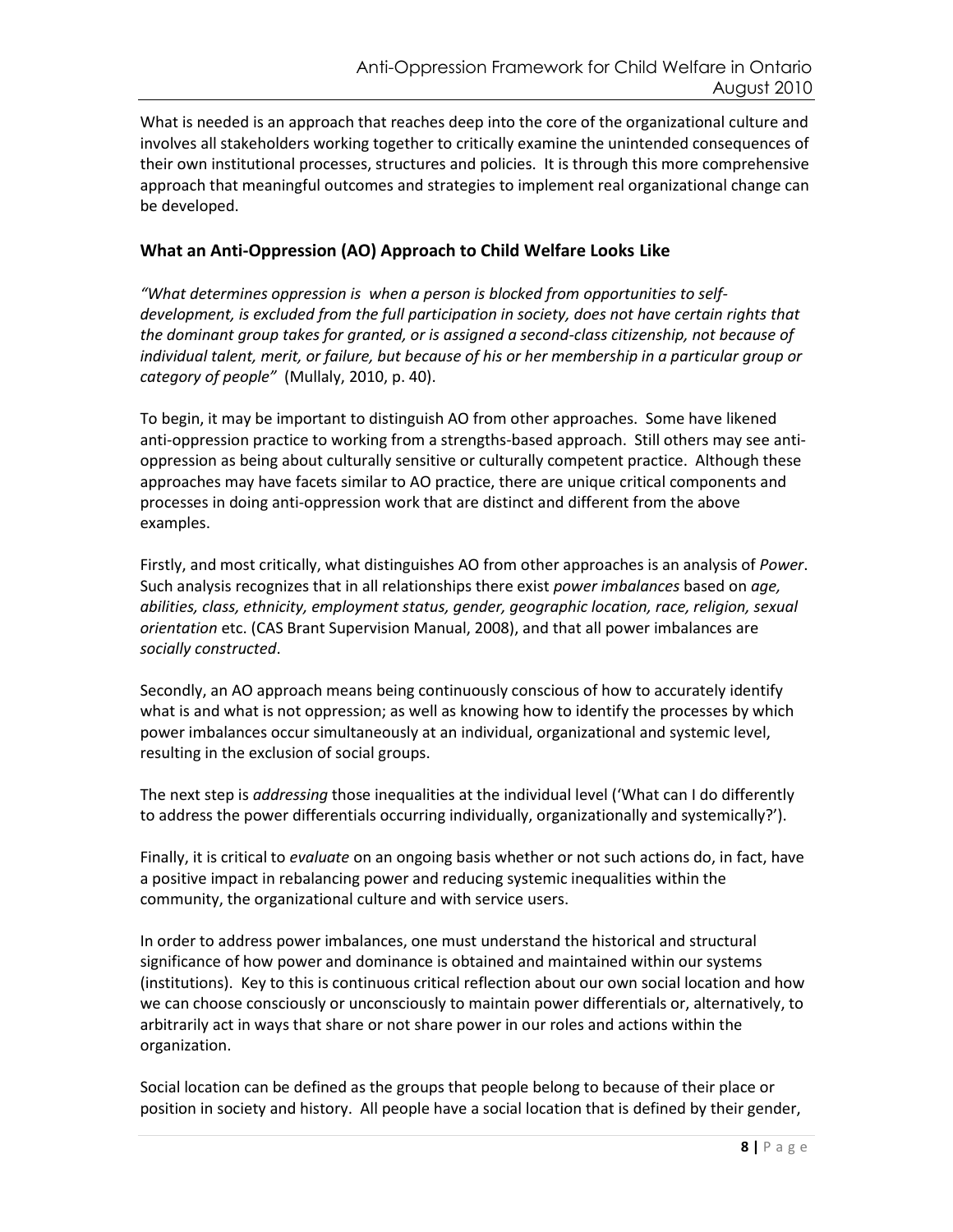race, social class, age, ability, religion, sexual orientation, geographic location, etc. (University of Victoria, 2008) Those who are able-bodied, heterosexual male, and white, for example, can take for granted that institutional and societal values are structured according to their beliefs, perspectives, and way of doing things. This is how the dominant group maintains privilege over marginalized groups (e.g. disabled persons, gays and lesbians, women, non-white etc.) who have been historically and systemically blocked from gaining access to power to shape the norms and values of both society and institutions.

For instance, able-bodied people do not have to think about factors that a physically disabled person may encounter when participating at a meeting. Able-bodied people do not have to consider whether the meeting place is wheelchair accessible; whether they need to arrange transportation; whether specific accommodation will be provided for them; or whether their request will be arranged. Able-bodied people can expect that society is structured according to their social location. Therefore, being able-bodied is a privileged social location within society. In addition, the intersectionalities of social locations can result in multiple systemic barriers. For example, a low income person of colour with disabilities, and who is underemployed may face racism, ablelism and discrimination. As a consequence, that person's social location will result in higher rates of unemployment and poverty in their daily life experiences.

### *Anti-oppression deals with systems, not just (the) individual*

### *-Consultation Participant, 2009*

Values shared within organizational cultures tend to reflect the dominant culture (white, male, heterosexual, Christian, able-bodied) (Yee, Wong & Janczur, 2006). Because these dominant values and perspectives are supported by institutions and systems, they become accepted as the social norm or status quo and often remain unchallenged, and rationalized as the way things are done (Yee, 2008). Once they become entrenched in our systems, they become very difficult to change (Mullaly, 2010). Institutional oppression occurs when those from the dominant groups take for granted that their values are organizationally supported, thereby, giving them tangible power and acquisition of resources to shape and define how decisions and policies are made and, indirectly, determine who should benefit from them (Yee, 2008).

An AO approach consciously challenges and questions the status quo or the norms of the organization to find the systemic inequalities. By doing so, alternative strategies that recognize differences in peoples' ability to participate and access resources, supports and systems can result in organizations finding multiple ways of doing things to accommodate these differences and, in turn, create more inclusive participation.

AO work also involves those who have privilege becoming allies of those who do not, by sharing power and creating authentic collaboration. In essence, AO work seeks to identify strategies to construct power in a way that will address the systemic inequalities that are operating simultaneously at the individual, group and institutional level, as opposed to producing and reproducing oppression (Yee, Wong, and Janczur, 2006). The key to being anti-oppressive is to act based on a commitment to social equality and social justice (The Children's Aid Society of Brant, 2009) as well as to demonstrate accountability by integrating individual and organizational responses that will address the power imbalances experienced by various social groups (e.g. based on age, abilities, ethnicity etc.). Those from marginalized social locations do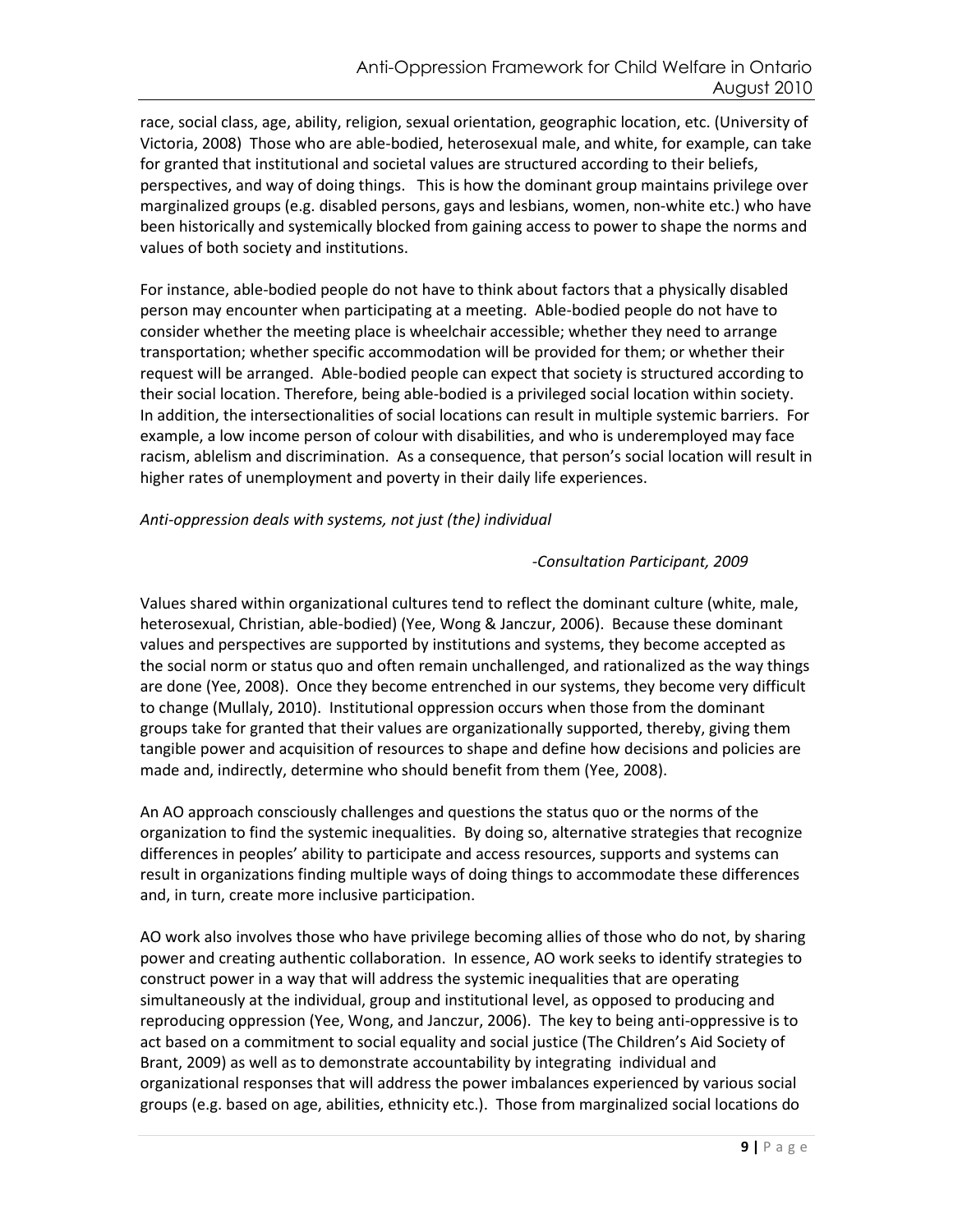not have the same access to power and resources within an organizational context. Systemic oppression occurs when we see patterns of oppression negatively impacting particular marginalized groups and fail to respond.

As anti-oppression allies, we must continually focus our attention on the ways in which society is structured and on the related processes within our institutions and organizations that reinforce the power of some groups (politically, economically, socially, and culturally) over others. An ultimate goal is to find ways in which we can share power.

*AO is a way of life, not this thing you can do and set aside, [it is the] lens that you're looking through the world at, people starting off at different levels. Those lens [are] affected by our histories and [affect] who we are [today], how we find each other and [how we] build that bridge to walk together.*

*- Consultation Participant, 2009*

To illustrate the *process of integrating AO* into child welfare work, a diagram is presented below.

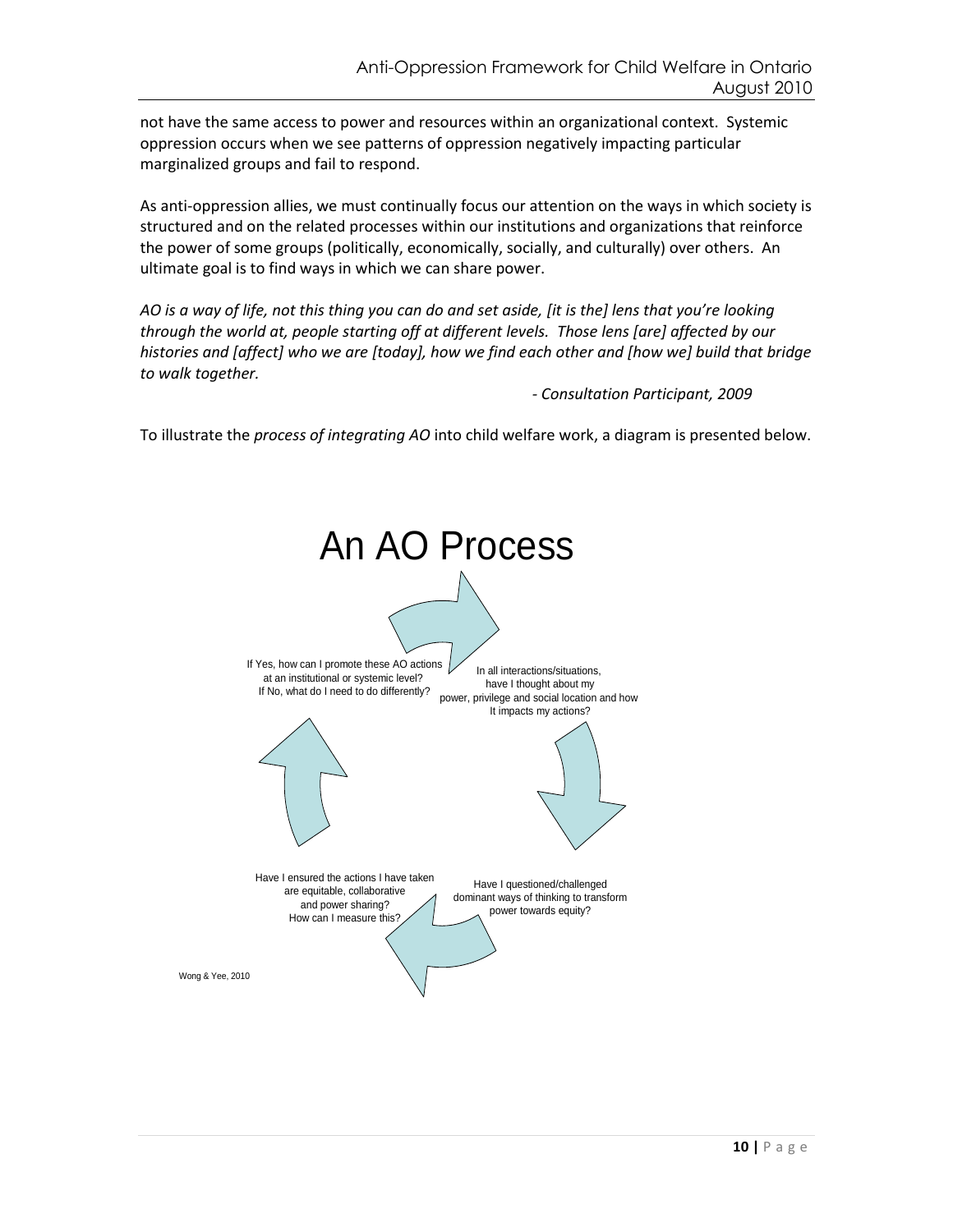Here is an example of the AO process in practice: "If I were to acknowledge that racialized and Aboriginal children are overrepresented in care."

| <b>AO Process</b>                               | <b>Example</b>                                  |
|-------------------------------------------------|-------------------------------------------------|
| In all interactions/situations have I thought   | In my daily interactions, do I think about how  |
| about power, privilege, and social location and | my social location provides me power to         |
| how it impacts my actions?                      | address or not to address the issue of          |
|                                                 | overrepresentation of children in care? At an   |
|                                                 | individual level, do I work with children and   |
|                                                 | families in a way that demonstrates that I am   |
|                                                 | not the expert, and takes into account the      |
|                                                 | impact of historical and systemic oppression of |
|                                                 | service users, and work from a place where I    |
|                                                 | have truly listened to and understood the       |
|                                                 | service user's identified needs?                |
| Have I questioned/challenged dominant ways      | Do I question in what ways I am a part of the   |
| of thinking to transform power towards          | dominant way of thinking (through my social     |
| equity? Equity means to treat people            | location) and in what ways can I work that do   |
| differently in order to create equal outcomes.  | not demonstrate a place of dominance? As        |
|                                                 | well, what can I do to address systemic         |
|                                                 | oppression for service users?                   |
| Have I ensured the actions I have taken are     | Do I make it a point to bring up at meetings    |
| equitable, collaborative and power sharing?     | the issue of why there are so few racialized    |
| How can I measure this?                         | minorities or Aboriginal peoples employed at    |
|                                                 | the agency even if I am not from that group, or |
|                                                 | why there are so few representatives from the   |
|                                                 | community at planning meetings? Do I            |
|                                                 | suggest alternative action strategies that will |
|                                                 | result in more equitable outcomes?              |
| If Yes, how can I promote these AO actions at   | Do I approach my work in ways that are          |
| an institutional or systemic level? If no, what | equitable resulting in the reduction of the     |
| do I need to do differently?                    | number of racialized and Aboriginal children in |
|                                                 | care?                                           |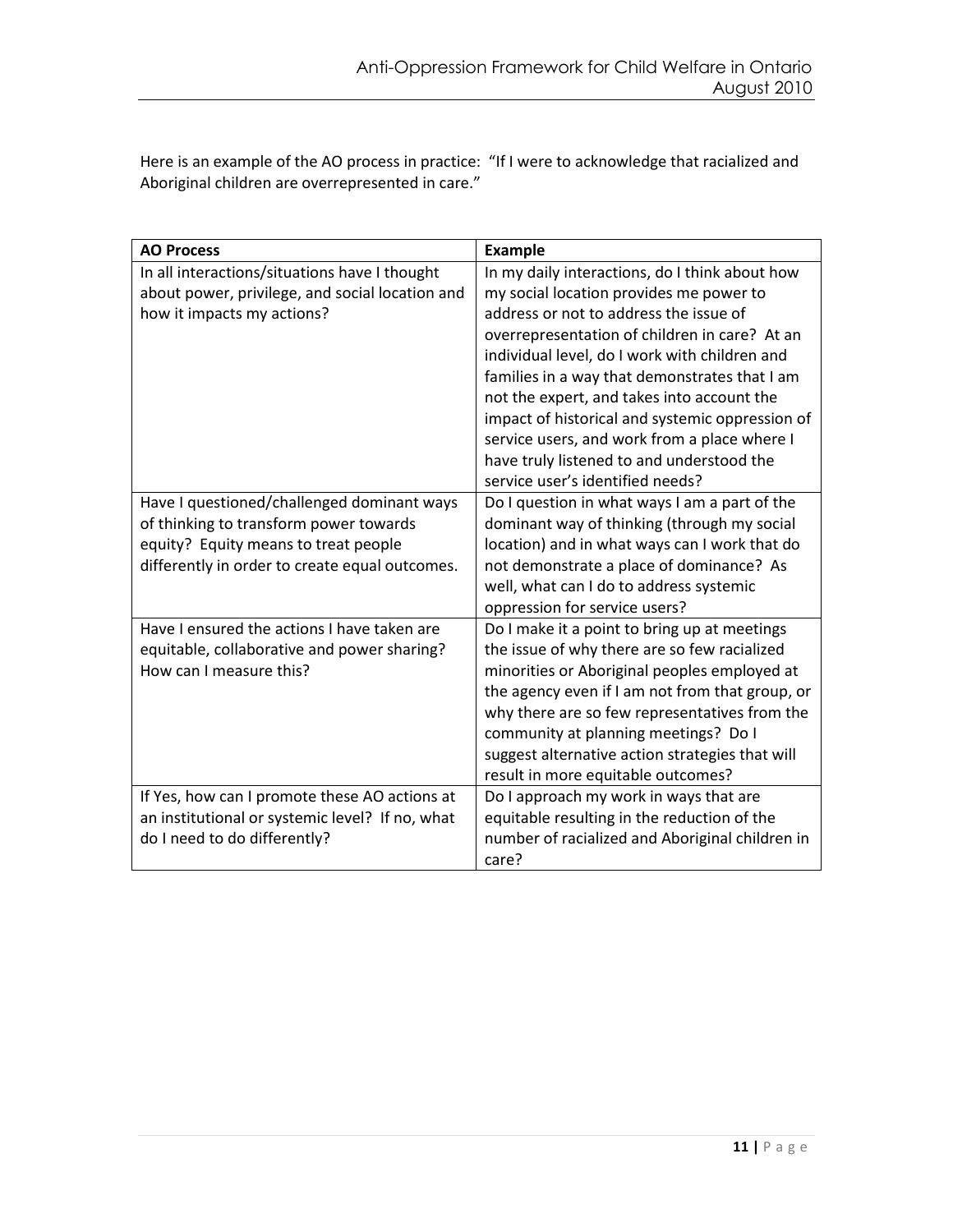### **Why an AO Framework?**

A framework can be defined as "a particular set of rules, ideas, or beliefs which you use in order to deal with problems or to decide what to do."<sup>1</sup> Many promising anti-oppression practices and actions have already been undertaken by those working in the field. Thus, the purpose of the framework presented in this report is to build on these existing capacities, while providing a tool that systematically documents, shares and demonstrates how anti-oppressive practices can be implemented in a way that is both comprehensive and practical.

This tool is designed to be used by everyone from front-line and administrative colleagues to senior management. As well, funders and those receiving child welfare services have a role to play in influencing the workability, relevance and value of this framework. The framework uniquely combines organizational change processes, which acknowledge how leadership and accountability are key to bringing structural changes to the organizational culture, policies, practices and services, along with an evaluation model that indicates the institutional supports and processes needed to measure the action steps that can be taken to create impactful shifts in the work of the child welfare field.

According to the research literature (Eaton, 2010; Baulcomb, 2010; & Blanchard, 2010), it is difficult to shift the values of an organizational culture since existing beliefs and assumptions, which reflect the status quo, are often entrenched within the systems, policies, processes and practices of the organization. Furthermore, the implications of the various management behaviours, actions and policies often do not become evident until the organization makes a choice to do things differently from the status quo (Eaton, 2010). Therefore, the AO framework provides the steps through which to examine the processes (behaviours, actions, and policies) to inform the organization's readiness for change and then to address these changes.

The AO framework provides a tool which everyone in the organization can use to not only identify factors that reinforce the status quo, but also to identify the processes that can be implemented to support organizational change. Institutional change occurs when action strategies are identified and achieved as desired outcomes. All of these facets can be developed from the philosophy, values and practice of anti-oppression. In fact, by using an AO approach, those working in child welfare can be assured that diverse service user and staff needs are at the centre of all critically reflective and decision-making processes.

According to Dominelli (2002, p. 6), anti-oppression is "a methodology focusing on both process and outcome, and a way of structuring relationships between individuals that aim to empower users by reducing the negative effects of hierarchy in their immediate interaction and the work they do together." A key practice challenge for child welfare is the staff's ability to implement equitable practices in their daily work given resource shortages and the limitations posed by the child welfare legislative mandate itself.

Given the tendency to create inequitable processes through the daily work activities of child welfare practice, use of the AO framework can accomplish two goals: (1) it enables everyone working in the organization to identify inequitable practices; and (2) it identifies the institutional processes that can integrate the individual, group and institutional levels, in order to ensure

 $^1$  Given the accessibility of this definition, we chose to use Google's definition of a framework.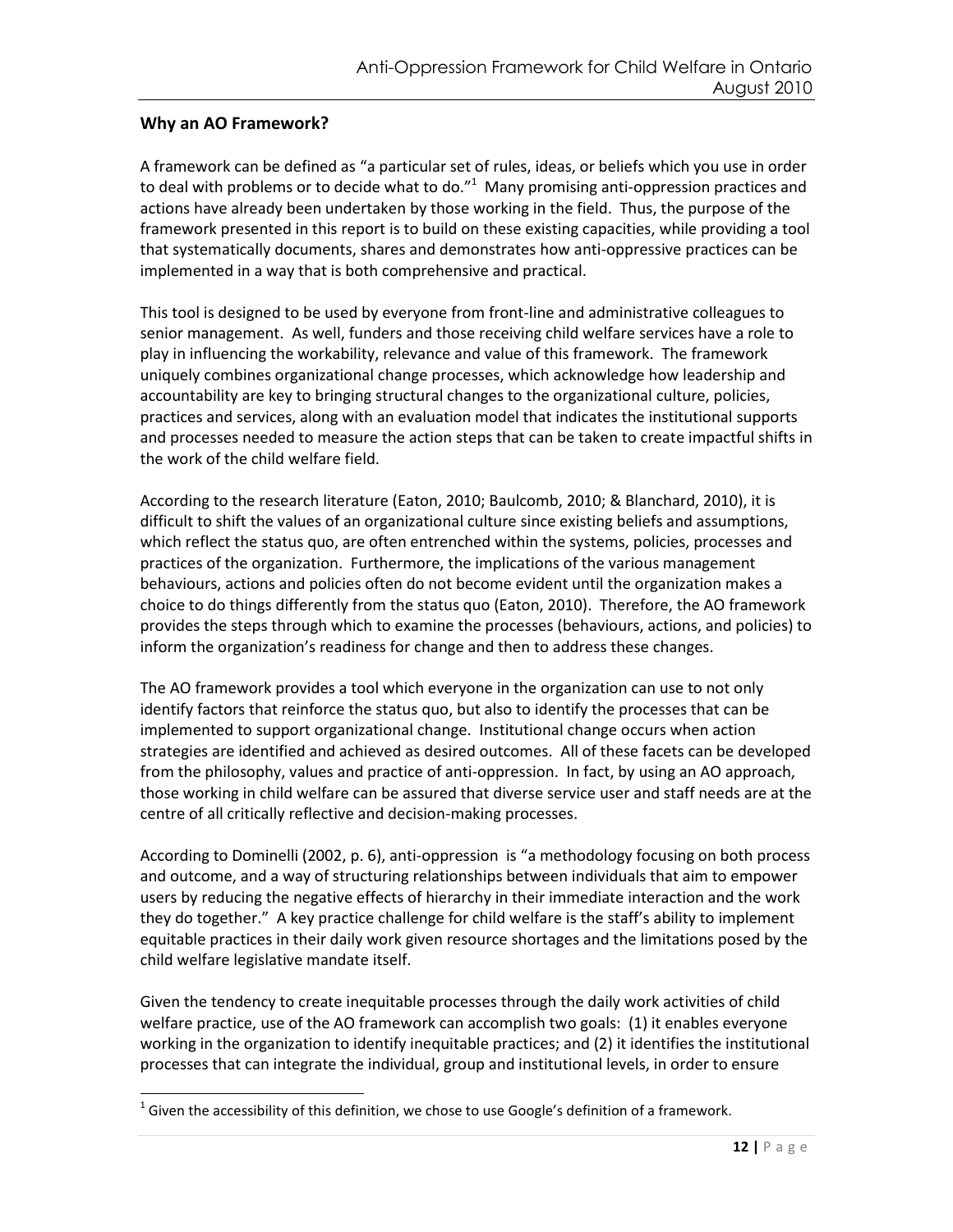consensus among relevant stakeholders as well as accountability on "how "and "what" is considered to be both an anti-oppressive process and outcome.

According to Eaton (p. 42), "if you want to change the results you will have to change the systems, culture and process that deliver the results." Eaton (2010) identifies several key elements of any organizational change process, including (1) measuring changes made in both process and outcomes should be everybody's responsibility, not just management; (2) management can support the change processes, but all individuals in the organization need to be involved in doing the work; (3) flexibility needs to be allowed in the process of change since no one way of doing it can work; although analyzing whether it is anti-oppressive in its approach should be continuously assessed and evaluated; (4) allowing those who are already doing antioppressive work to help in making the changes needed to adapt and evolve in order to keep this work moving forward.

For any organizational change process to be successful, all those working in the organization must be invested in and accountable for making it happen. However, there are also two further key strategies that must be taken into consideration. First, service users along with their communities must be a part of the process and given opportunities to influence the internal processes and mechanisms of the organization.

Second, external contributions from those who are knowledgeable about anti-oppression, inclusion and diversity should also be encouraged. Creating change within organizations can be challenging and, therefore, expecting staff and management to solely create the changes that are required is not realistic. Using external individuals who have in-depth knowledge of organizational change processes, developing and administering an external audit process, or developing different service approaches, for example, serves as a check and balance to assess the internal workings of the organization. It can also act as a valuable resource to help facilitate and support those who are interested and engaged in learning about the change process.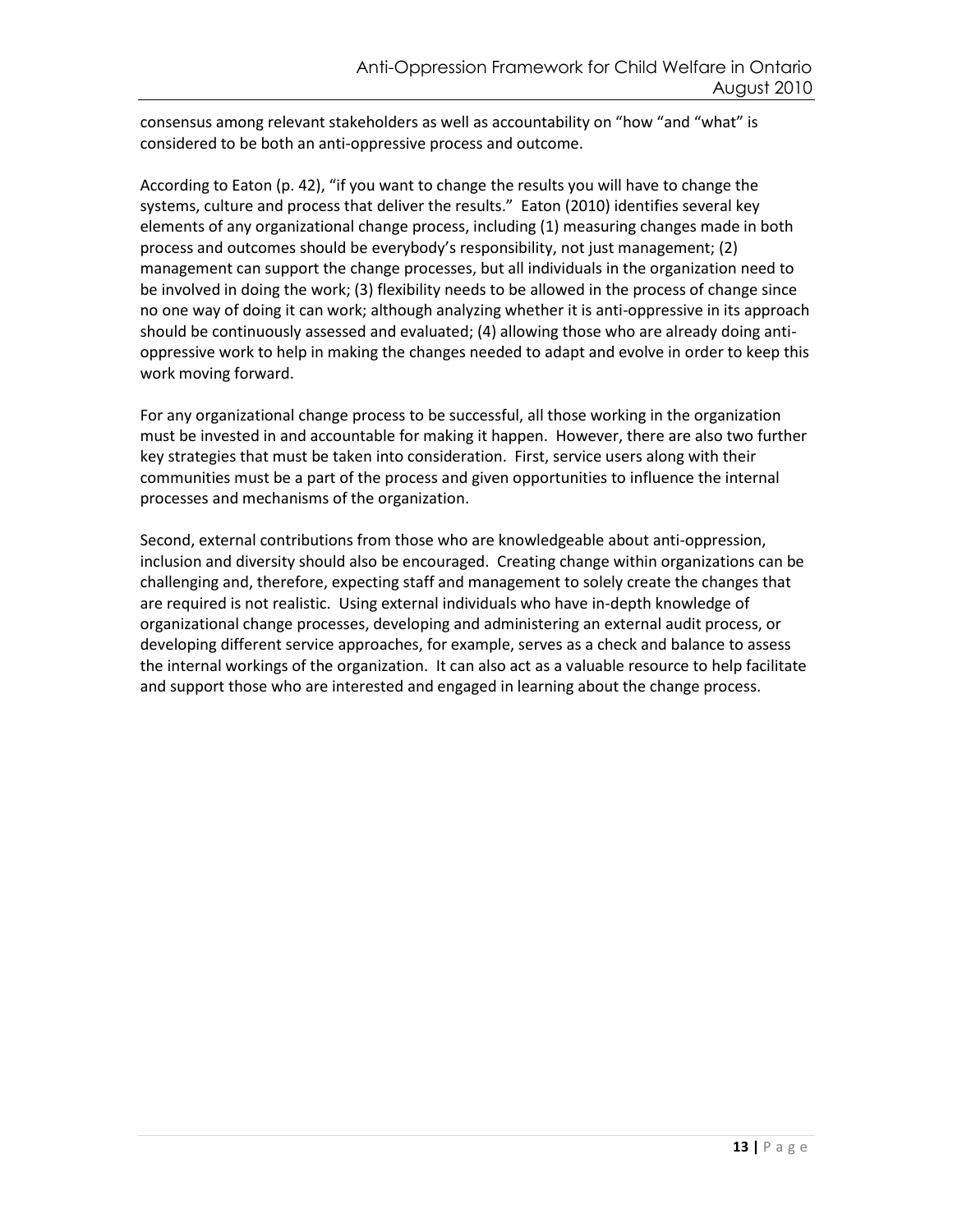# **B. The Consultation Process**

### **Purpose**

According to Henry & Tator (2006, p. 305), Children's Aid Societies are organizations that have "a socio-political system in which people act together under an imposed structure and ideology and use a specific set of technologies to achieve a specific objective." The socio-political system set out in child welfare can be arranged to adopt more inclusionary practices or, can by default, maintain the status quo, and thus be explicitly exclusionary by not addressing obvious structural inequalities. By seeking various stakeholders' input on what anti-oppression means in child welfare, we were able to devise meaning to the organizational practices that are currently carried out in various Children's Aid Societies.

The development of the framework was informed by a province-wide consultation process with those working in child welfare. The consultation process sought their opinions about "what" an anti-oppression framework would look like, along with "how" it could be implemented and sustained.

The results of the consultations affirmed that participants were ready to critically examine their own agencies, structures and processes. Why? It is because these structures, policies and processes in child welfare agencies that appear seemingly fair and neutral (Yee, 2005), in fact, may be unwittingly imposing oppressive practices upon families and children.

### **Methodology**

Consultations were held in each of the provincial zones between the months of December 2009 and February 2010. Specifically, they included Central, Grand River, South West, Eastern, North and North East zones, plus one consultation with the Ontario Association of Children Aid Societies. Child welfare leaders, including executive directors, human resource directors and directors of services were invited along with front-line and manager colleagues. All participants of the consultations were provided, in advance, with a copy of the *Anti-Oppression in Child Welfare - Laying the Foundation Change: A Discussion Paper* prepared by The Ontario Child Welfare Anti-Oppression Roundtable in October 2008 (Grant & Ojo, 2008).

The consultation process was conducted by two rotating facilitators from the Child Welfare Anti-Oppression Roundtable. Detailed notes were taken by another Roundtable volunteer. There were 13 consultations in total, most of which were divided into separate sessions for senior leaders and other staff. Each consultation process took approximately 2 hours. See Appendices A and B for a list of the consultation questions as well as key findings that helped inform the development of the AO framework.

Although there was participation from all zones in the consultation process, the findings represent the views only of those who participated. Every effort was made to solicit a wide variety of representation via email, networks, invitations from zone directors and other usual communication venues. Note that Aboriginal populations did participate in the consultation process; however, their unique issues are not covered within the scope of this report.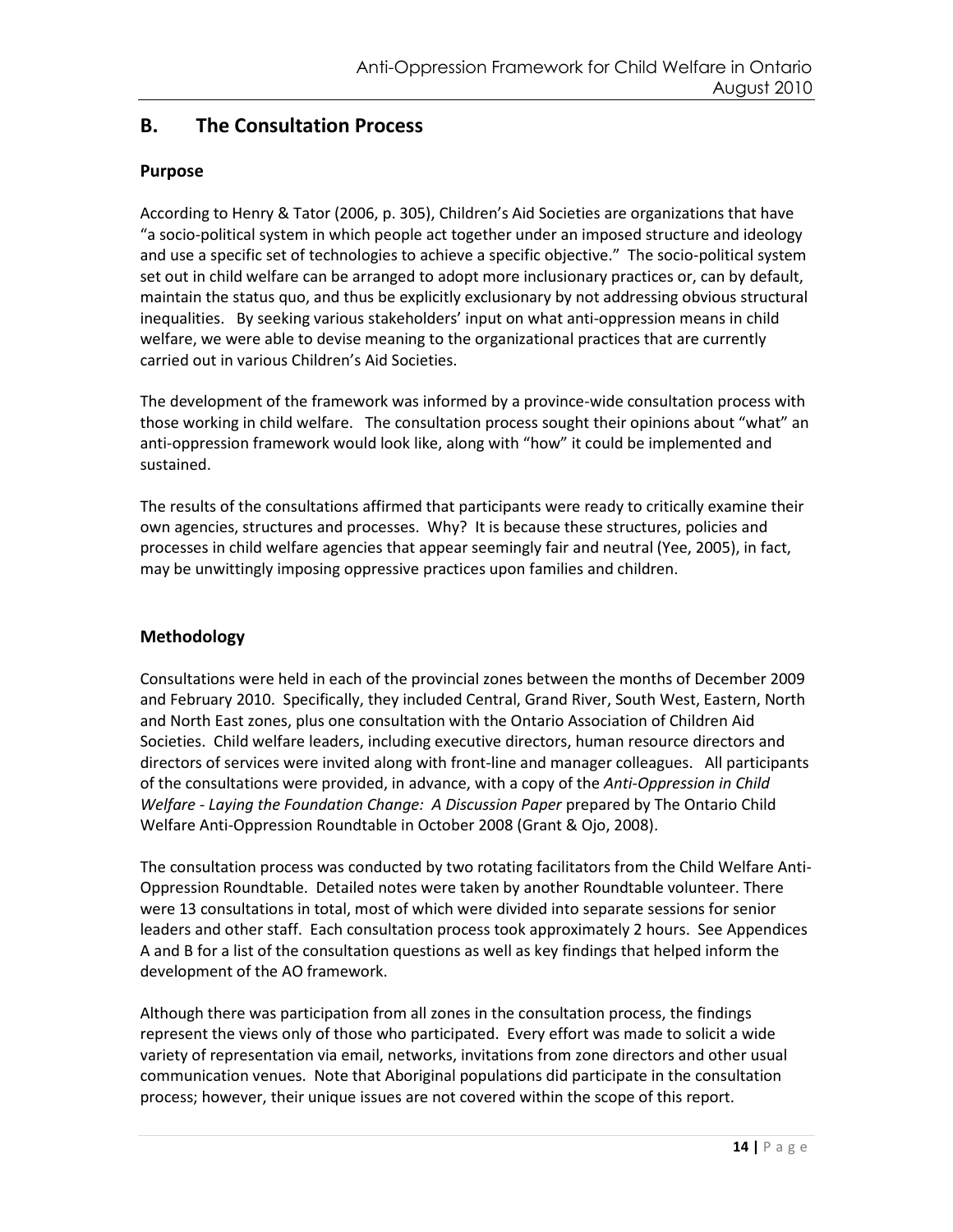# **Participation Profile**

A total of 109 participants from 44 different Children's Aid Societies, including the Ontario Association of Children Aid Societies participated in the consultation process. In total, 83% of all Children's Aid Societies participated in the consultations. The range of size of staff at agencies varied from 44 to 375. A mix of urban (31.6%), rural (38.6%), mixed (21.9%), Northern (4.4%) and First Nations (3.5%) types of agencies participated in the consultation process.



# **Five Key Recommendations**

The findings from the consultation process were used to inform the development of the framework. One of the consultation questions taken from the *Anti-Oppression in Child Welfare: Laying the Foundation for Change* discussion paper asked: "What would need to change in the following areas to reflect anti-oppression principles: (1) leadership and accountability, (2) learning and development, (3) human resource practices, (4) supervision, (5) communication, (6) service and program delivery, (7) community partnerships, and (8) feedback and complaints?"

From these key areas, participants identified the following as instrumental sites of change for anti-oppression work: communication, learning and development, HR practices, involving service users, supervision, and working with the community.

In the anti-oppression framework, these 'sites of change for anti-oppression work' can be identified as the areas requiring levers. Levers are processes and mechanisms that support institutional change towards anti-oppression outcomes.

Based on the findings of the consultations, five key recommendations about child welfare emerged, all of which support the creation of an AO framework.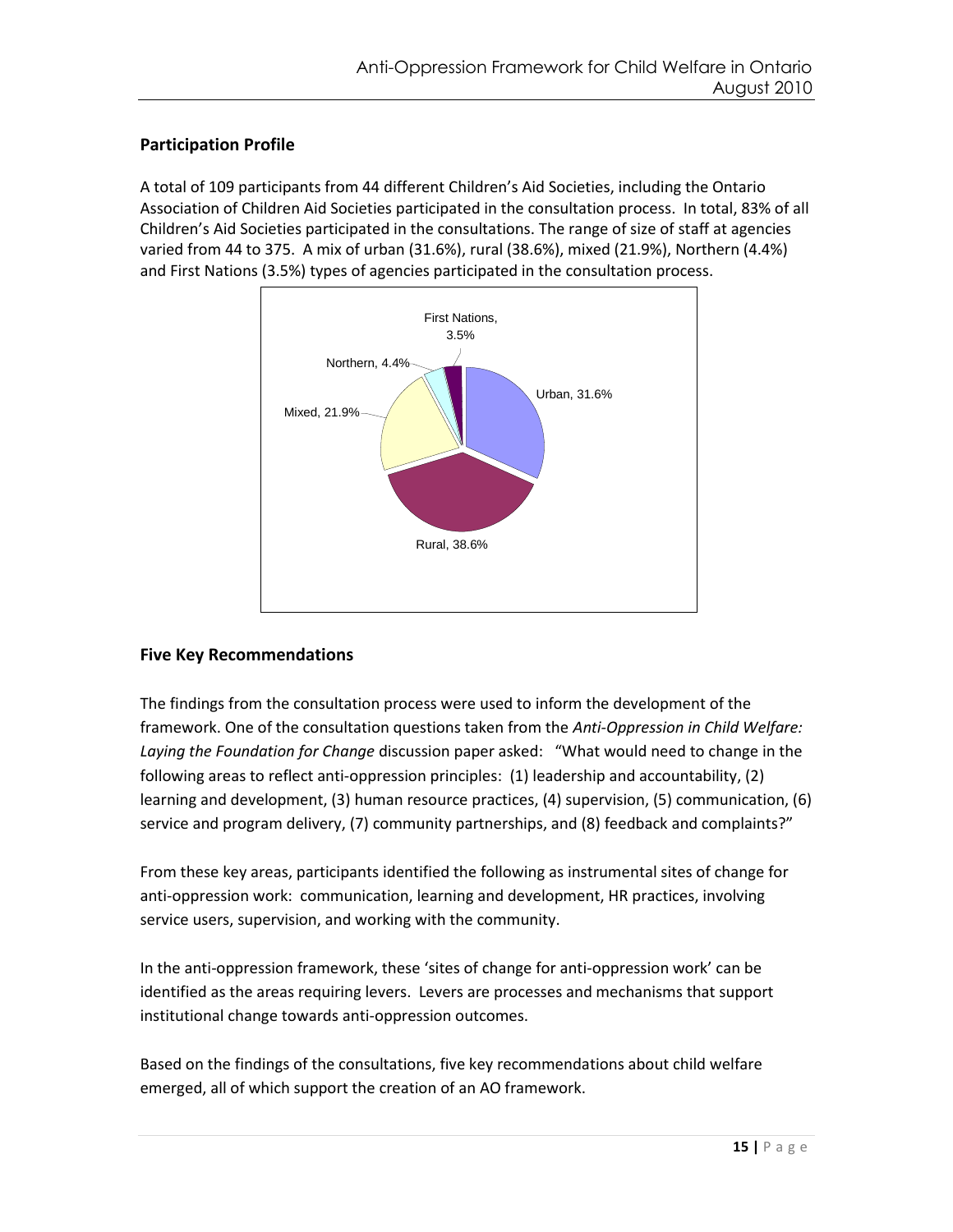### **Recommendation # 1**

### **Anti-oppression in child welfare requires a change of culture reflected in the agency's work along with a focus on changes in the outcomes of child welfare.**

"(Ultimately) leadership and staff body would no [longer] question whether oppression exists, everyone would have an understanding of oppression, and actively work to [understand] their role in oppression and the people they work with."

"We have to do an analysis on the fact that when we as an agency succeed, [keeping kids out of care] we get punished financially."

"[I would like to] envision our staff [being out] in the community more, [including] community based schools, housing, money for groups [such as] a housing group, [or] a group that the community wants...[We need to] be flexible. [We] need flexibility in money and in numbers."

"[We should ask] what does a child need to be successful?"

### **Recommendation #2**

**Anti-oppression should not be an add-on to the organization, it should be embedded in the values, mission, policies, processes and practices in the organization at all levels.**

"It has to be a live agenda and the way to make it live is to create mechanisms to ensure that AO is an ongoing discussion...Our agencies need to use this model to come back again and again to the fundamental questions related to AO practices and programs. AO should be reflected in all of our surveys and other mechanisms to promote people buying in and accepting the related outcomes. Whatever we develop it needs to be used to promote and nurture staff, not punish."

"Our responsibility (is) to figure out  $[how]$  the policies around AO are alive  $[in our]$  practices [and] are embedded in our work."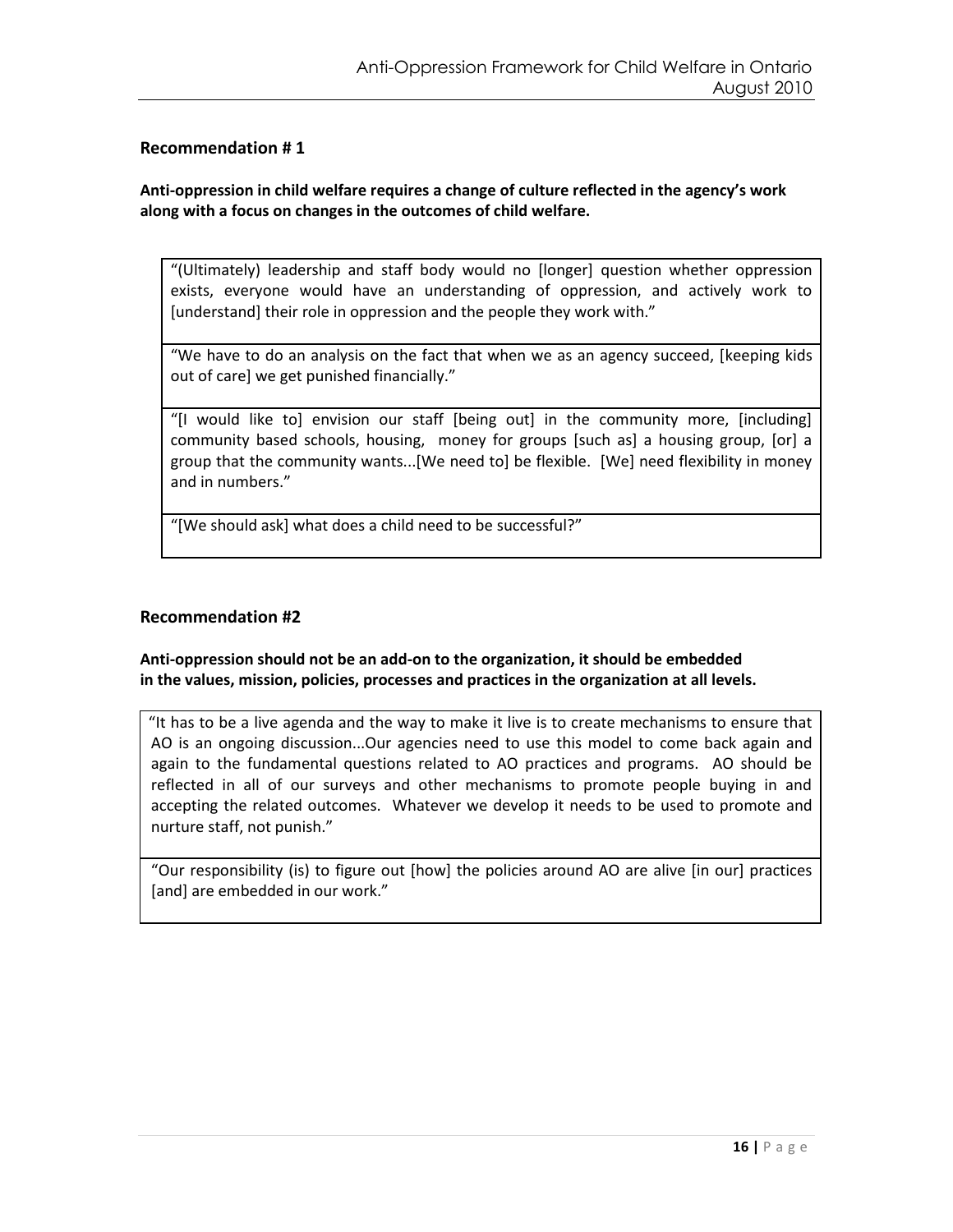### **Recommendation #3**

### **Anti-oppression is both a process and an outcome where progress is measurable as demonstrated change within the organization's work.**

"(AO should be from an) outcomes based perspective –know where AO is working; [see] if the conversations are happening; [see] if we are identifying what our struggles are, and [know] what that [would] look like. [This would] enable us to work in an AO way, [and] not just that we have 11 brochures in different languages."

"Critical pieces [to this work] are what are the core competencies of AO? Who develops them and how are they monitored? What are the levels of accountability that needs to be in place? What does service delivery look like? [It should be] something measurable. No matter which CAS [clients that we are talking about], [they] should be experiencing the same thing."

"[The] framework has to be clear in terms of what the intended outcome is. It must be articulated very clearly, and everything in that framework has to be clear on what it is and what it would look like and how it would make a difference for families."

#### **Recommendation #4**

### **Agencies need to create a culture of openness and safety when implementing anti-oppression work.**

"Having these dialogues safely in an agency, [such as] what is your social location? [What is] your value base? [I] think this is the first step in saying these are the issues, [and that] advocacy won't come until we feel safe to address it."

"Building blocks [are where] one is creating [a] safe space to have that courageous conversation. Training also need[s] time --time [to] talk in supervision, [and] time to bring the training to light for each person."

"We need to be able to use our voice and not be blamed."

#### **Recommendation # 5**

**More data on who we are serving and what we are doing in child welfare is necessary in order to be able to come up with better solutions.**

"Once we analyze this kind of data from a critical and research standpoint, [then] we're able to come up with better solutions."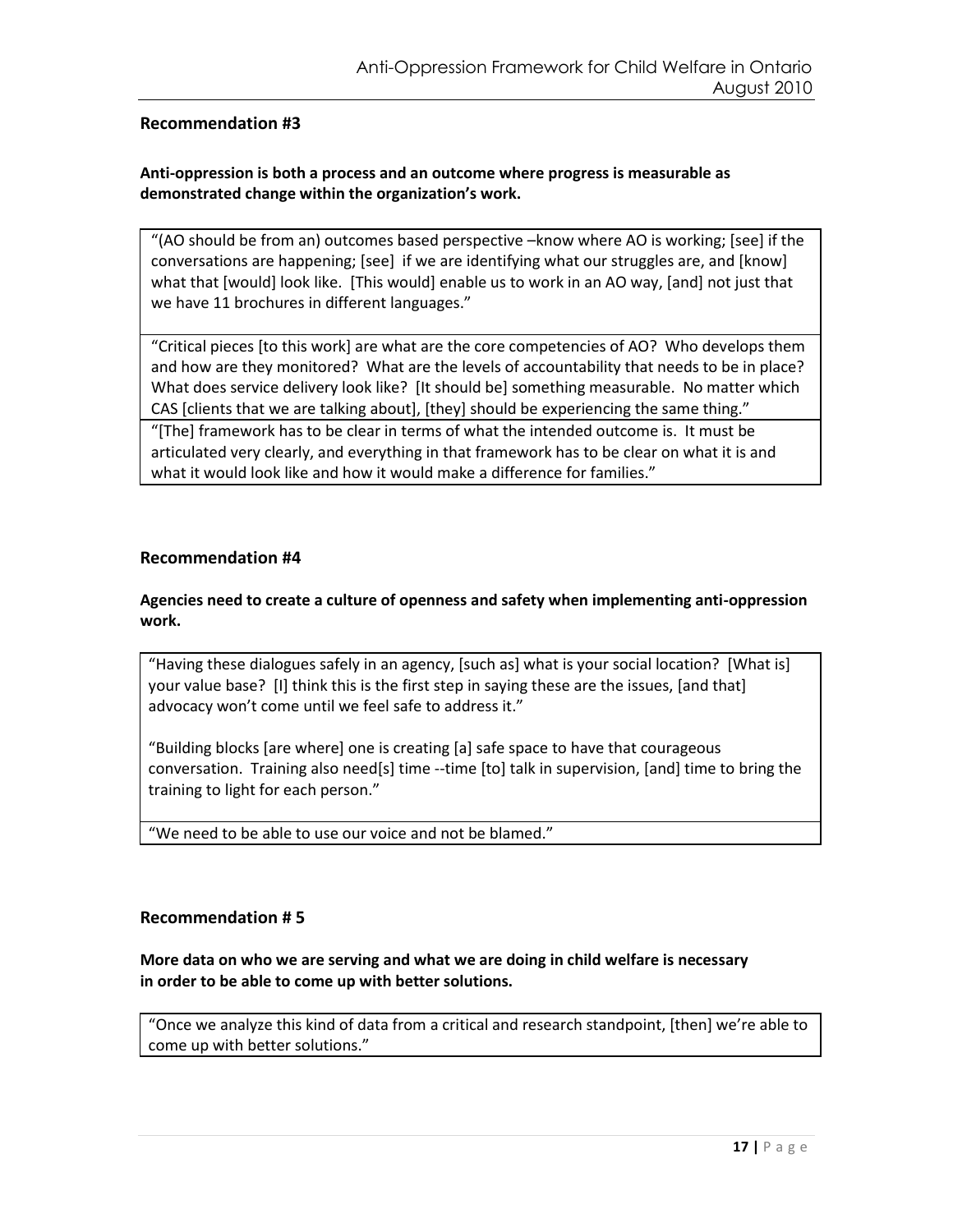# **C. The Anti-Oppression Framework**

### **Features of the Framework**

Uniquely, this framework combines the use of an organizational change process along with a logic model. An organizational change process recognizes the hierarchical nature of decisionmaking processes which logically show the ways in which activities are carried out within the procedural requirements of an organization. It aims to find ways to make changes in the organizational culture towards a particular value set (Fullan, 1993). A logic model can be defined as: "a logical description of how the project theoretically works to benefit the target group. The narrative description of the applicant's project must tie goals, activities, outputs and outcomes together in a logical fashion."<sup>2</sup>

Imagine if an anti-oppression approach were placed at the centre of the purpose of the organizational change process and logic model, how would decision-making and feedback from stakeholders look different? How would they differ from the organization's usual way of managing its processes and outcomes, which typically does not have a means for incorporating outside input? The anti-oppression approach itself requires that both the process and outcome (Dominelli, 2003) of the organizational activities are examined for any inequitable processes that result in systemic/institutional barriers for both those working in the organization and to those receiving services.

*To make all of these connections work, then, all users of the framework must integrate an*  individual, group and institutional (organizational) response in order to demonstrate 'real' anti*oppression work* (H. Wong & J. Yee, 2010, personal communication, March 2, 2010)

Accordingly, the Anti-Oppression Framework involves both an identification and discussion of the challenges in implementing AO, as well as the processes or mechanisms involved in supporting anti-oppression work. This allows for assessment as to whether there are areas that need to be structured differently within the agency in order to achieve AO outcomes. Once the process is identified, actions steps can be developed to meet the intended outcomes. For example, once an AO action is taken by an *individual*, there should be a related *group* and institutional (organizational) response to ensure accountability and real change. In order for behaviours to change, they must be influenced by the organizational values (anti-oppression approach) as well as by the functional responsibilities and values of the individuals working within the agency (Henry & Tator, 2006).

### **Steps of the Framework**

*(We) know we are working in AO if the conversations are happening; if we are identifying what our struggles are and what that looks like. [This is what] enables us to work in an AO way. - Consultation Participant, 2009*

  $^{2}$  Given the accessibility of this definition, we chose to use Google's definition of a logic model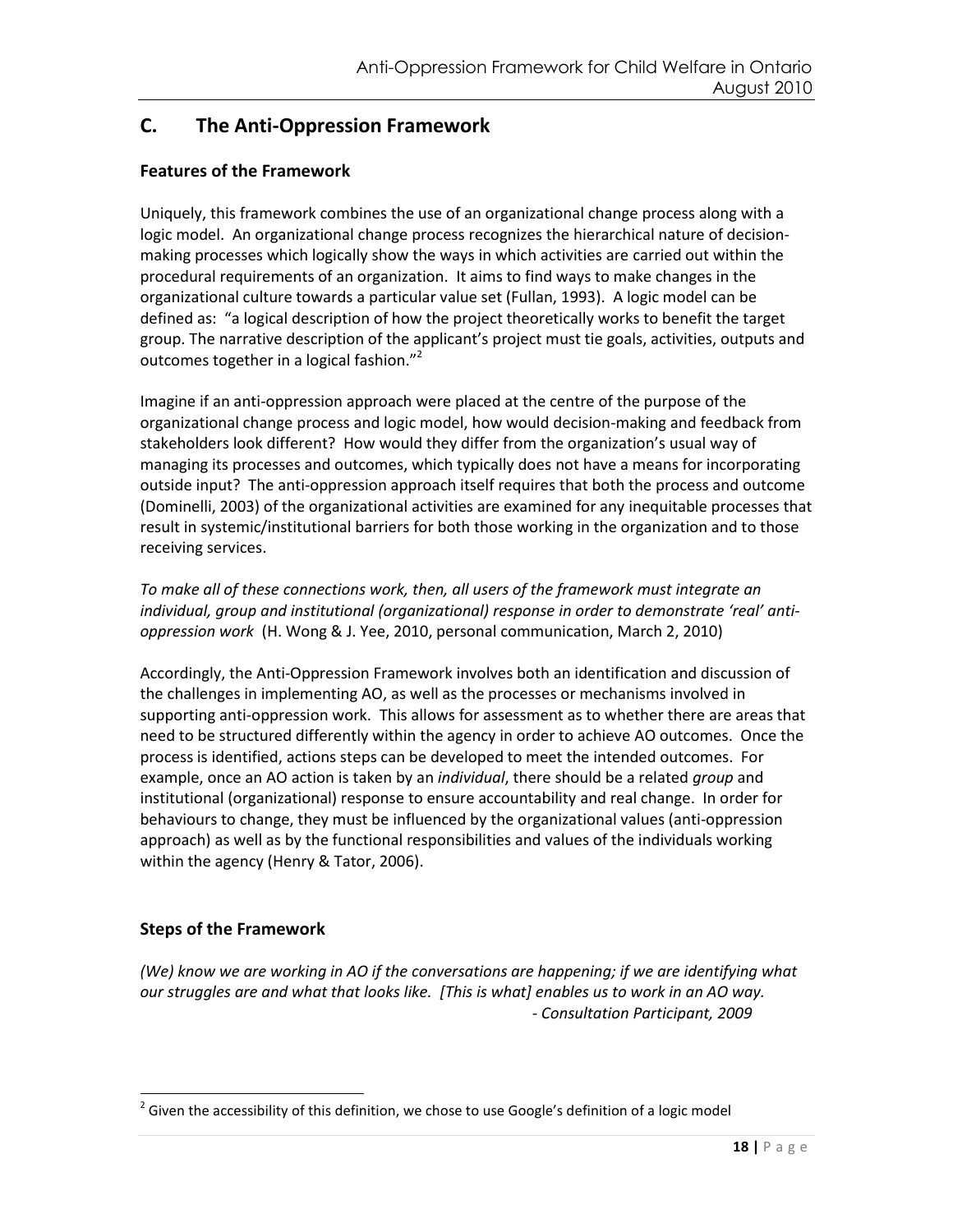The Anti-Oppression Framework for Child Welfare has been developed as an analytical and practical tool that can be used to help individuals, teams and agencies to systematically and consistently identify both the processes and actions necessary to achieve anti-oppression outcomes. In essence, it is a roadmap within a flexible, holistic and ongoing approach to support anti-oppression in child welfare.

The Framework can be used regardless of what stage an organization is at with AO, what resources it has or does not have, or what type of agency it is, (e.g. rural, urban, Northern, Francophone, or Aboriginal). The Framework also helps to identify how anti-oppression can be linked to the roles and function of individuals (Henry & Tator, 2006), and which processes and mechanisms will help support anti-oppression.

The Framework combines an organizational change process (steps 1-4) and a logic model (steps 5-8) to facilitate the implementation of anti-oppression in child welfare. Below is a brief overview of the steps involved in implementing the framework. See p. 23, for the conceptual diagram of Steps 1-4. See p. 26, for the conceptual diagram of Steps 5-8. The complete antioppression framework which illustrates Step 1 – 8 is on p. 27.

# **Organizational Change Process – Using Steps 1 - 4**

### *Step 1: Identify the Intended Outcome(s)*

### **Identify the Intended Outcome(s)**

Outcomes can be defined as the intended end results. This first step involves identifying these intended end results in order to implement a series of anti-oppression processes, activities and actions. All outcomes should be measurable and attainable. All intended outcome(s) must be explicitly focused on an anti-oppressive outcome that specifically benefits marginalized communities. Typically, there should not be more than five outcomes. Additionally, all remaining steps in the framework should be linked to the outcomes that are developed from this first step. Note that outcomes can be modified during different steps, as new situations arise. Thus, there should be an ongoing assessment of the outcomes at each step to ensure that they are still meeting stakeholder needs and assess how they are impacting service users. Step 5, the beginning of the logic model, is a reminder to revisit the outcomes developed in Step 1 to reflect on whether there should be any revisions or changes.

Examples of potential outcomes could be:

- a. An agency that actively works at eliminating the disproportionate number of children from marginalized groups in care.
- b. Children, families and other community stakeholders are involved in the design, implementation, and evaluation of child welfare services.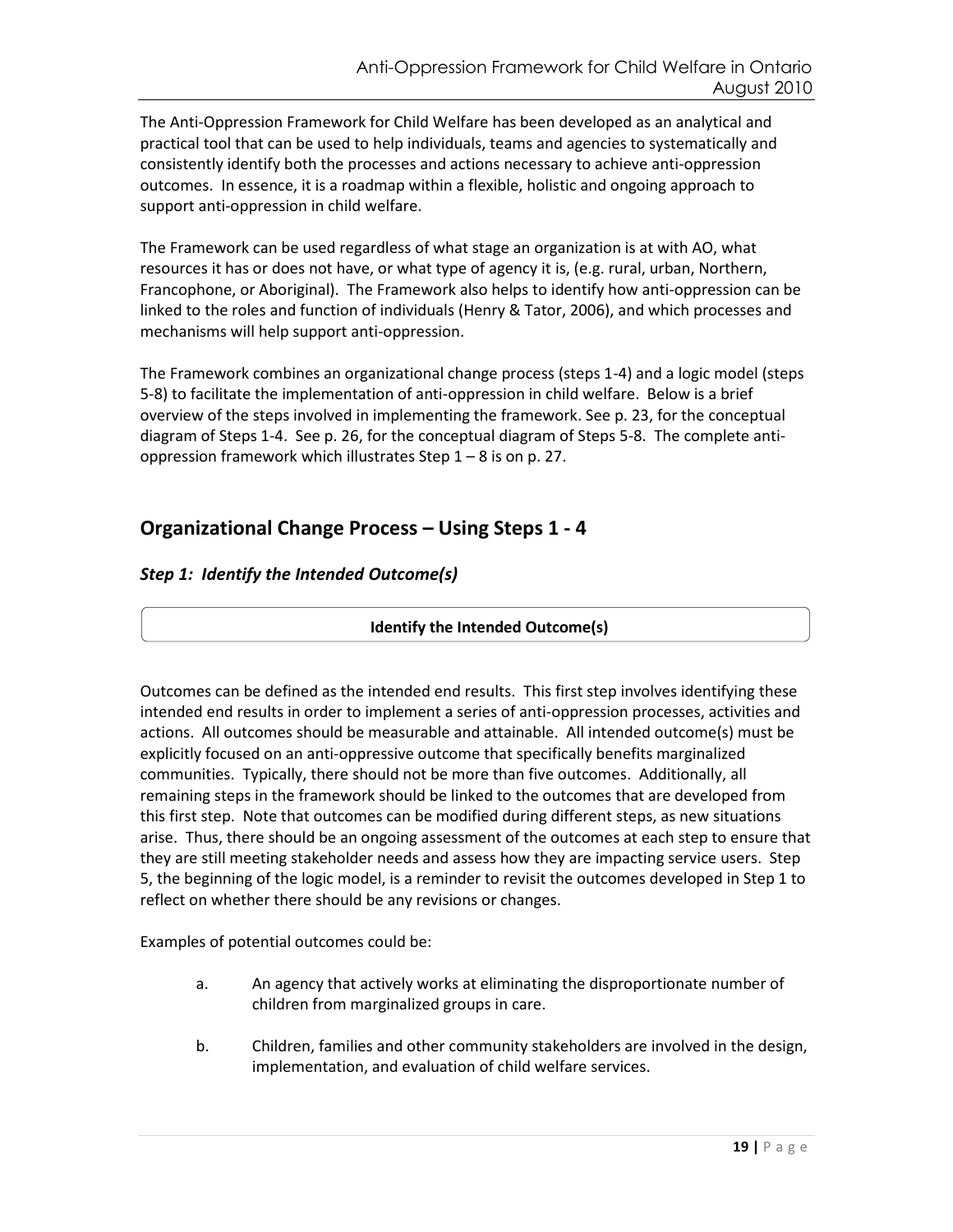- c. The needs and circumstances of those who are marginalized are central in determining how child welfare services are structured.
- d. A learning organization where everyone feels safe to be challenged.

### *Step 2: Identify Potential Key Challenges*



Key challenges are the factors that reinforce the status quo. There are five types of challenges:

- *1) Knowledge and Awareness:* identifying these challenges will engage the agency openly in a discussion on whether staff, Board members, foster parents and volunteers have the necessary knowledge and awareness to integrate AO in their daily work; and, if not, what strategies are needed?
- *2) Skills:* identifying these challenges will engage the agency in an exploration of the ability of staff, Board of Directors, foster parents and volunteers on how to do AO work.
- *3) Attitudes:* identifying these challenges will reveal the extent to which individuals/agency culture/sector believe in the importance of achieving AO outcomes.
- *4)* **A***ssumptions:* identifying these challenges will open the discussion about judgments and pre-conceived notions rooted in participants' social location (age, class, gender, race, sexual orientation) about what AO is. This often includes identifying fears and concerns.
- *5) Institutional:* identifying these challenges will open the discussion about tangible factors such as capacity, funding, limitations and constraints with respect to what the agency believes is necessary to support AO work.

### *Step 3: Ask Questions*



Following a thorough reflection about the Key Challenges, this step involves the development of questions and solutions that individuals, teams and organizations can use to challenge the status quo. This helps participants understand where they and their organization is situated with respect to the identified AO outcomes. By doing so, they can work towards promoting an environment that discusses openly and honestly the existing challenges and constraints.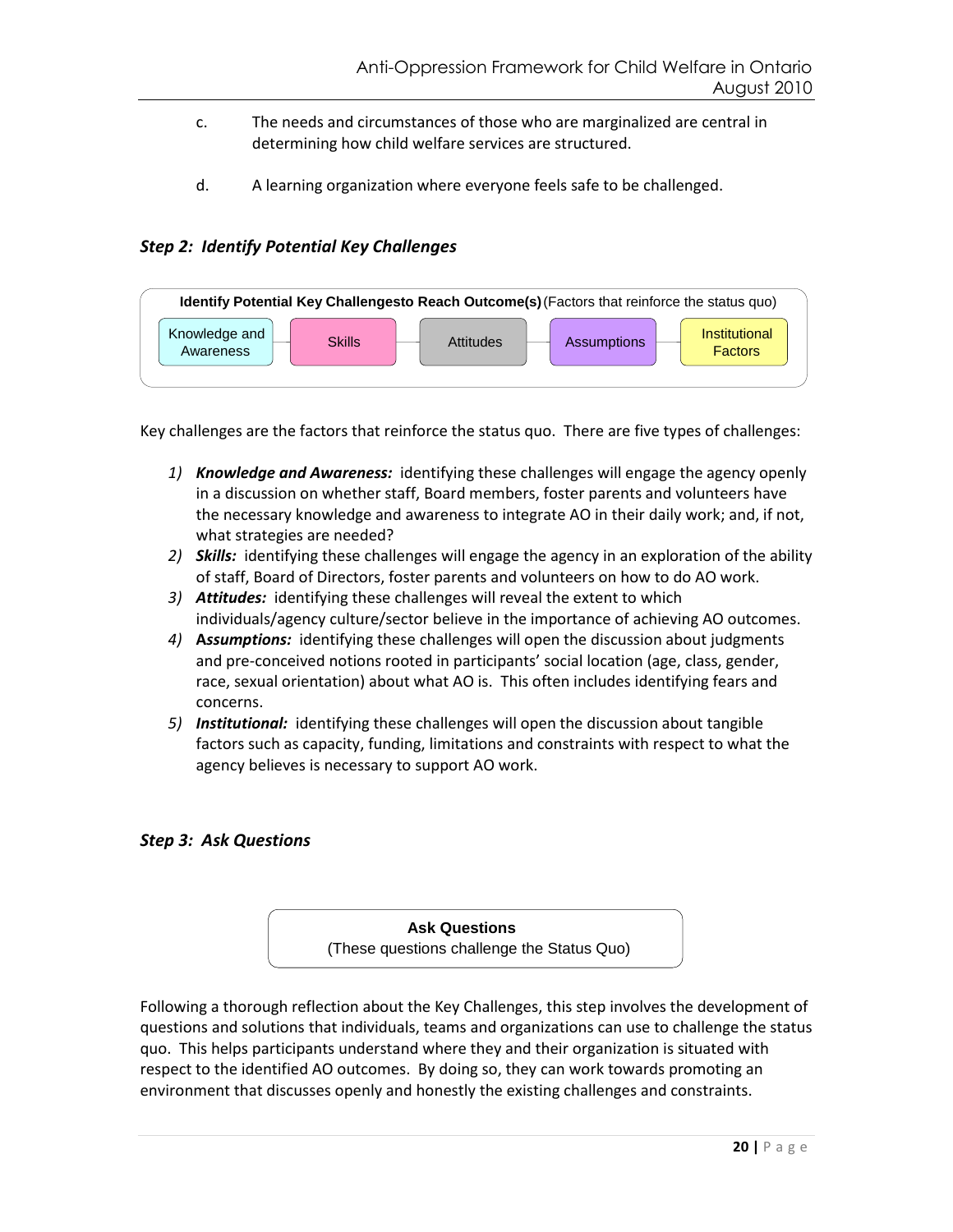Example of questions are:

- a) Do management, staff, foster parents, and volunteers examine how their power and privilege can perpetuate the marginalization of social groups? (and, if so, how?)
- b) As an agency, is there an expectation that staff, foster parents, volunteers understand how to work from an AO approach?
- c) As an agency, is there fear about anti-oppression and how it may change the organization?
- d) What is the current culture of the agency?
- e) Does the current funding formula contribute to the overrepresentation of children from marginalized groups in care? And, if so, what actions can be undertaken to challenge this?

### *Step 4: Identify Levers*



Levers are processes (formal and informal) that create the conditions for anti-oppression practice. Examples include leadership commitment, accountability (having a person who is responsible to ensure anti-oppression goals are met), ensuring various communication outlets exist to increase service user input in decision making policies, and providing opportunities to talk about anti-oppression at team and supervisory meetings.

This step involves the identification of the processes and structures that support the outcomes previously developed in Step 2. Also, within this step, are three key questions to facilitate the identification of levers as well as to indicate *who* will provide *leadership* and *accountability* within each of the categories. The six categories (determined from the consultations as the major areas that should be addressed for AO to occur) are: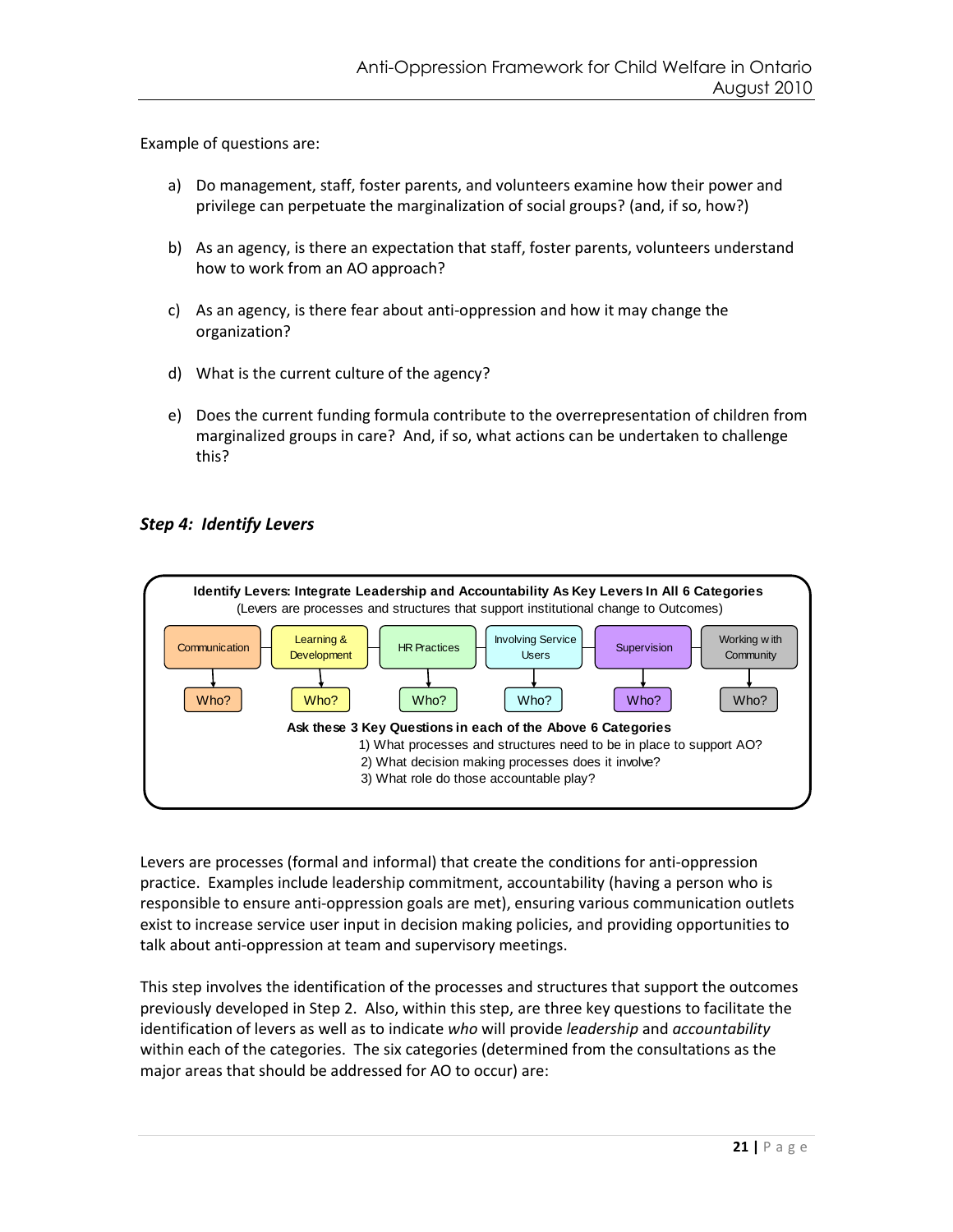- 1. Communication
- 2. Learning and Development
- 3. Human Resource (HR) Practices
- 4. Involving Service Users
- 5. Supervision
- 6. Working with the Community

The three key questions to ask within each of the six categories are:

- 1. What processes and structures need to be in place to support AO?
- 2. What decision-making processes are involved?
- 3. What role do those who are accountable play?

# *Assess Impact on Service Users throughout the Process*

Through each of the steps, it is necessary to continually assess how decisions in this process impact service users, e.g. intent versus impact.

A well-defined organizational change process is foundational to developing action strategies because it allows for the identification of intended outcomes (Step 1) as well as sets the foundation for a purposeful, focused, transparent, and authentic dialogue that identifies and examines solutions to challenges (Steps 2 & 3). Lastly, Step 4 involves the identification of supports and mechanisms required for institutional change. Involving key stakeholders, including service users, at each step increases the likelihood for anti-oppression outcomes. It also promotes buy-in by everyone that will result in lasting and effective change. Multilevel buyin is key to legitimatizing the organizational change process.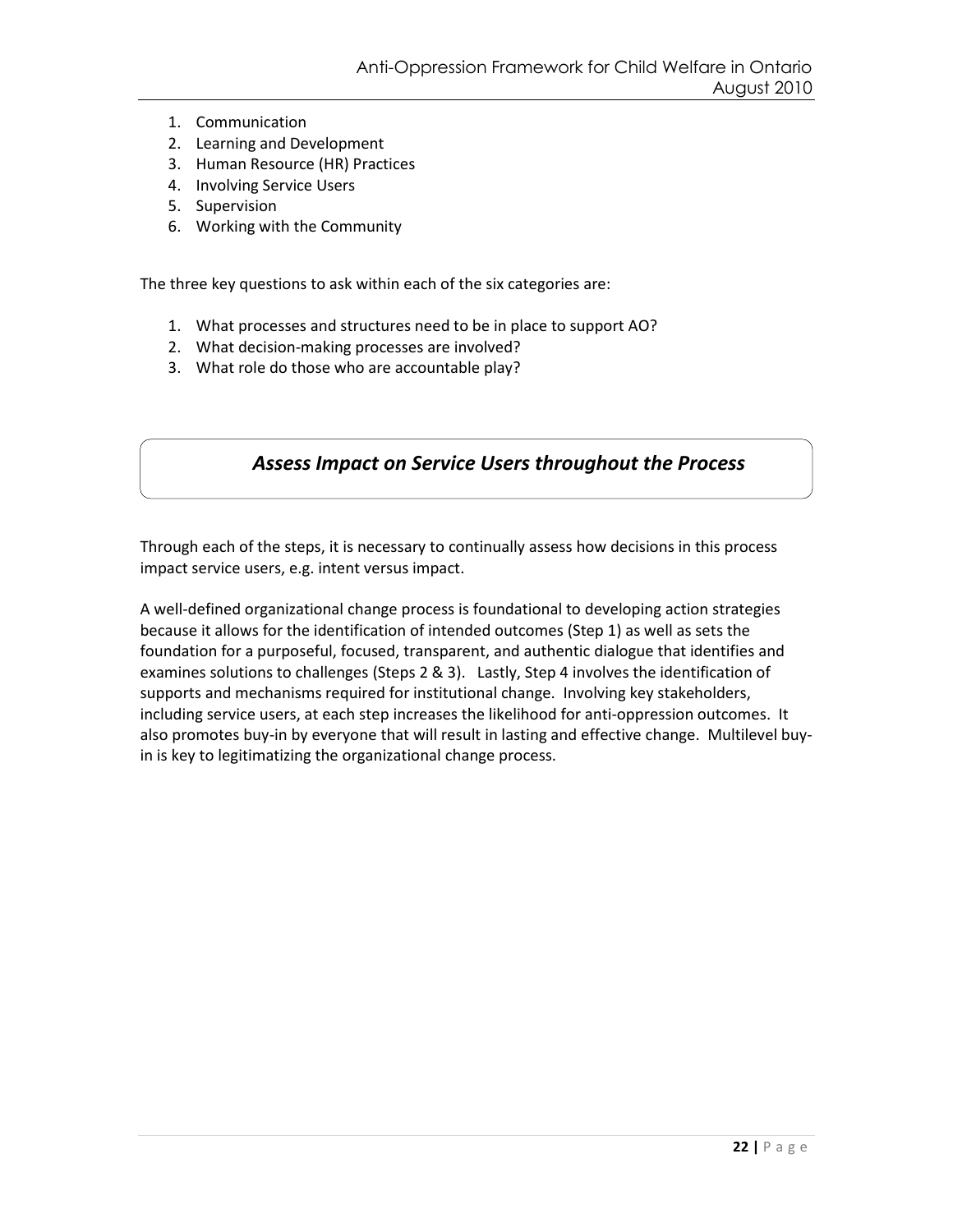The following diagram depicts the Organizational Change Process Steps 1-4*.*



*Wong &Yee, 2010*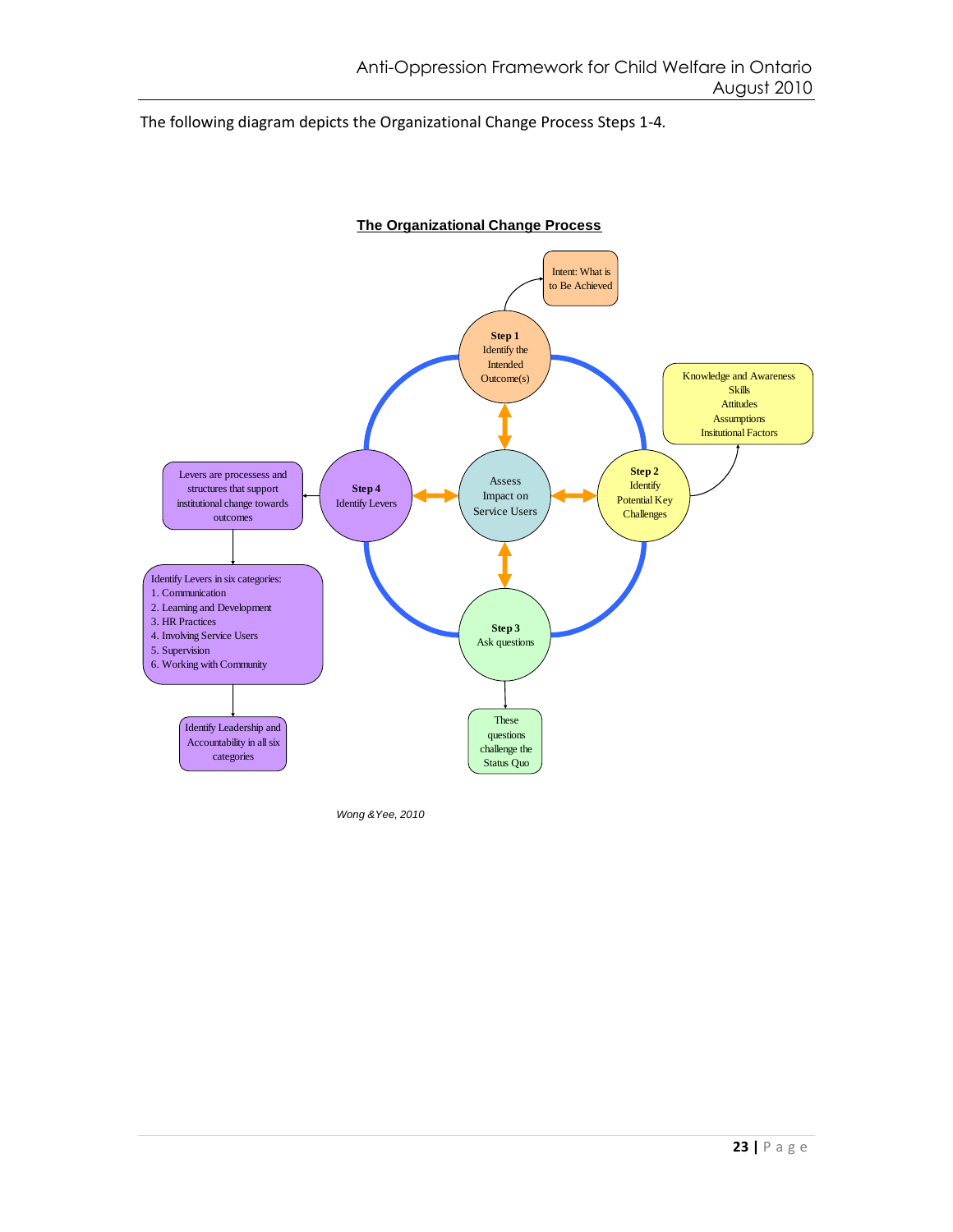### **Logic Model of the Framework – Using Steps 5 - 8**

The logic model section of the Framework (Steps 5-8) involves: revisit the outcomes developed in Step 1 (Step 5); identify the necessary resources and supports to achieve outcomes (Step 6); develop individual, group and institutional/systemic action strategies (Step 7); and develop indicators which will measure progress towards outcomes (Step 8).

### *Step 5: Revisit Outcomes/Assess Impact on Service Users*

To begin the logic model, it is important to revisit the outcomes developed in Step 1 as well as to assess the impact on service users of decisions made during the organizational change process (completed Steps 1-4) to ensure that they are still relevant and have a positive impact on service users.

### *Step 6: Shift Institutional Challenges into AO Opportunities*

| <b>Shift Institutional Challenges into AO Opportunities</b>                                                       |
|-------------------------------------------------------------------------------------------------------------------|
| (This involves identifying institutional supports that have power to reject (challenges) or adopt (opportunities) |
| changes)                                                                                                          |

This next step involves identifying the institutional (organizational) supports that can influence whether changes in the institution are accepted or rejected.

An example of institutional supports may be recognizing the work of staff who participate in AO committees and activities through, for example, workloads that take this into account.

### *Step 7: Identify Individual, Group and Institutional/Systemic Action Steps*



This step involves the identification of individual, group and institutional/systemic action steps to achieve the intended outcomes (from Step 1). Action steps require the *integration* of an individual, group and institutional/systemic response. That is, for every *individual* action taken, there is a related *group and institutional*/systemic response. This integration promotes sustainability and institutional support that will result in systemic change.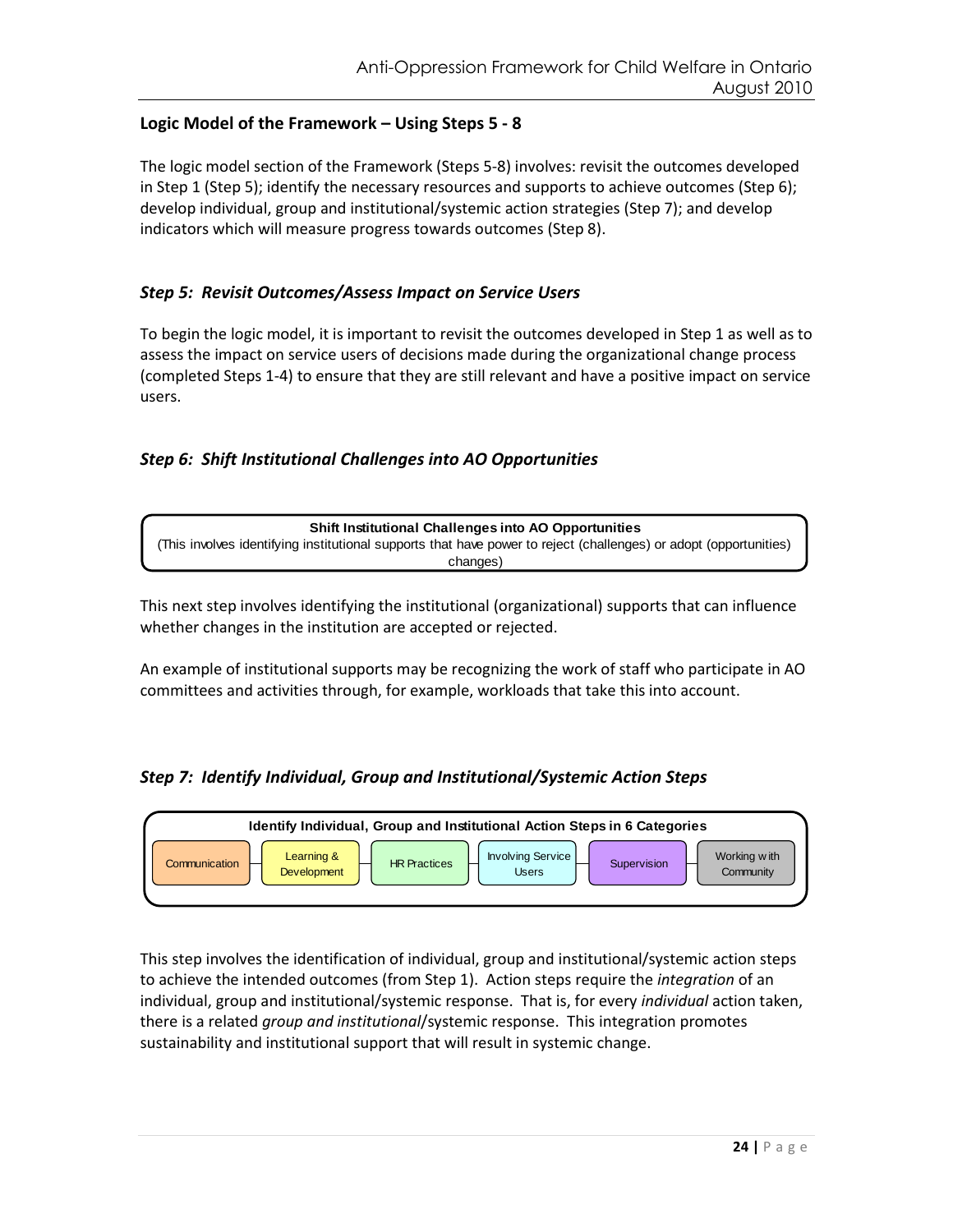The following diagram depicts the necessary interrelationship among individual, group and institutional actions.



Below is an illustration of an integrated individual, group and institutional/systemic action steps within the "Human Resources Practices" category:

| Individual                   | Group                        | <b>Institutional/Systemic</b> |  |
|------------------------------|------------------------------|-------------------------------|--|
| All agency staff demonstrate | Team meetings are structured | AO knowledge and skills are a |  |
| AO knowledge and skills      | to allow time for shared     | criteria in performance       |  |
|                              | discussion and development   | reviews                       |  |
|                              | of AO knowledge and skills   |                               |  |

Individual, group and institutional/systemic action steps are created for each of the six categories named in Step 4. Once again, these six categories are:

- 1. Communication
- 2. Learning and Development
- 3. HR Practices
- 4. Involving Service Users
- 5. Supervision
- 6. Working with the Community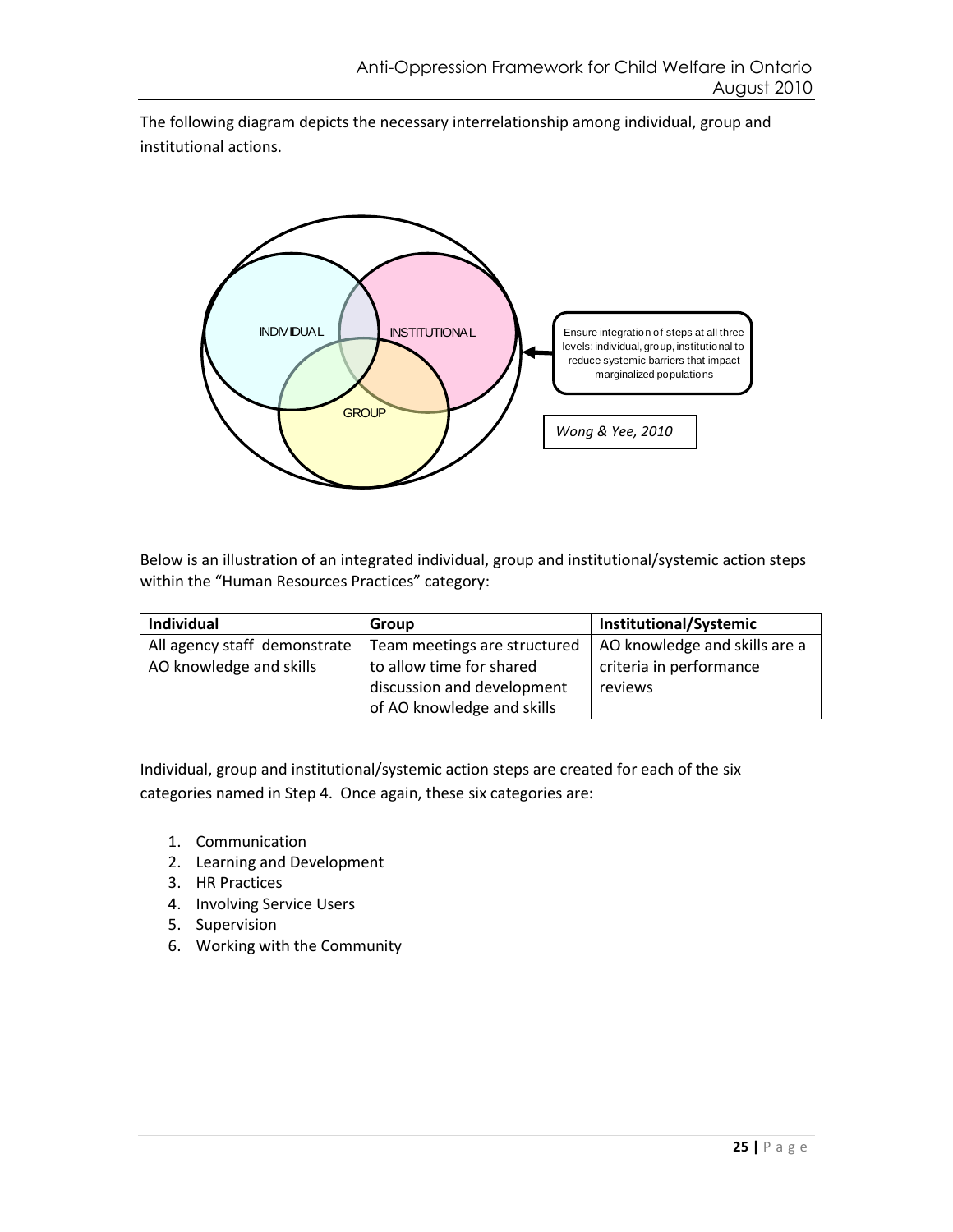### *Step 8: Identify Indicators of Success*

#### **Identify Indicators (Measures of Success)**

This step involves identifying measureable results that show that the agency has been successful in meeting all the action steps. Examples include:

- a) Agency staff are able to describe how they have demonstrated AO knowledge and skills in practice.
- b) 100% of team meetings provide discussion of AO.
- c) AO knowledge and skill are criteria in all performance reviews.

As with the organizational change process, while working through the logic model (steps 5-8), the impact of decisions on stakeholders must be continually assessed.

The following diagram depicts the Logic Model using Steps  $5 - 8$ .



### **The Logic Model**

*Wong &Yee, 2010*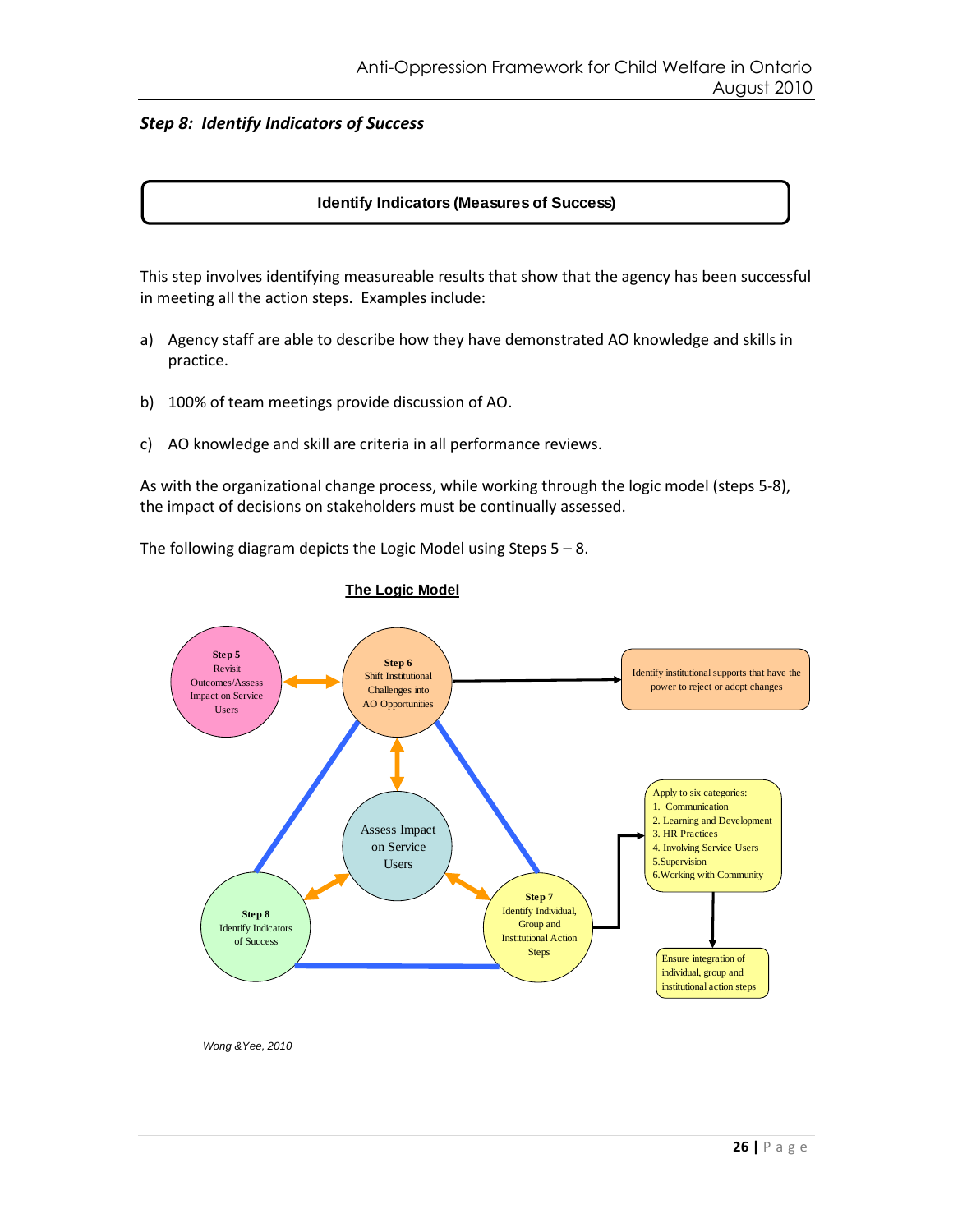### **Diagram of the Anti-Oppression Framework**

This following diagram illustrates the complete Framework which combines the organizational change process (Steps 1-4) and the logic model (Steps 5-8).



#### **The Anti-Oppression Framework for Child Welfare**

*Wong &Yee, 2010*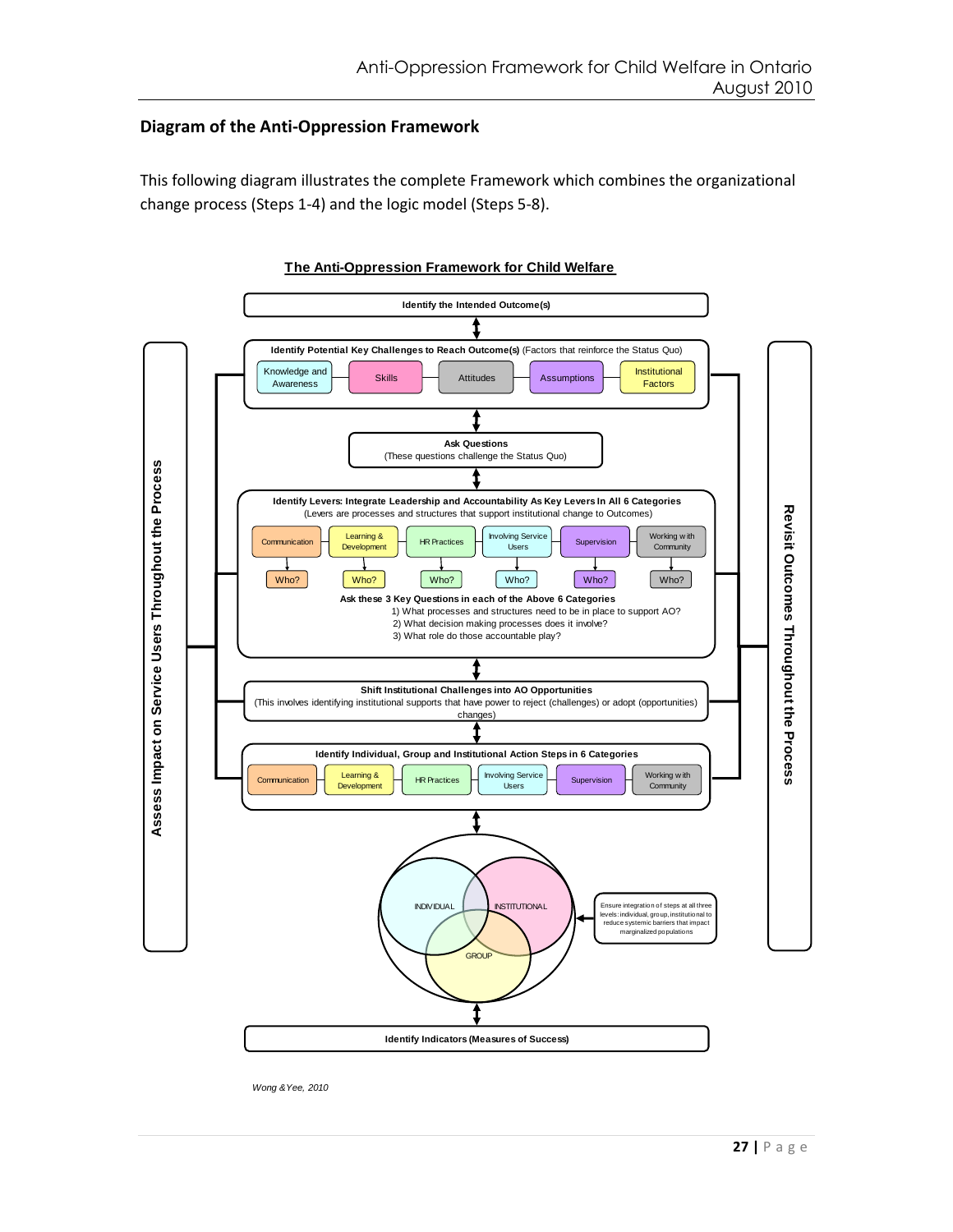# **D. Conclusion**

As evidenced through the provincial consultations, there are many examples where antioppressive practices are already occurring in the child welfare field. It has also become clear that integrating the individual, group and institutional level responses of anti-oppressive work, which explores both process and outcome, is the necessary next step. Doing this embeds such practices systemically and consistently within the system to ensure sustainability. This strategy is supported by the 2005 paper, "Developing a Collaborative Intervention Model," (2005, p. 8) which noted that: "intervention at the micro level is inextricably linked to macro issues such as agency culture, government initiatives and the relationships that agencies have with their communities." The Anti-Oppression Framework provides a tool with sufficient flexibility to enable any individual, team or agency to examine these relationship and processes.

The Framework brings together an organizational change process with a logic model to guide the process of change. It recognizes that anti-oppressive practice is not just about the individual level of work, but rather an awareness that these actions must also be linked to measureable systemic outcomes. As Strega & Carrière (2009) conclude, given the tendency for a system to not change and to reinforce the status quo, it becomes easy to treat inequalities as part of the technical challenges in the system. An anti-oppressive approach, however, requires an understanding of the differences between ourselves as related to our own power and positionality within systems. It assists in the examination of the interrelationships among assumptions, behaviours, actions, and the processes that prevent or support anti-oppression.

To carry out this work, it may also be beneficial to have those who have in-depth knowledge in the area of diversity, organizational change and oppression help to facilitate this process of change to encourage an outside-in perspective of the organization (Fullan, 1993). Above all, it is important to emphasize that when engaging in any anti-oppressive organizational process work, service users and their communities (Dumbrill, 2003) must be a part of the process and have influence on the internal processes and mechanisms of the organization. Such external perspectives will help to provide essential feedback as part of the ongoing assessment since they are the ones who are most impacted by the organization's decisions made with respect to resources and supports. This is the only way to ensure that good intentions have good impact.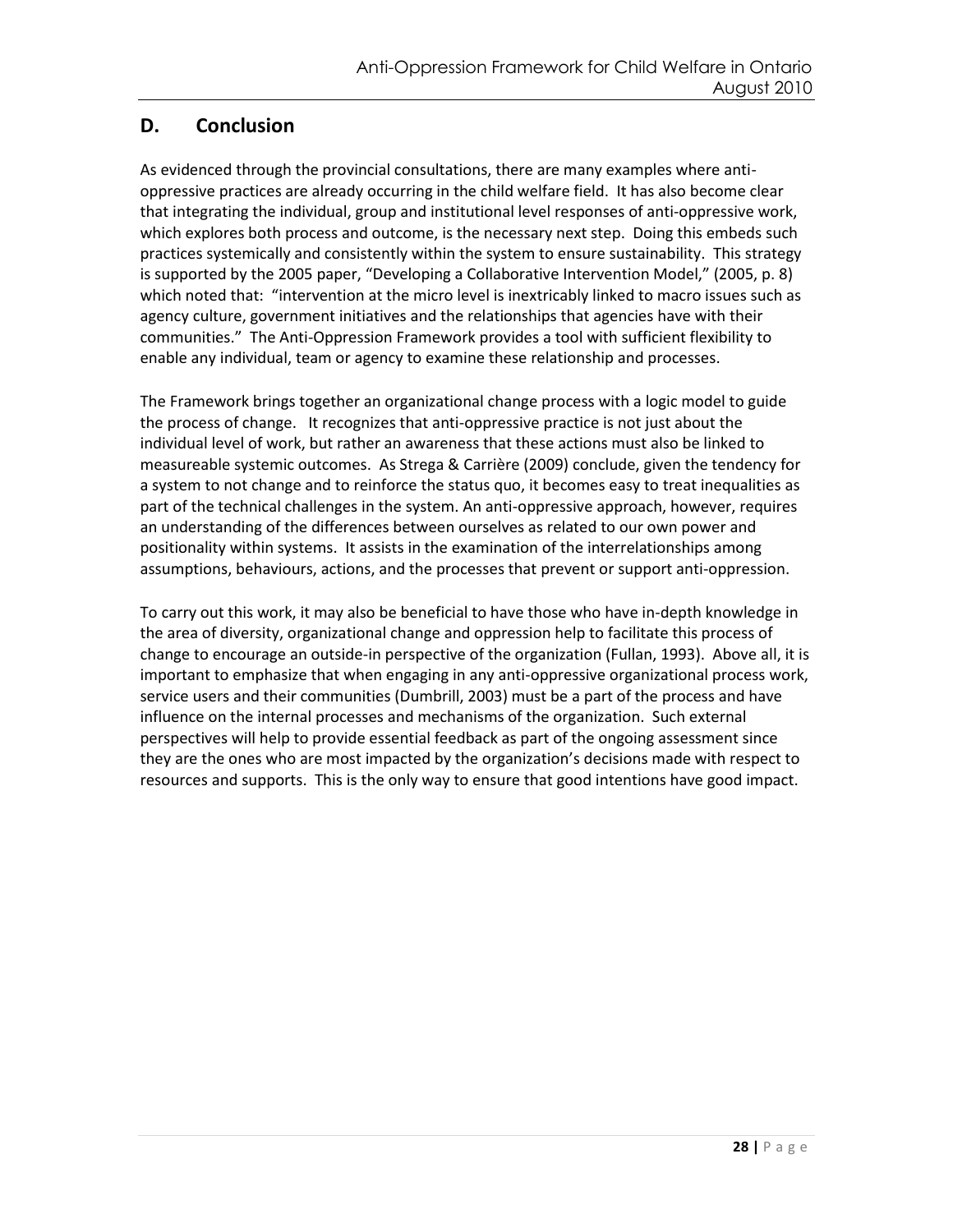# **References**

- Baulcomb, J.S. (2010). Management of change through force field analysis. *Journal of Nursing Management*, *11*(4), 275-280.
- Blanchard, K. (2010, January). Mastering the art of change. *Training* Journal, 44-47. Retrieved from [www.trainingjournal.com](http://www.trainingjournal.com/)
- Campbell, J. (1991). *Analysis of variables in child protection: apprehensions and judicial dispositions in British Columbia child welfare practice*. (Unpublished master thesis). University of Victoria, Victoria.
- The Children's Aid Society of Brant. (2009). *Supervision manual: a guide for all managers (the supervisors) & staff (the supervisees) at the Children's Aid Society of Brant.* Brant, Canada: Brant Children's Aid Society.
- Dominelli, L., Strega, S., Callahan, M., & Rutman, D. (2005). Endangered children: experiencing and surviving the state as failed parent and grandparent. *British Journal of Social Work, 35*(7), 1123-1144. doi: 10.1093/bjsw/bch/224
- Dominelli, L. (2002). Anti-oppressive practice in context (2<sup>nd</sup> edition). In *Social work: themes. issues and critical debates* (pp. 1-19). New York, NY: Palgrave.
- Dumbrill, G. C. (2003). Child welfare: AOP's nemesis? In Wes Shera (Ed.). *Emerging perspectives on anti-oppression practice* (pp. 101-119). Toronto, Canada: Canadian Scholars' Press Inc.
- Eaton, Mark. (2010, January). Achieving successful organisational change. *Training Journal*, 39- 42. Retrieved from www.trainingjournal.com
- Fullan, M. (1993). *Change forces: probing the depths of educational reform.* London, U.K.: Falmer Press.
- Grant, L. & Ojo, K. (Eds.). (2008). *Anti-oppression in child welfare: laying the foundation for change: a discussion paper.* Toronto, Canada: The Child Welfare Anti-Oppression Roundtable. Retrieved from http://www.oacas.org/pubs/external/antioppressionpaper09may06.pdf
- Henry, F. & Tator, C. (2006). *The colour of democracy: racism in Canadian Society* (3<sup>rd</sup> edition). Toronto, Canada: Harcourt Press.
- Jones, J. (1994). Child protection and anti-oppressive practice: the dynamics of partnership with parents explored. *Early Childhood Development and Care*, *102*(2), 101-114.
- Lopes, T. & Thomas, B. (2006). *Dancing on live embers: challenging racism in organizations.* Toronto, Canada: Between the Lines.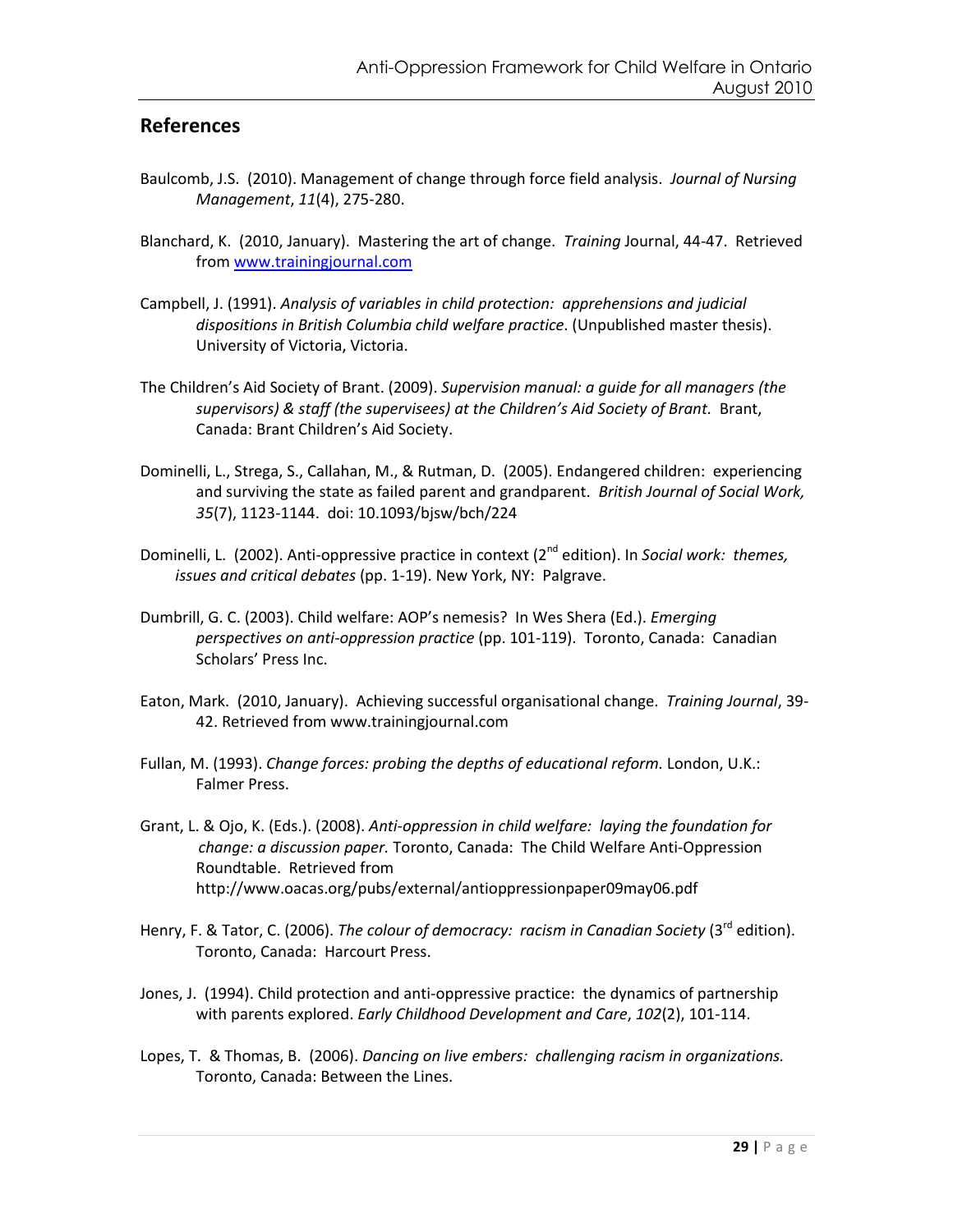Maracle, L. (2002) *Daughters are forever*. Vancouver, Canada: Press Gang Publishers.

- Mullaly, B. (2010). Oppression: an overview. In *Challenging oppression and confronting*  privilege: a critical social work approach, pp. 34-65, (2<sup>nd</sup> edition). Toronto, Canada: Oxford University Press.
- Ontario Association of Children's Aid Societies. (2005). In Dumbrill, G. C. (Ed), *Developing a collaborative intervention model (A compendium of articles and papers)*. Toronto, Canada: Ontario Association of Children's Aid Societies.
- Shahsiah, S. & J. Yee. (2006). *Striving for best practices and equitable mental health care access for racialised communities in Toronto.* Toronto, Canada: Funded by the Canadian Institute of Health Research, Institute of Health Services and Policy Research and Institute of Neurosciences, Mental Health and Addiction.
- Strega, S., & Carrière, J. (2009). *Walking this path together: anti-racist and anti-oppressive child welfare practice.* Halifax, Canada: Fernwood Publishing.
- University of Victoria. *Cultural safety: module two: peoples experiences of oppression.* Retrieved from<http://web2.uvcs.uvic.ca/courses/csafety/mod2/las.htm>
- Yee, J. Y. (2008). Whiteness. In R. T. Schaefer, S. J. Cheng & K. K. Kim (Eds.), *Encyclopaedia of Race, Ethnicity & Society.* Thousand Oaks, CA: Sage Publications.
- Yee, J.Y., H. Wong & A. Janczur. (2006). *Examining systemic and individual barriers of ethnoracial minority social workers in mainstream social service agencies: a community project.* Toronto, Canada: Funded by Canadian Heritage, Human Resources Skills Development and Ryerson University, Faculty of Community Services.
- Yee, J. Y.(2005). Critical anti-racism praxis in social work: the concept of whiteness implicated. In S. Hick, R. Pozzuto & J. Fook (Eds.), *Social work: A critical turn* (pp. 87-104). Toronto, Canada: Thompson Educational Publishing.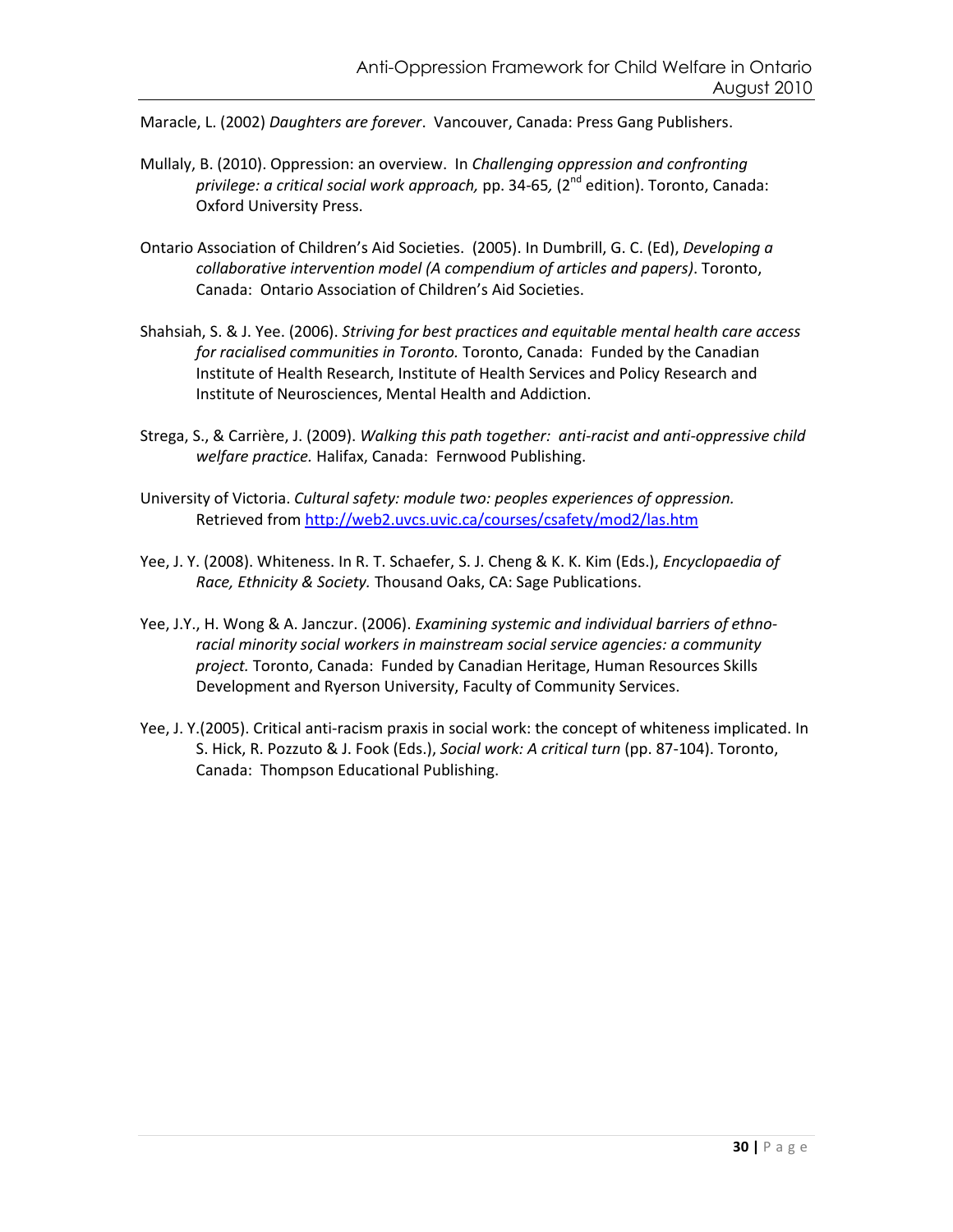# **Appendices**

# **Appendix A: Consultation Questions**

# **Ontario Child Welfare**

# **Anti-Oppression Roundtable**

# Why is an Anti-Oppression Perspective Important and Necessary in Child Welfare?

"The child welfare system continues to be implicated in the oppression experienced by marginalized groups in society. Marginalized groups include those who are from First Nations, not white, single mothers, people living below the poverty line, person with disabilities, immigrants, people for whom English is a second language, people who do not identify as heterosexual"

> - from "Anti-Oppression in Child Welfare: Laying the Foundation for Change", Discussion Paper 2009

Members from these marginalized groups face greater chance of entering care.

| <b>Child A</b>                     | <b>Child B</b>                          |
|------------------------------------|-----------------------------------------|
| Age 5 to 9                         | Age 5 to 9                              |
| No dependence on social assistance | Household head receives income supports |
| Two parent family                  | Single adult household                  |
| Three or fewer children            | Four or more children                   |
| White                              | Mixed Ethnic Origin                     |
| <b>Owner-Occupied Home</b>         | <b>Privately Rented Home</b>            |
| More rooms than people             | One or more persons per room            |
| <b>Odds are 1 in 7,000</b>         | Odds are 1 in 10                        |

Jones, J. (1994). Child protection and anti-oppressive practice: The dynamics of Partnership with parents explored. *Early Child Development and Care, 102(2), 101-114.*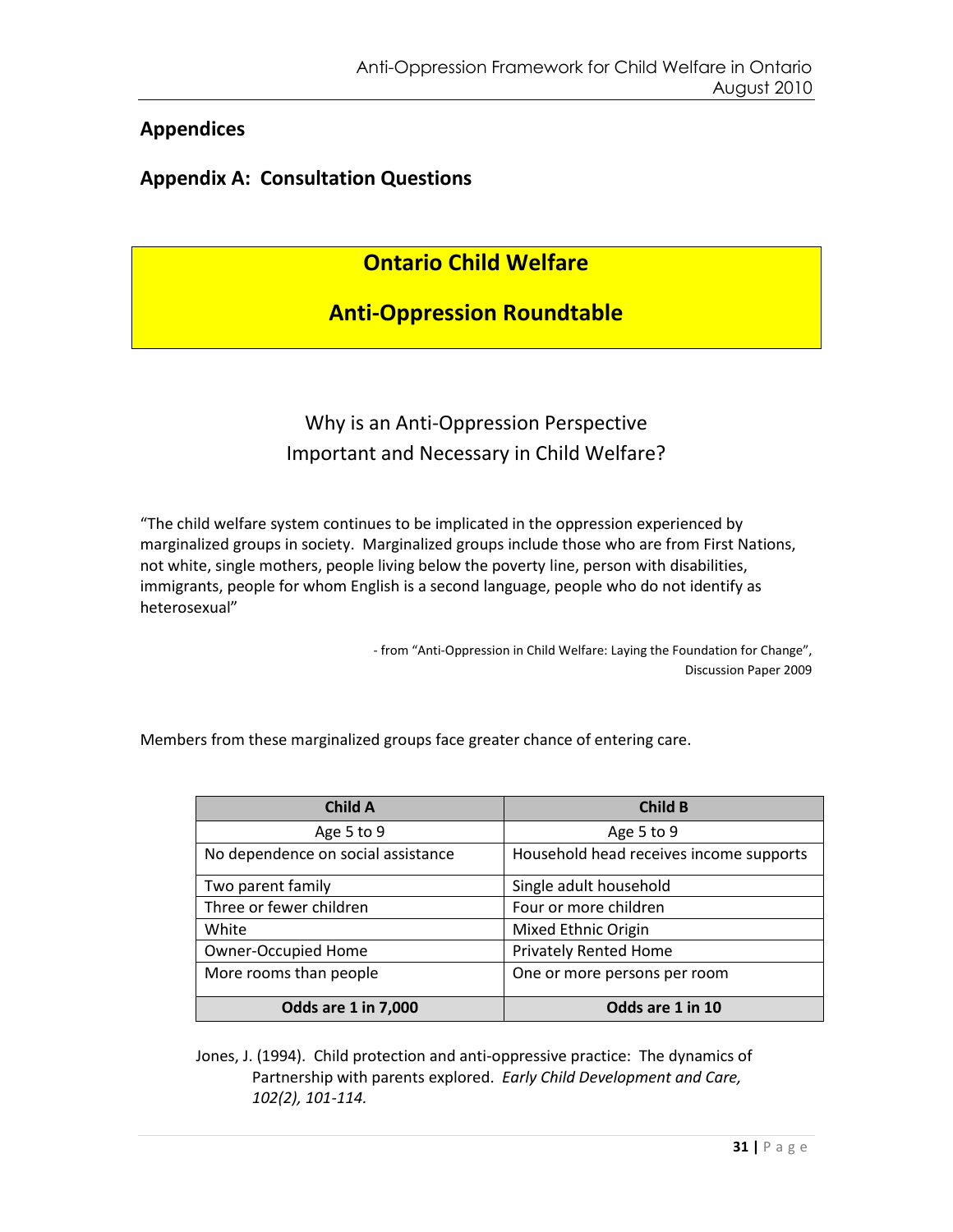### **Anti-Oppression Framework Consultation Questions**

- 1. Imagine that you went to sleep one night and, when you woke up, your agency had been transformed into an organization that reflected anti-oppressive practice, policies, processes and structures. Its service outcomes would no longer look like the Jones chart (see handout). What would it now look like in the following areas?
	- Leadership
	- Learning and Development
	- Human Resource Practices
	- Supervision
	- Communication (staff to staff, with service users)
	- Service and Program Delivery
	- Community Partnerships
	- Feedback and Complaints Processes
	- Service user involvement
	- Relationship with service users
	- Accountability
- 2. What would need to change in the child welfare sector in order to support the AO vision created above?
- 3. What components do you think an AO framework needs to have?
- 4. How might an AO framework be integrated within your agency (i.e. quality improvement, accountability, transformation agenda, sustainability, strengths-based practice, etc.)?
- 5. Can you think of current examples of AO practices/policies/strategies within your agency or elsewhere?
- 6. What opportunities exist to support AO work?
- 7. What do you think are the biggest challenges in implementing an AO framework? How might these be overcome?
- 8. What resources or partnerships might be accessed to support an AO framework?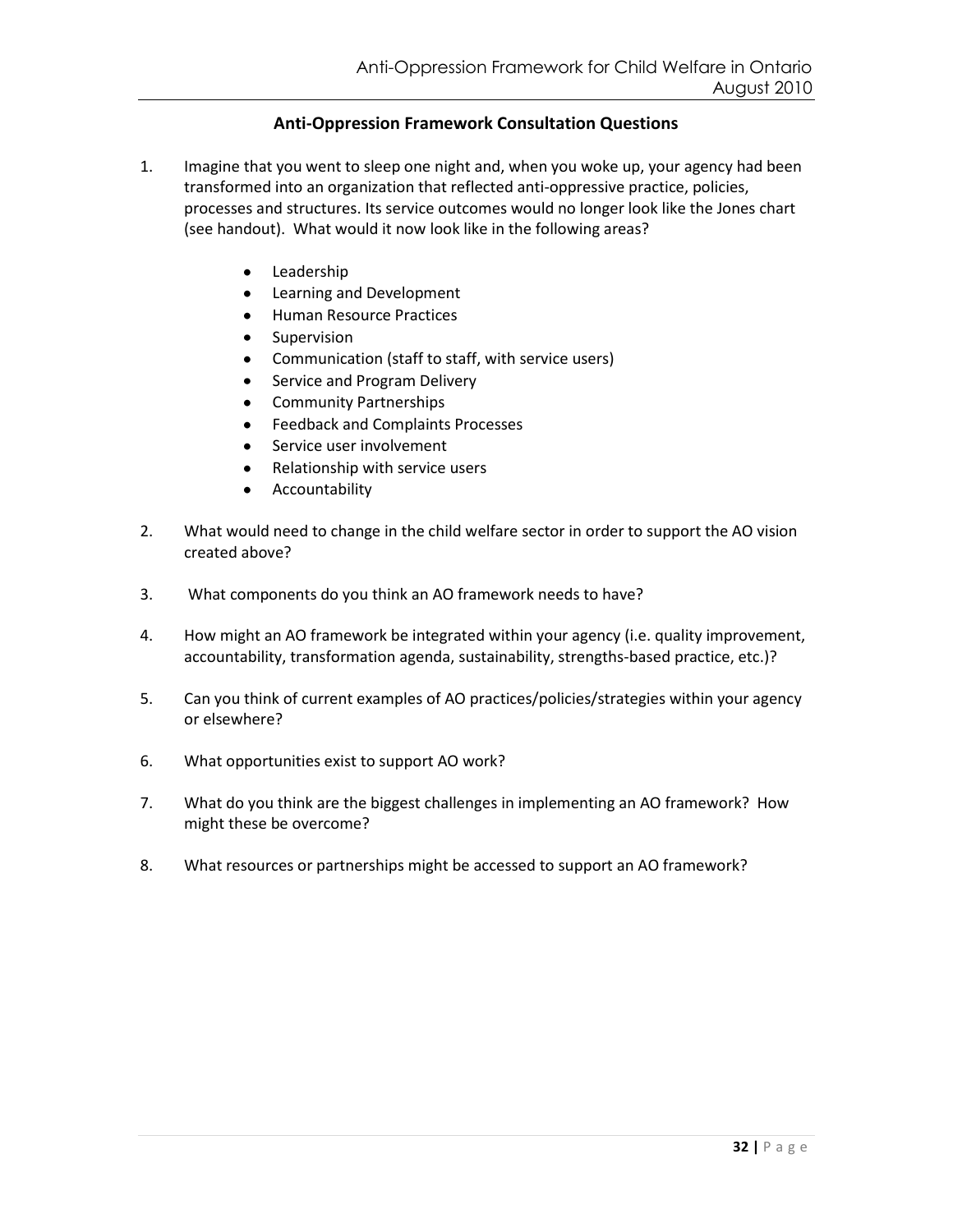### **Appendix B: Key Findings of the Consultation**

1. There needs to be buy-in from leadership.

"Engage leaders including the Ministry to supply resources and support. They need to promote and support."

"(AO) needs to be a part of a standing agenda with management to keep the momentum going." "We need agency and provincial champions."

2. Accountability at all levels is required.

"Agency would be one that takes a stance. If it's saying, "we are saying no to oppression and if something like this happens, then this is how we are going to react."

"Our committee has struggled with who is accountable when we have workers that are not following our practice. What happens when it's not acceptable? We've found that there hasn't been a lot of accountability when it's not in practice."

3. AO training should be purposeful, sequenced and integrated. Examples include: basic awareness training, being an ally, supervisory communication, foster parent AO training.

"Learning and development training for staff around facets of AO would be well integrated into the training calendars of the organizations."

"Curriculum – making sure that we are collaborating with the Anti-Oppression Roundtable. [We need to] get a lens of what is going out the door."

4. Ensuring families and communities' input in service delivery is essential.

"Clients need to be involved in the development of policies and practices."

"Giving power to the (service users) to evaluate the effectiveness of our services in this area. We need linkages at every level of our system from OACAS board down to agency boards."

"Our complaint mechanism seems to result in us labelling the complaint as a symptom of the service user's pathology. We need to become more secure with the work that we do so that we can stand up to the challenges and accept valid points identified by service users rather than become defensive. The hard part of that is our accountability with audits, etc."

"Be receptive to feedback in relation to anti-oppression practice."

"If you are truly anti-oppression then [we] want to hear what someone has to say and discuss it."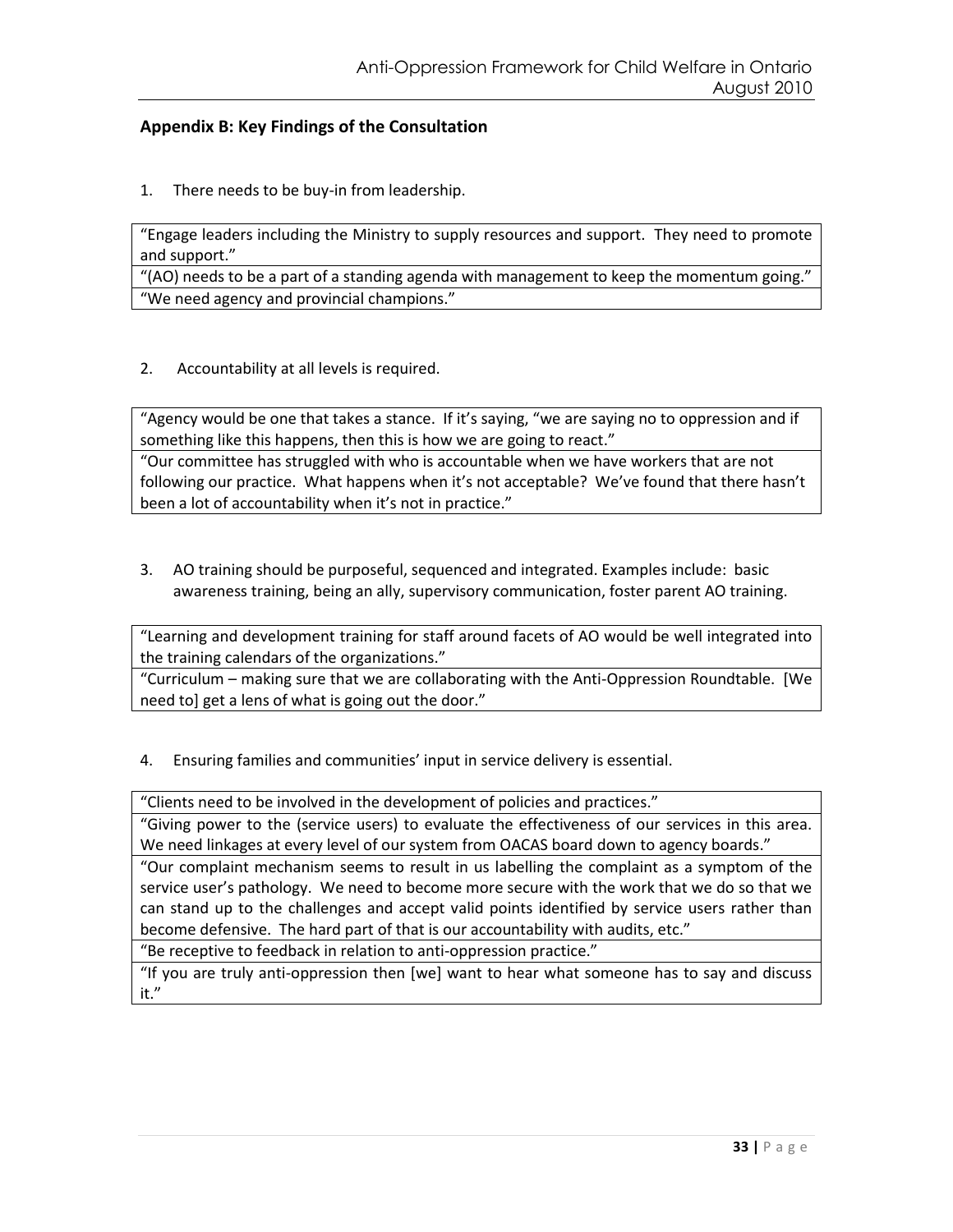### 5. Ensure that AO is integrated in supervision.

"Building diversity/anti-oppression as a part of supervision."

"Supervisory role modelling behaviour (is important)...also encouraging different ways, different ways of thinking, taking it back to who is the client, who are we engaged with and looking at them from their historical context and the context placed on the client. [We need to] look at all the contextual pieces of someone's life."

"Allow AO conversation in supervision [as this] can give people tools [and] help engage them in [AO] language and do it."

"The other thing is supervision with a worker. When talking about the families we would include some reflection on the impact of social policy, where the directives come down from, [and] how they can or can't access services, etc."

6. Examine HR practices in relation to AO (i.e. advertising, interviewing, hiring, orientation, performance management, complaints process).

"Theme of HR processes really need to look at who is working in your agency, [be able to] influence who is recruited, how studies are conducted [and how] decisions [are] made around HR policies, [looking at who we are] interviewing...,"

### a. Hiring

"(Staff should have an) understanding of foundational concepts of AO work and theory; we are not requiring those from people if they [do not know AO]...[that's] great, but if it's not embedded in our practice as a requirement, [then we need to] hire more people with more [knowledge and practice of AO]."

"In terms of HR practices, it would be good to get some competency framework models in terms of recruitment to ensure [those who are] coming in [that] they have some concept of AO, [and that they] understand where they are coming from."

"Who we bring into our organizations in terms of background and credential[s] needs to be expanded."

"Clients like to walk in to see people like themselves, also for me what they are seeing, how it is decorated [and] what does the agency decor say to me? [Can] everyone find something of themselves  $[$ in this agency?]"

### b. Orientation

"Orientation [is] when you come into the agency [and there is an] AO expectation."

#### c. Performance Management

"\*From a performance management perspective, performance appraisal does not look at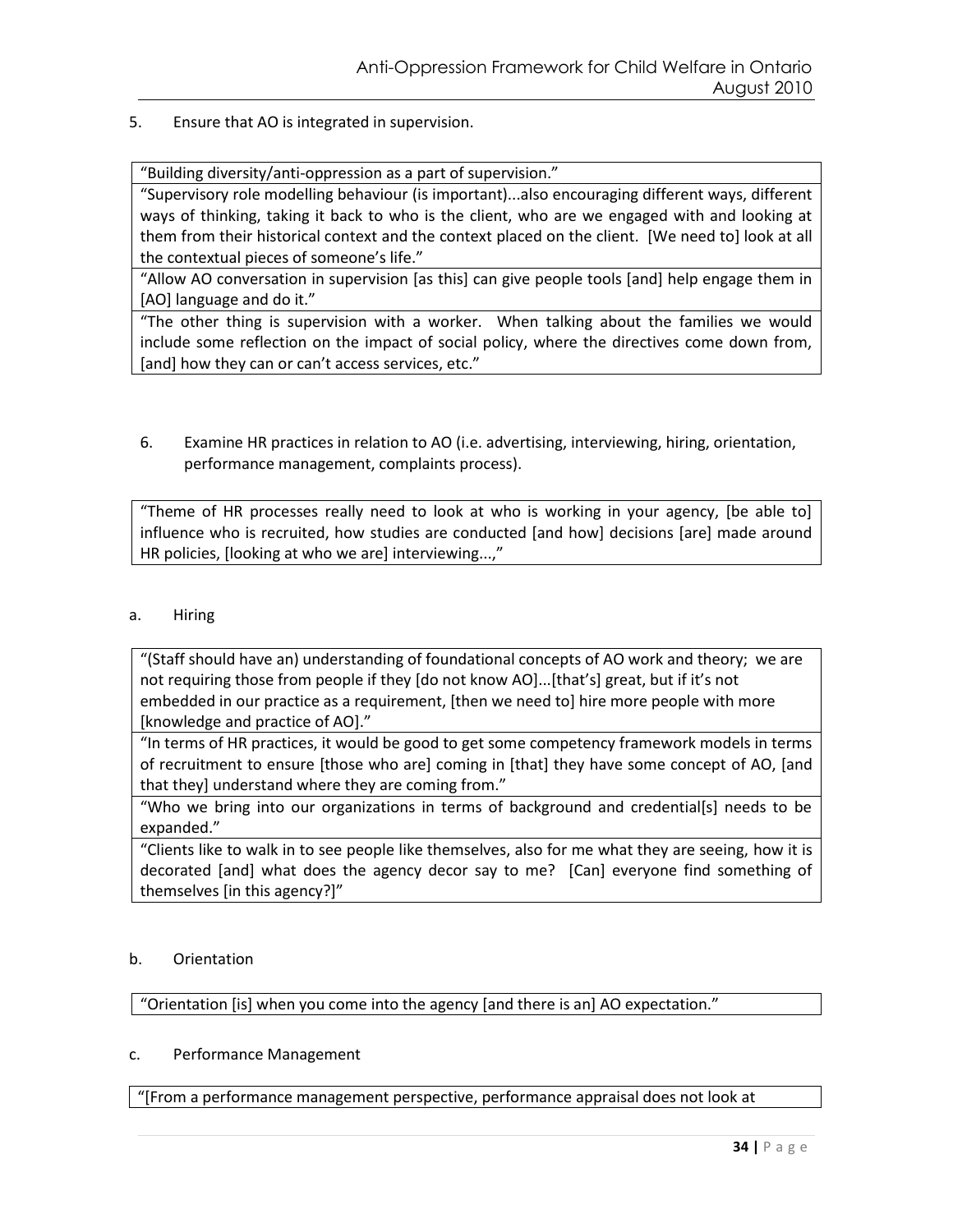diversity. It is very focused on meeting standards, writing, etc. It should represent capacity to capture skills [related to diversity]."

"If you have performance issues, how would you deal with this in a non-oppressive way. [How can you] be honest, clear, transparent, respectful and talk in behavioural terms?"

### d. Implement an Incident Reporting Process

"If I had somewhere to take incidents [then] I [would] have taken it there. People want that." "[We] need strategies for dealing with incidents, etc."

7. Use of AO language/communication is needed in child welfare.

"[The] language we utilize is, at times...[the] majority of time[s] is aggressive [in child welfare]. From [the] first phone call [to when we're] working with families. [We have] to start looking at language and looking at families as people...not just people [who] have to use our services."

8. Coaching and opportunities for leadership be provided.

"I think as a leader [I ask] is there a way that we can get some of the mentoring opportunities that staff is getting?"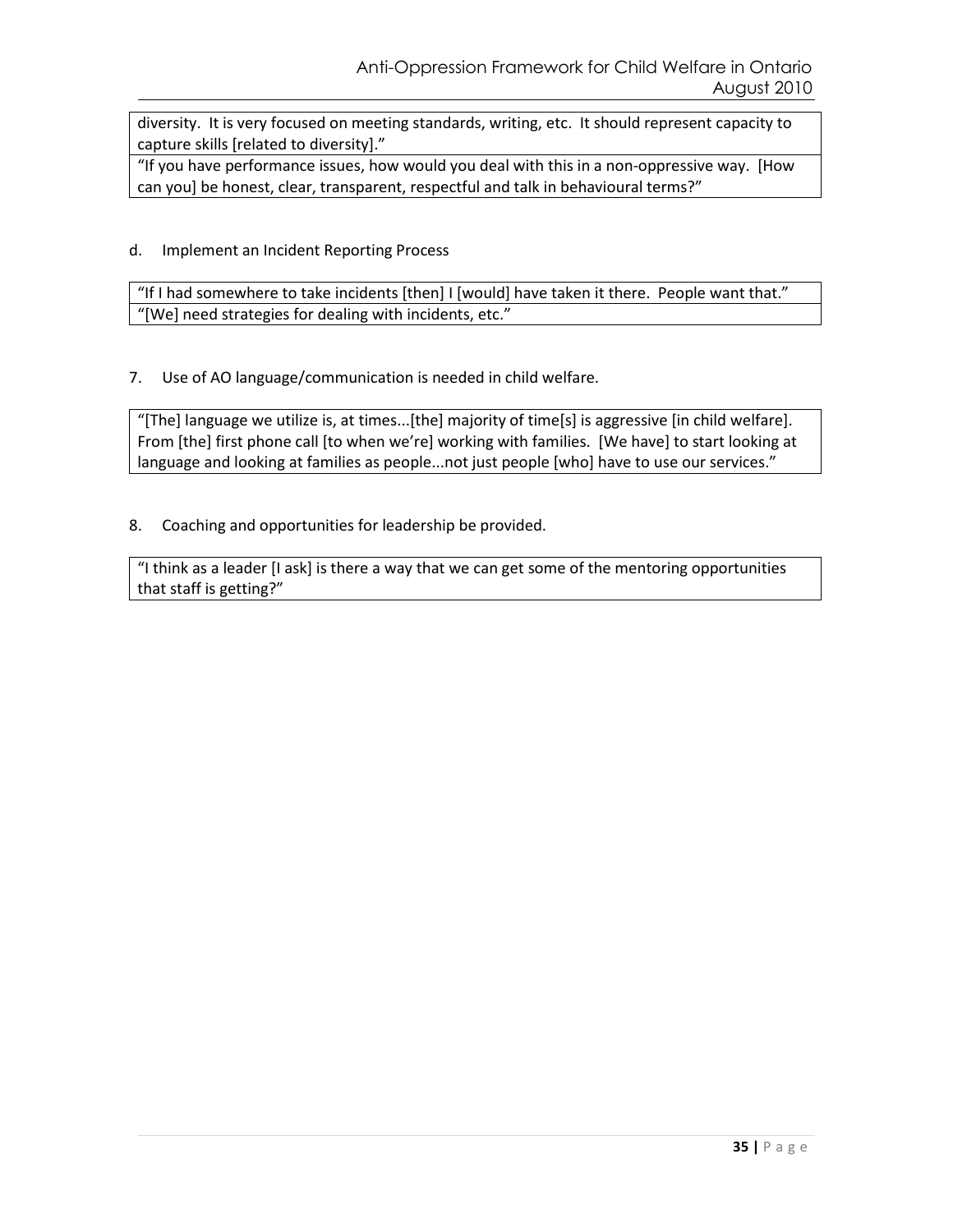# **Appendix C: Using the Framework**

### **Step 1: Identify the Intended Outcomes**

For this example, the proposed intended outcome is:

An agency that strives to reduce the disproportionate number of children in care from marginalized groups.

| <b>Types of</b>    | <b>Definition of Challenge</b>      | <b>Factors</b>                         |
|--------------------|-------------------------------------|----------------------------------------|
| <b>Challenges</b>  |                                     |                                        |
| Knowledge and      | Identifying Knowledge and           | The Board of Directors, staff, foster  |
| Awareness          | Awareness challenges will engage    | parents, volunteers have difficulty in |
|                    | the agency openly in a discussion   | acknowledging their power.             |
|                    | on whether staff, Board             |                                        |
|                    | members, foster parents and         |                                        |
|                    | volunteers have the necessary       |                                        |
|                    | knowledge and awareness to          |                                        |
|                    | integrate AO in their daily work;   |                                        |
|                    | and if not, what strategies are     |                                        |
|                    | needed?                             |                                        |
| <b>Skills</b>      | Identifying these challenges will   | Many of the staff believe in anti-     |
|                    | engage the agency in exploring      | oppression as an important value       |
|                    | the ability of staff, Board of      | but have difficulty knowing how to     |
|                    | Directors, foster parents and       | be more anti-oppressive in their       |
|                    | volunteers to do AO work.           | work.                                  |
| <b>Attitudes</b>   | Identifying these challenges will   | There may be reluctance to address     |
|                    | reveal the extent to which          | this issue either because it is not    |
|                    | individuals/agency culture/sector   | seen as a real problem or is seen as   |
|                    | believe in the importance of        | something outside of the agency's      |
|                    | achieving anti-oppression           | control.                               |
|                    | outcomes.                           |                                        |
|                    |                                     | There are people in the                |
|                    |                                     | agency/sector who believe that         |
|                    |                                     | focusing attention on                  |
|                    |                                     | disproportionate representation of     |
|                    |                                     | children from marginalized groups      |
|                    |                                     | may take away attention from other     |
|                    |                                     | service priorities.                    |
| <b>Assumptions</b> | Identifying these challenges will   | There is an assumption that            |
|                    | open the discussion about           | marginalized groups have more          |
|                    | judgments and pre-conceptions       | issues and this is why there are       |
|                    | rooted in participants' social      | higher rates of admission to care      |
|                    | location (age, class, gender, race, | rather than it being the result of     |
|                    | sexual orientation) about what      | institutional/systemic barriers.       |

**Step 2: Identify Potential Key Challenges**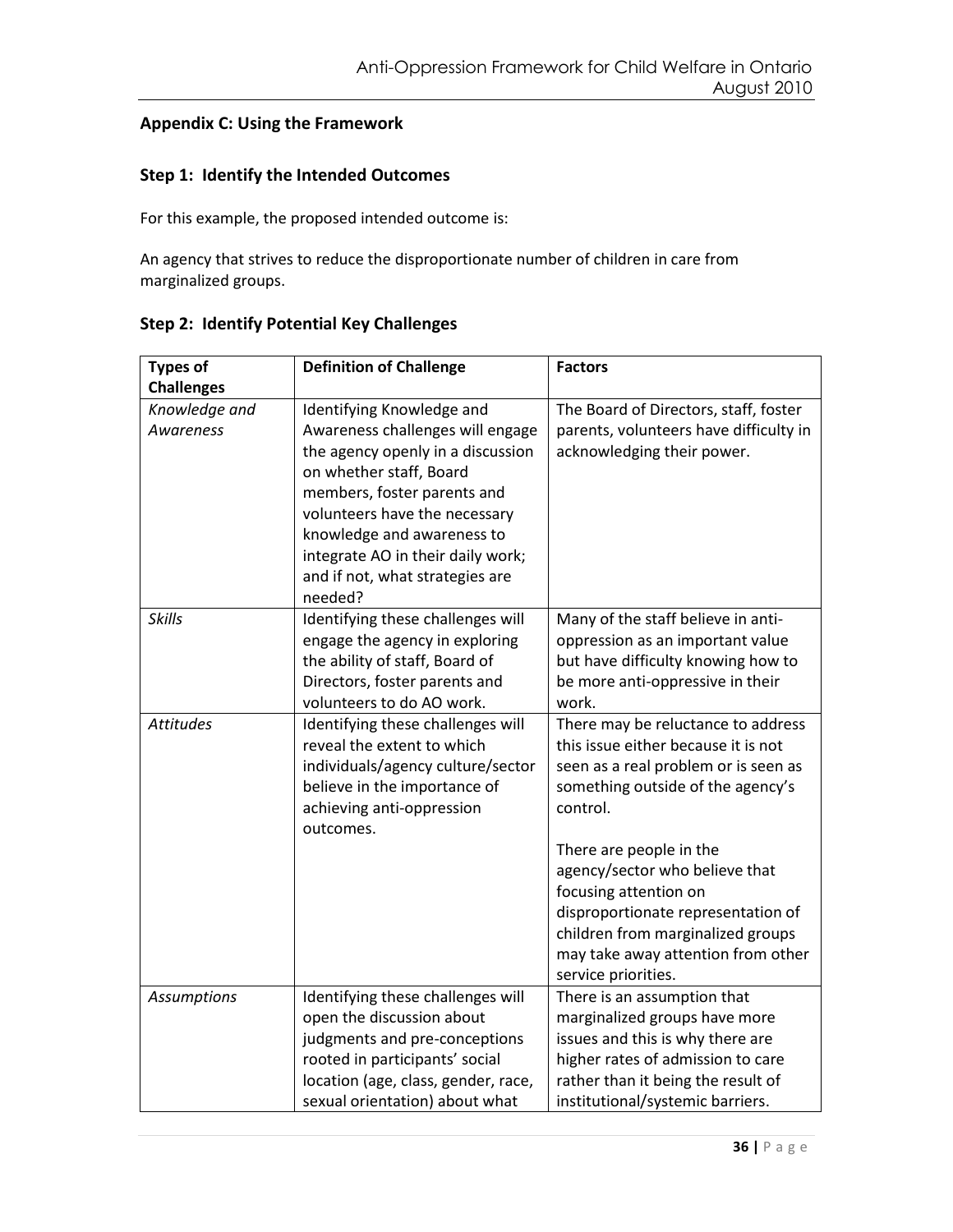|                      | AO is, which often includes        |                                    |
|----------------------|------------------------------------|------------------------------------|
|                      | identifying fears and concerns.    |                                    |
| <i>Institutional</i> | Identifying these challenges will  | There is a feeling that addressing |
|                      | also open the discussion about     | this issue takes up too much time  |
|                      | tangible factors such as capacity, | and resources.                     |
|                      | funding, limitations and           |                                    |
|                      | constraints with respect to what   |                                    |
|                      | the agency believes is necessary   |                                    |
|                      | to support AO work.                |                                    |

### **Step 3: Ask Questions** (related to the outcome)

These questions (that relate to the outcome) may include:

How can we reduce the number of children in care from marginalized groups?

How can we shift the funding formula to encourage the reduction of children in care from marginalized groups?

### **Step 4: Identify Levers**

To review, levers are defined as processes and mechanisms that address the above challenges to support institutional change as well as decide who is responsible for ensuring that the goals are met within each area. There are six key areas; Communication, Learning and Development, HR Practices, Involving Service Users, Supervision, and Working with the Community. In each key area, there are three questions to ask and answer:

- 1) What processes and mechanisms need to be structured and in place for AO?
- 2) What decision making processes are involved?
- 3) What role will those who are accountable play?

| <b>6 Key Categories</b> | <b>3 Key Questions</b>                                                                                                                                                                             | An Example                                                                                                                                                                                                                                                                                                                                                                    |
|-------------------------|----------------------------------------------------------------------------------------------------------------------------------------------------------------------------------------------------|-------------------------------------------------------------------------------------------------------------------------------------------------------------------------------------------------------------------------------------------------------------------------------------------------------------------------------------------------------------------------------|
| <b>Communication</b>    | 1) What processes and mechanisms<br>need to be structured and in place<br>for AO?<br>2) What decision making processes<br>does it involve?<br>3) What role will those who are<br>accountable play? | 1) An assessment of values and the<br>assumptions underlying the type of<br>language used in documentation as well<br>as in the interactions with service users is<br>needed.<br>2) The decision-making processes are<br>transparent and centre on marginalized<br>groups providing input.<br>3) Those who are accountable ensure<br>input provided by marginalized groups is |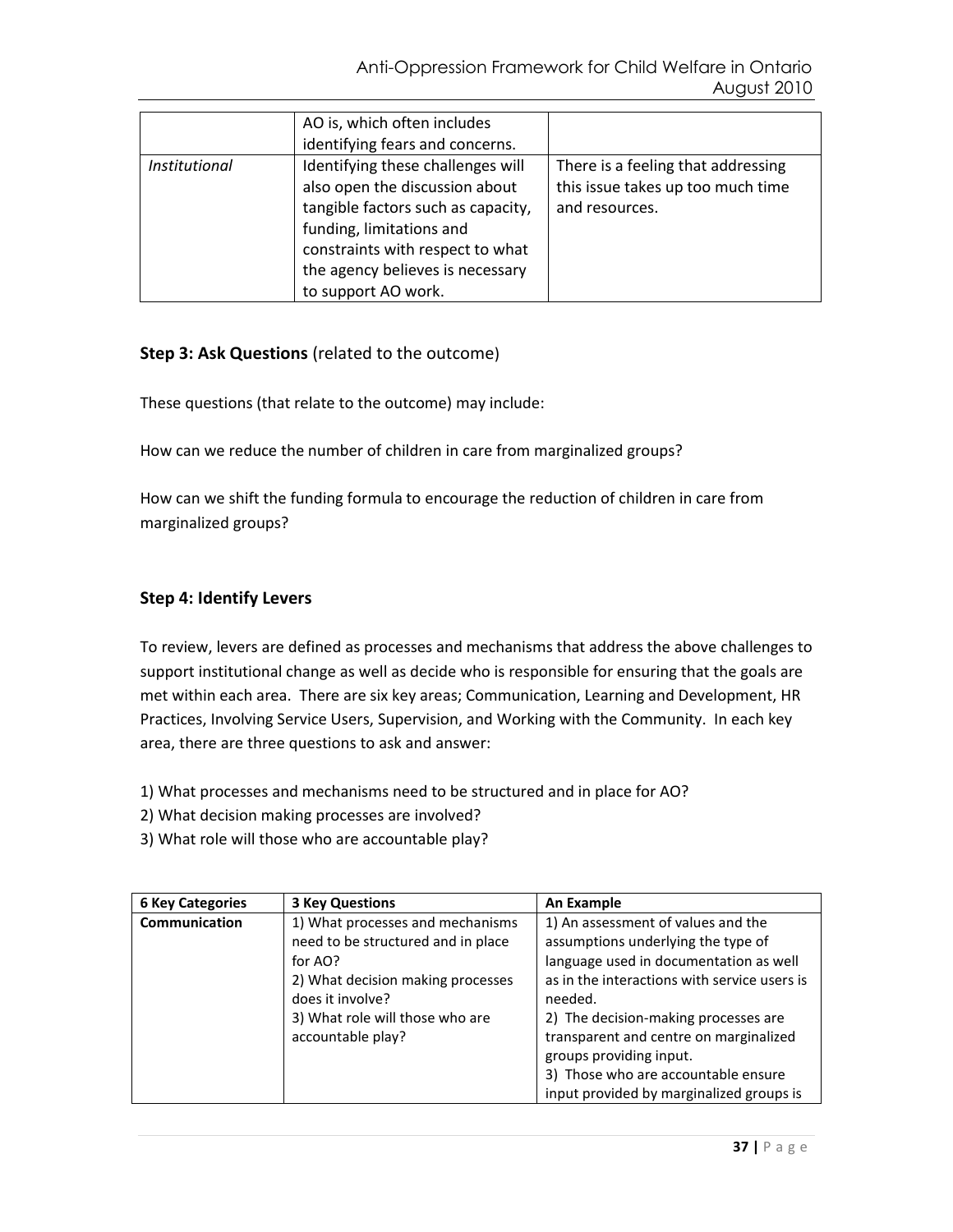| <b>6 Key Categories</b>       | <b>3 Key Questions</b>                                                                                                                                                                             | <b>An Example</b>                                                                                                                                                                                                                                                                                                                                                                                 |
|-------------------------------|----------------------------------------------------------------------------------------------------------------------------------------------------------------------------------------------------|---------------------------------------------------------------------------------------------------------------------------------------------------------------------------------------------------------------------------------------------------------------------------------------------------------------------------------------------------------------------------------------------------|
|                               |                                                                                                                                                                                                    | used to create changes in                                                                                                                                                                                                                                                                                                                                                                         |
|                               |                                                                                                                                                                                                    | communication.                                                                                                                                                                                                                                                                                                                                                                                    |
| <b>HR Practices</b>           | 1) What processes and mechanisms<br>need to be structured and in place<br>for AO?<br>2) What decision making processes<br>does it involve?<br>3) What role will those who are<br>accountable play? | 1) Hiring teams are able to openly discuss<br>preferences, values, biases, and<br>assumptions that they have.<br>2) The hiring committee examines who is<br>missing from the committee and invites<br>others who have AO values to be part of<br>the hiring process.<br>3) The one who is accountable for<br>creating the hiring committee will ensure<br>that there is equitable representation. |
| <b>Involving Service</b>      | 1) What processes and mechanisms                                                                                                                                                                   | 1) Staff acknowledge systemic barriers                                                                                                                                                                                                                                                                                                                                                            |
| <b>Users</b>                  | need to be structured and in place<br>for AO?<br>2) What decision making processes<br>does it involve?<br>3) What role will those who are<br>accountable play?                                     | experienced by service users.<br>2) Service users identify their needs and<br>partner in the creation of their case plan.<br>3) Those who are accountable ensure that<br>service users' identified needs are central<br>to the service provided.                                                                                                                                                  |
| <b>Learning and</b>           | 1) What processes and mechanisms                                                                                                                                                                   | 1) The identification of gaps and root of                                                                                                                                                                                                                                                                                                                                                         |
| <b>Development</b>            | need to be structured and in place<br>for AO?<br>2) What decision making processes<br>does it involve?<br>3) What role will those who are<br>accountable play?                                     | gaps in existing training programs are<br>investigated. External input (outside of<br>the agency) from those who have in-<br>depth knowledge are involved.<br>2) Front line staff lead in deciding how<br>the content of AO is incorporated into all<br>training.<br>3) Those who are accountable ensure<br>that the input from staff is incorporated.                                            |
| Supervision                   | 1) What processes and mechanisms<br>need to be structured and in place<br>for AO?<br>2) What decision-making processes<br>does it involve?<br>3) What role will those who are<br>accountable play? | 1) Allocate time in team and supervision<br>meetings to talk about the dynamics of<br>power and privilege in interactions with<br>service users.<br>2) Collaboration with staff and<br>supervisors in regards to the conditions of<br>discussion.<br>3) Incorporate staff feedback.                                                                                                               |
| Working with the<br>Community | 1) What processes and mechanisms<br>need to be structured and in place<br>for AO?<br>2) What decision making processes<br>does it involve?<br>3) What role will those who are<br>accountable play? | 1) Conditions of safety are created so that<br>input from the community can be<br>expressed and actual changes are<br>discussed and/or implemented.<br>2) Consult with members from<br>marginalized communities on how safety<br>can be created.<br>3) Those who are accountable ensure that<br>the input from the community is carried<br>through.                                               |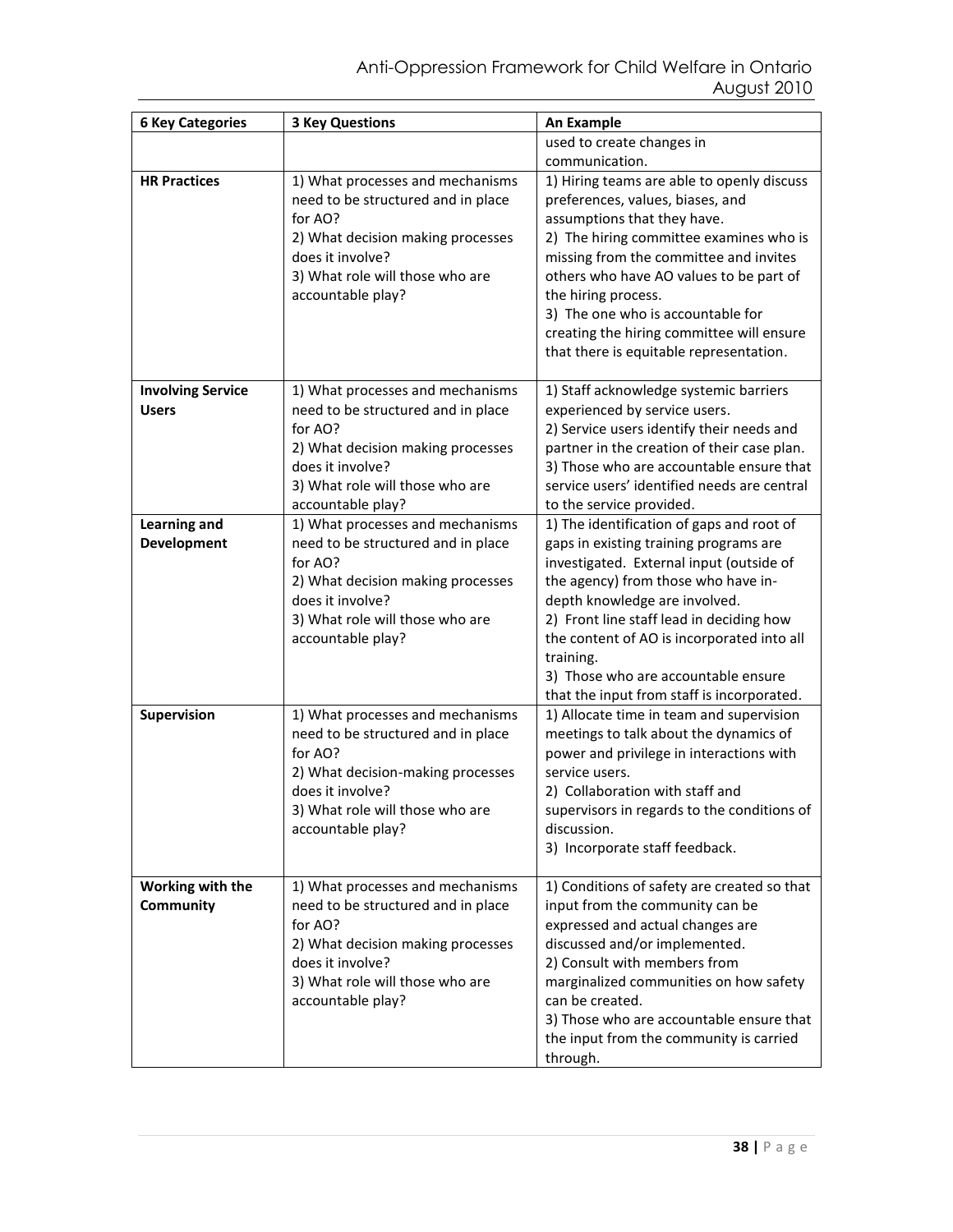### **Step 5: Revisit Outcomes/ Assess Impact on Service Users**

The agency would need to decide after going through the process of Steps 1-5, whether there is any need to revisit outcomes.

The original outcome (completed in Step 1) is:

An agency that strives to reduce the disproportionate number of children in care from marginalized groups.

Based on going through Steps 1-4, this outcome appears to still to be relevant and therefore will remain the same for Steps 6-8. Upon reflecting on the decisions made while going through the first four steps, it has been determined that the decisions do have a positive impact on service users.

### **Step 6: Shift Institutional Supports from Challenges to AO Opportunities**

Institutional supports that can shift challenges to opportunities include: Agency reporting mechanisms to the Ministry have a section on how the agency is working to reduce the overrepresentation of children in care from marginalized groups.

| <b>Individual</b>                                                                                                                                                               | Group                                                                                                                                                                                                                                                 | <b>Institutional/Systemic Action</b><br><b>Steps</b>                                                                                                                                               |
|---------------------------------------------------------------------------------------------------------------------------------------------------------------------------------|-------------------------------------------------------------------------------------------------------------------------------------------------------------------------------------------------------------------------------------------------------|----------------------------------------------------------------------------------------------------------------------------------------------------------------------------------------------------|
| • Staff report how they<br>have demonstrated<br>strategies and<br>services that have<br>reduced the number<br>of admissions of<br>children to care from<br>marginalized groups. | • As part of the agency<br>performance reviews, staff are<br>encouraged and expected to<br>report on how they<br>demonstrated strategies and<br>services that reduced the<br>number of admissions of<br>children to care from<br>marginalized groups. | In the sector, agencies are<br>expected to report on<br>how they have actively<br>reduced the number of<br>admissions of children to<br>care from marginalized<br>groups as a service<br>standard. |

| Step 7: Identify Individual, Group and Institutional/Systemic Action Steps |  |  |  |  |  |  |
|----------------------------------------------------------------------------|--|--|--|--|--|--|
|----------------------------------------------------------------------------|--|--|--|--|--|--|

### **Step 8: Identify Indicators of Success**

• The agency's annual report to the community discusses the demonstrated strategies and services that have reduced the number of children in care from marginalized groups.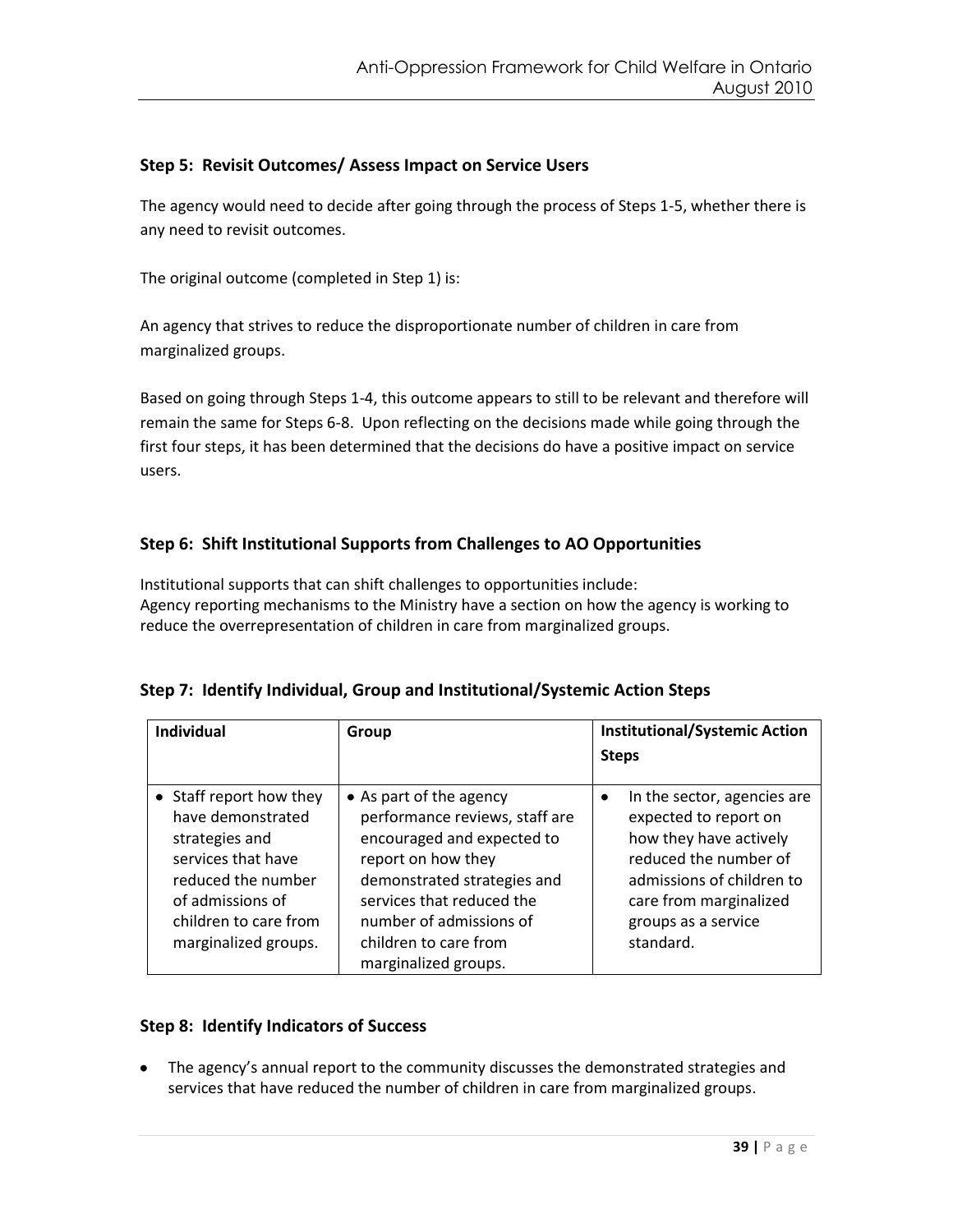The number of children in care from marginalized groups has reduced by 25%.

Note: Central to AO work is to ensure that the agency is addressing systemic barriers that impact marginalized populations. Therefore, every decision that is made should demonstrate how it positively impacts service users. For example, having senior leaders participate in antioppression training should result in the development of anti-oppression organizational outcomes that reduce the number of children in care from marginalized groups.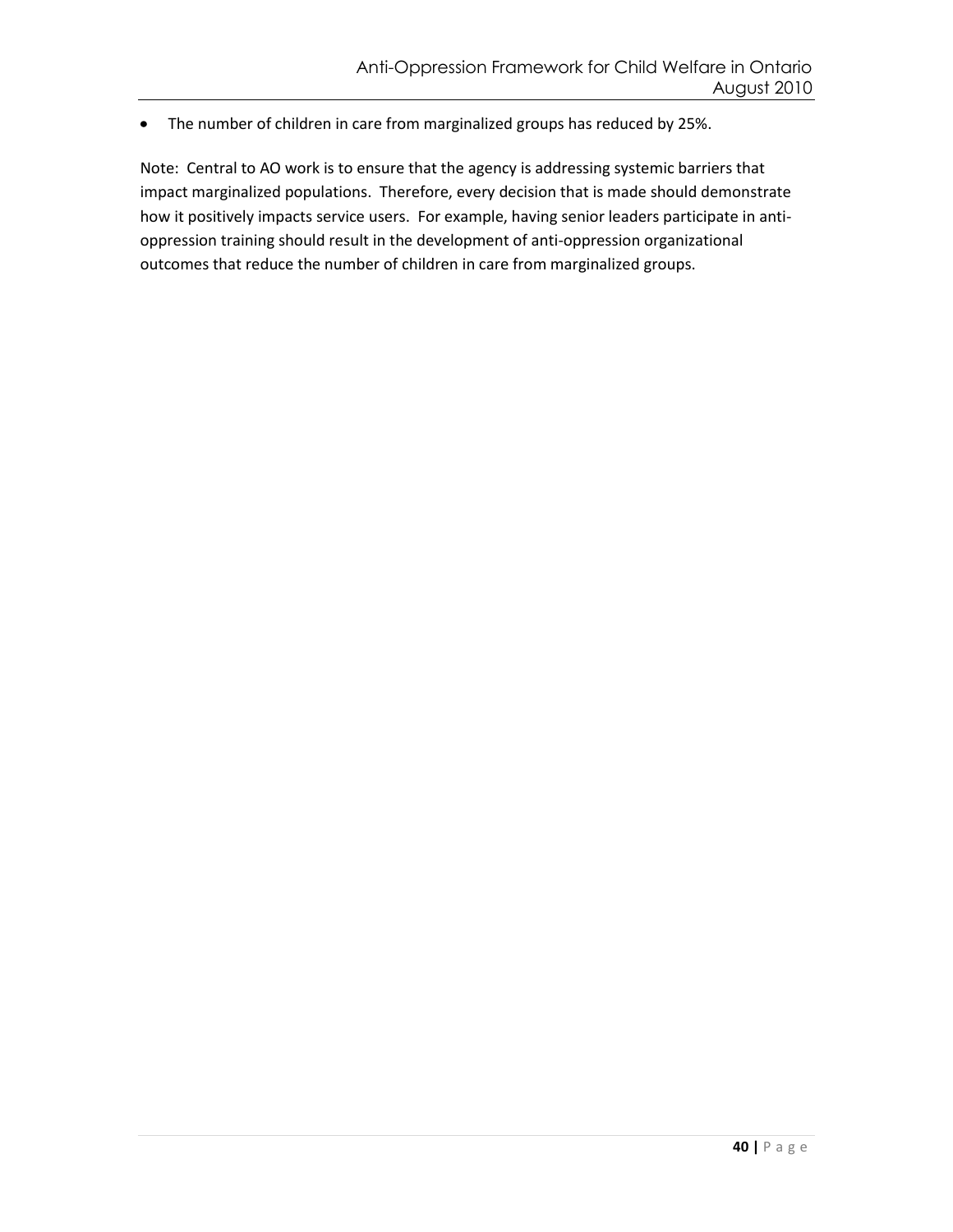# **Appendix D: How to Integrate Individual, Group and Institutional/Systemic Action Steps**

The following suggested actions have been informed by the input from the consultation participants. Participants presented some suggested AO action steps that have been integrated in this section at the individual, group and institutional/systemic level in the following key areas: Leadership, Accountability, Communication, Learning and Development, HR Practices, Involving (Collaborating) with Service Users, Supervision, Working with Community. Some of these actions may be relevant to your agency during engagement in Step 7: the identification of individual, group, institutional/systemic action steps.

### **Leadership**

According to the *Anti-Oppression Roundtable Discussion Paper (2008), Anti-Oppression in Child Welfare: Laying the Foundation for Change*, to become an anti-oppressive organization requires active commitment of senior leadership, and the ability to model and advocate for antioppressive practice throughout the organization. The consultations also showed the importance of leadership in modeling and leading anti-oppression work within agencies. The following quotes reflect this vision.

*(For) Leadership and staff (there) would be no question of whether oppression exists, everyone would have an understanding of oppression and would actively work [to] understand their role in oppression [in affecting] the people [that] they work with.*

*- Consultation Participant, 2009*

*(For) Leadership… there is an advocacy role outside of the organization to change and address oppressive issues [in] both legislative and regulatory changes.*

*- Consultation Participant, 2009*

*(We) see things through a very white Eurocentric lens; if you look around our leadership table you would see a sea of white – Eurocentric, Anglo-Saxon individuals which is mirrored systemically.*

*-Consultation Participant, 2009*

Some examples for action that Senior Leaders can provide as an integrated individual, group and institutional response are shown below. As mentioned, these recommendations have been informed by the Consultations.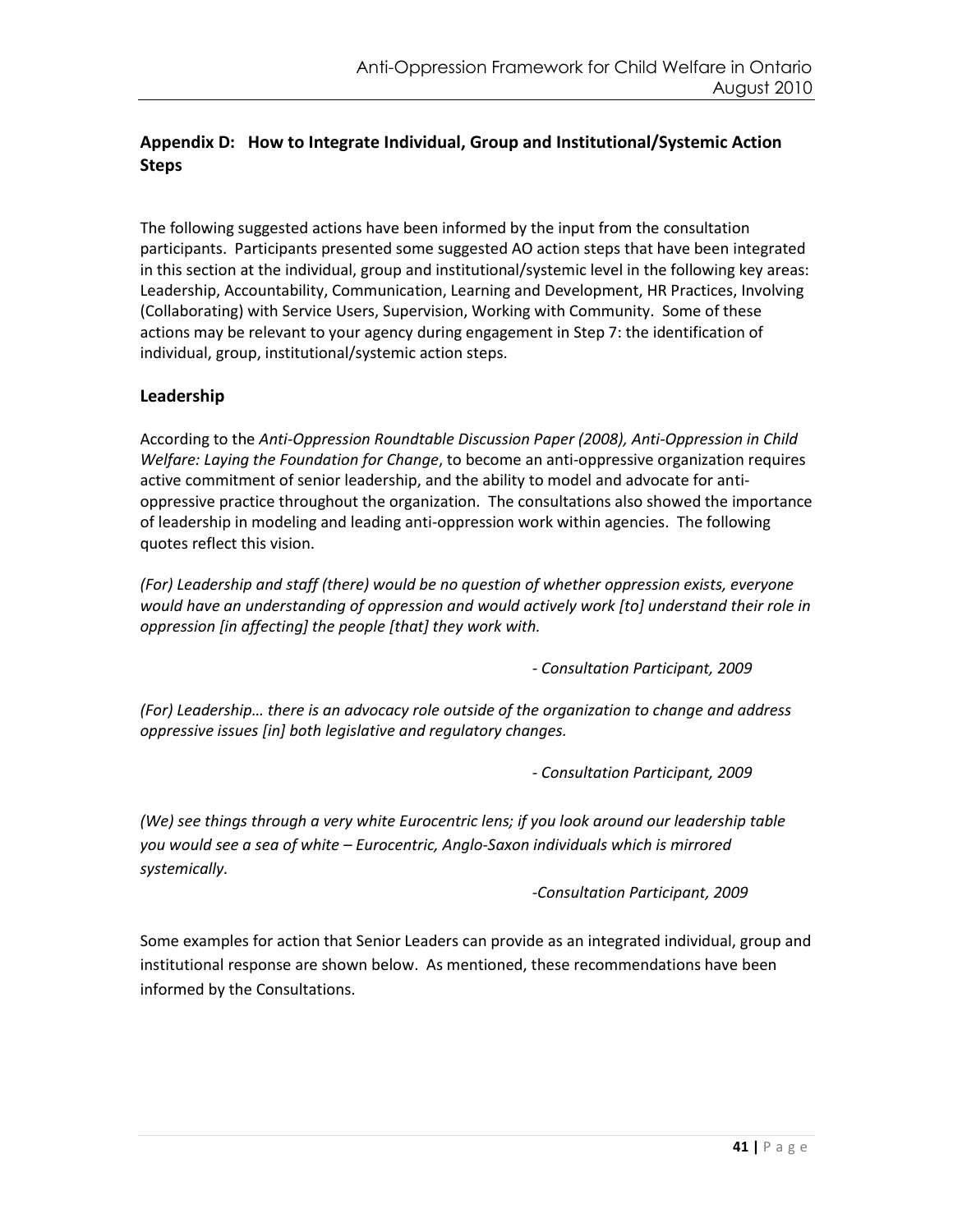| <b>Individual</b>                                                                                                                                                           | Group                                                                                                                                                                                    | Institutional/Systemic                                                                                                                                                                          |
|-----------------------------------------------------------------------------------------------------------------------------------------------------------------------------|------------------------------------------------------------------------------------------------------------------------------------------------------------------------------------------|-------------------------------------------------------------------------------------------------------------------------------------------------------------------------------------------------|
| EDs at agencies specifically<br>$\bullet$<br>allocate resources and<br>support for anti-<br>oppression<br>Ensure that AO is part of<br>the agenda at<br>management meetings | At Local Directors, allocate<br>$\bullet$<br>pooled resources and<br>support for anti-<br>oppression<br>Keep AO as part of the<br>$\bullet$<br>standing agenda at<br>management meetings | Advocate for decision<br>$\bullet$<br>makers, including the<br>Ministry to provide<br>resources and support for<br>anti-oppression<br>Keep AO as part of the<br>$\bullet$<br>agency-wide agenda |
| Identify and encourage<br>$\bullet$<br>yourself to be an agency<br>champion in your daily<br>work                                                                           | Identify and implement AO<br>$\bullet$<br>agency champions at the<br>team/department level                                                                                               | Identify and implement<br>$\bullet$<br>AO agency and provincial<br>champions                                                                                                                    |
| Be conscious of the ways in<br>which you can support<br>leadership and<br>management to reflect the<br>demographics of the<br>community                                     | Have agency activities that<br>$\bullet$<br>result in leadership and<br>management reflecting<br>the demographics of the<br>community                                                    | Develop a system wide<br>$\bullet$<br>initiative that explores<br>strategies that support<br>leadership and<br>management to reflect<br>the demographics of the<br>community                    |
| Think about the gaps in AO<br>in your work and how that<br>happens                                                                                                          | Initiate a Workplace<br>$\bullet$<br>Analysis to identify gaps,<br>strengths, levers, and<br>champions of Anti-<br>Oppression                                                            | Share findings of these<br>$\bullet$<br>gaps and the ways that<br>you have addressed them<br>with other agencies and<br>stakeholders as a<br>promising practice                                 |
| Think about demonstrated<br>ways in which AO can be a<br>part of the vision and<br>mission                                                                                  | Have AO explicit in the<br>$\bullet$<br>vision and mission<br>statement and part of the<br>strategic planning process                                                                    | Have AO explicit in the<br>$\bullet$<br>vision and mission<br>statement of the child<br>welfare sector                                                                                          |
| Be an active member of<br>the Anti-Oppression<br>Committee that takes<br>action from findings based<br>on the Workplace Analysis                                            | Develop a<br>$\bullet$<br>Board/Staff/Community<br>Anti-Oppression<br>Committee to take action<br>from findings based on the<br>Workplace Analysis                                       | Initiate a province-wide<br>$\bullet$<br>child welfare Anti-<br>Oppression Committee to<br>take action from findings<br>based on the provincial<br>consultations                                |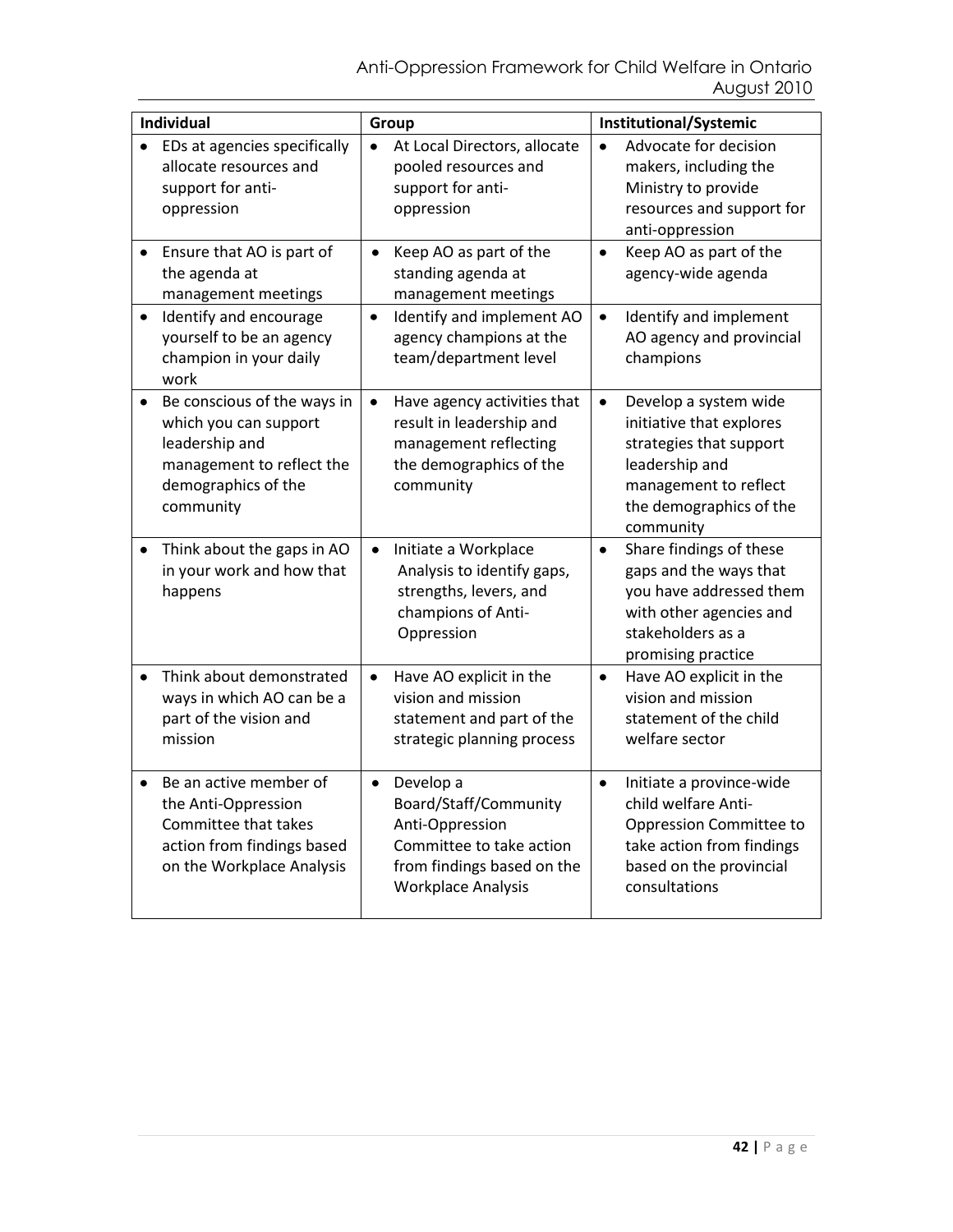# **Accountability**

| <b>Individual</b>                                                                                                                                                                                                                                                                                                                                               | Group                                 | Institutional/Systemic                                                        |
|-----------------------------------------------------------------------------------------------------------------------------------------------------------------------------------------------------------------------------------------------------------------------------------------------------------------------------------------------------------------|---------------------------------------|-------------------------------------------------------------------------------|
| Develop own outcomes that<br>٠<br>are aligned with anti-<br>oppression principles.<br>Examples of outcomes may<br>include: (1) ways in which<br>there was a demonstration of<br>collaboration, (2) a prevention<br>of admission into care, (3)<br>demonstration of creative<br>interventions within the<br>community, (4) evidence of<br>incorporating feedback | Develop AO outcomes for<br>the agency | Develop AO outcomes that<br>are applicable across the child<br>welfare sector |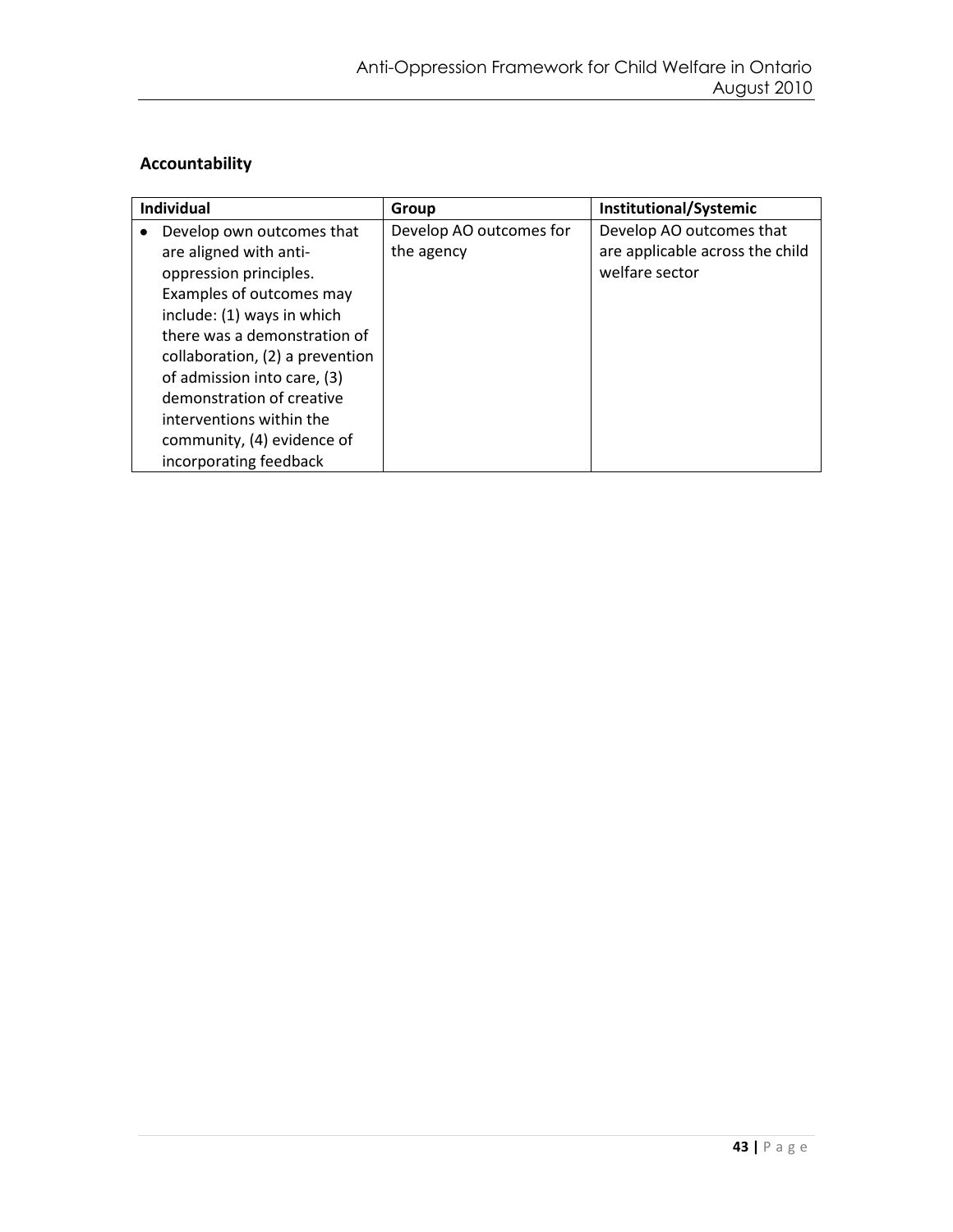# **Communication**

| <b>Individual</b>                                                                            | Group                                                                                                                                                        | <b>Institutional/Systemic</b>                                                                                                                                       |
|----------------------------------------------------------------------------------------------|--------------------------------------------------------------------------------------------------------------------------------------------------------------|---------------------------------------------------------------------------------------------------------------------------------------------------------------------|
| In documentation and<br>assessments, ask<br>about the social<br>location of service<br>users | Across the team, an<br>$\bullet$<br>expectation of all staff is<br>that documentation and<br>assessments ask about<br>social location of the<br>service user | Documentation and<br>assessments that ask about<br>social location of service<br>users is standardized across<br>the agency and sector, and it<br>is an expectation |
| Document AO<br>initiatives, results,<br>progress and<br>achievements                         | It is an expectation of<br>teams to document and<br>share AO initiatives,<br>results, progress and<br>achievements                                           | Report to the community, AO<br>initiatives, results, progress<br>and achievements                                                                                   |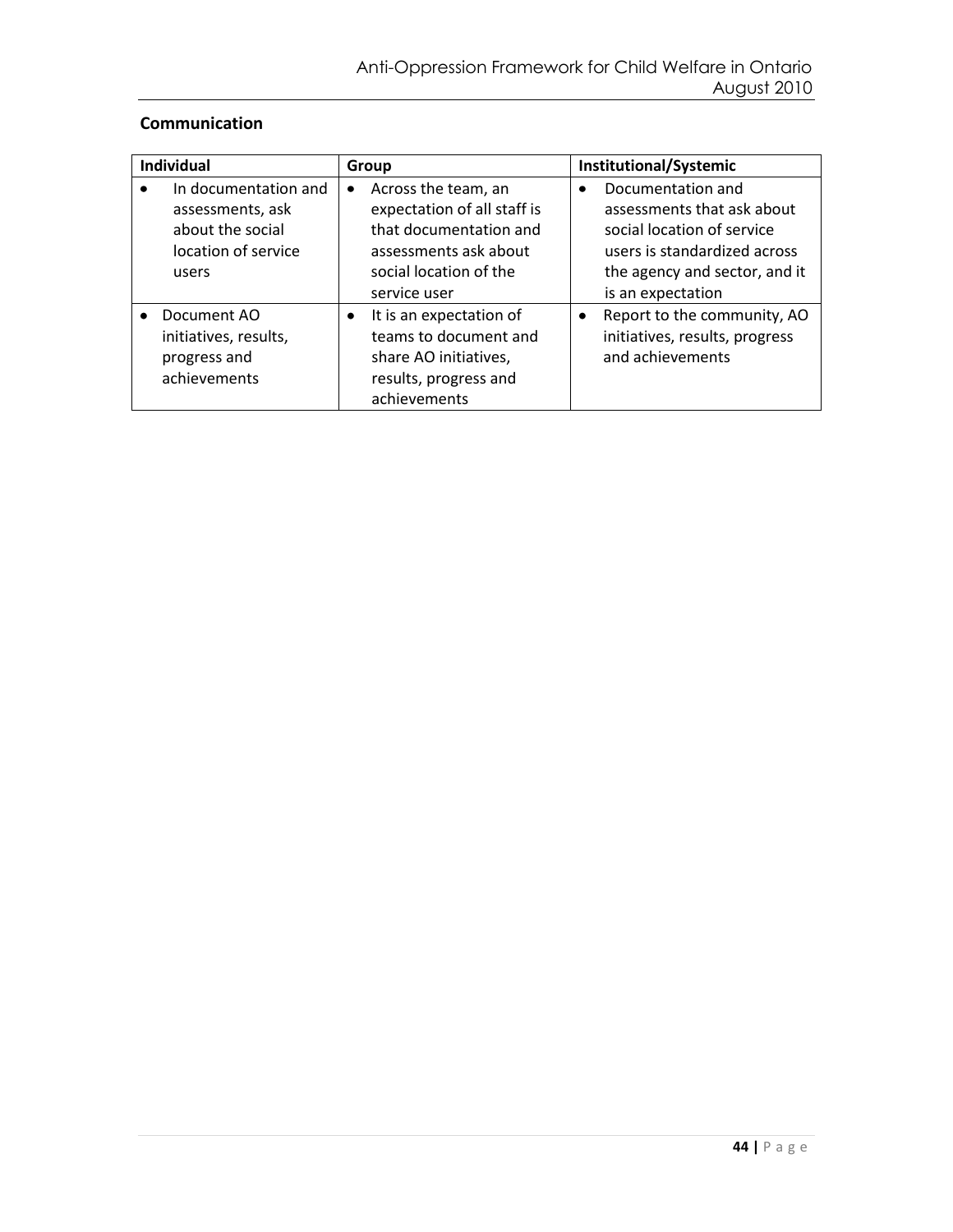### **Learning and Development**

*We have to move from identifying our values to examining the impact of our values on others - Participant Consultation, 2009*

| <b>Individual</b>                                               | Group                                                                                                                                                              | <b>Institutional/Systemic</b>                                                                        |
|-----------------------------------------------------------------|--------------------------------------------------------------------------------------------------------------------------------------------------------------------|------------------------------------------------------------------------------------------------------|
| Staff participate in AO<br>٠<br>training that is offered        | Learning and development<br>$\bullet$<br>training for staff around<br>facets of AO would be well<br>integrated into the training<br>calendars of the organizations | There is a mandatory<br>٠<br>series of AO training for all<br>members of the child<br>welfare sector |
| Contribute AO<br>resources and model<br>the use of the resource | Provide resource (electronic)<br>$\bullet$<br>hub for materials on AO-<br>awareness, how to be an ally,<br>supervising, incorporating AO<br>in Practice            | • There is a centralized<br>(electronic) hub for AO<br>materials for the child<br>welfare sector     |

- Note: The training needs would be related to the role of the participants. Suggested topics could include:
	- 1. Anti-Oppression Awareness
	- 2. Anti-oppression as it relates to your Work
	- 3. Training on Language/Communication, How to Deal with Oppressive Incidents, and How to Report if You Have Been a Victim
	- 4. Training on How to be an Ally, and
	- 5. Training on How to Support your Staff in Anti-Oppression Work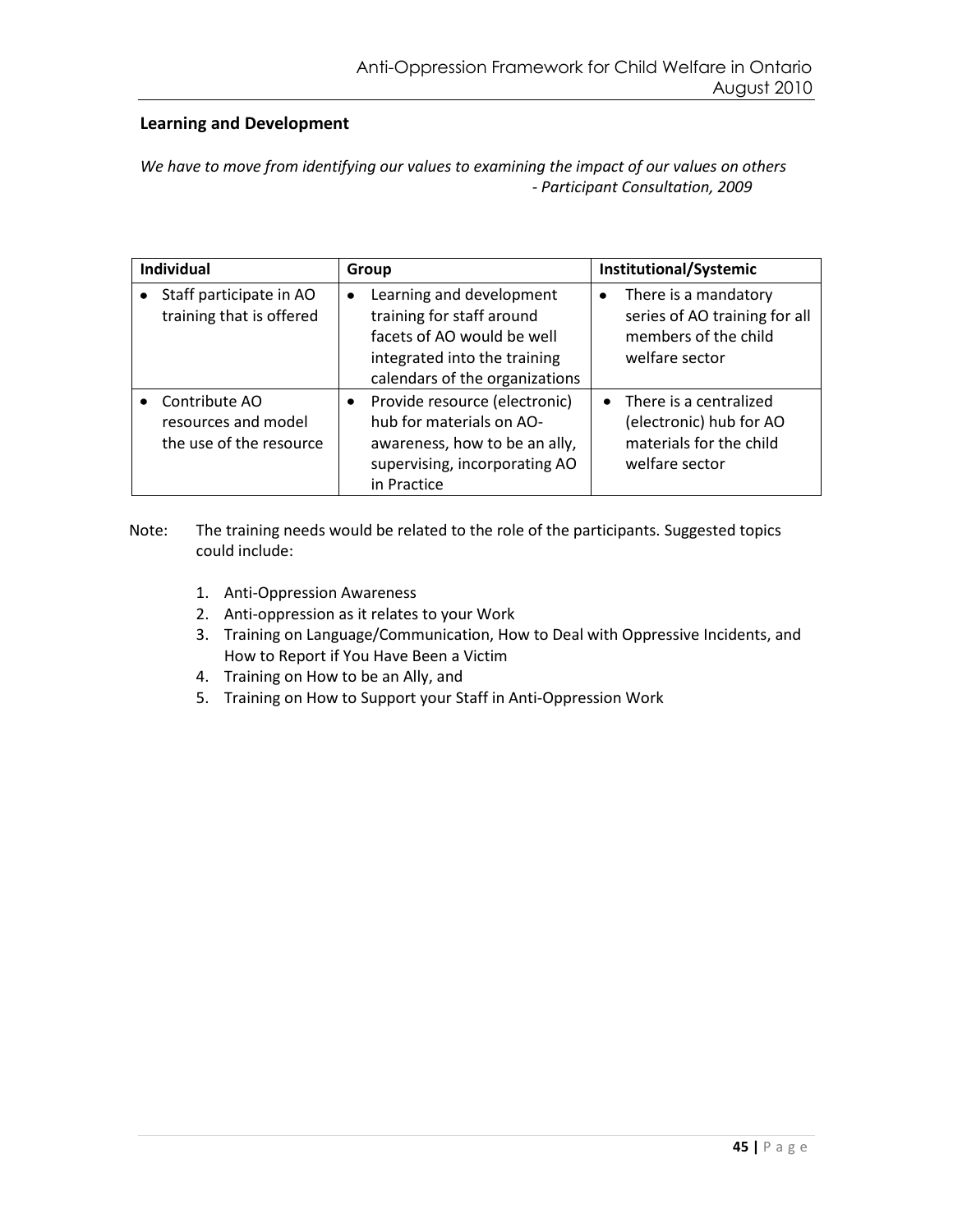# **HR Practices**

| Individual                                                                                                             | Group                                                                                                                                                                                                        | Institutional/Systemic                                                                                                                         |
|------------------------------------------------------------------------------------------------------------------------|--------------------------------------------------------------------------------------------------------------------------------------------------------------------------------------------------------------|------------------------------------------------------------------------------------------------------------------------------------------------|
| Demonstrate AO<br>process and principles<br>in service and HR                                                          | Policies and procedures in the<br>agency with respect to service<br>and HR would reflect an AO<br>process and principles                                                                                     | AO process and principles<br>in HR are a service<br>standard                                                                                   |
| Develop a method to<br>٠<br>analyze retention rates<br>of marginalized groups                                          | Analyze retention rates of<br>$\bullet$<br>marginalized groups                                                                                                                                               | Results of the analysis are<br>$\bullet$<br>used to promote equity in<br>hiring                                                                |
| Acknowledge one's<br>own bias in the<br>recruitment and<br>interviewing process                                        | Explore and address bias in<br>$\bullet$<br>the recruitment and<br>interviewing process                                                                                                                      | Biases are addressed in<br>$\bullet$<br>the recruitment and<br>interviewing process                                                            |
| Demonstrate an anti-<br>$\bullet$<br>oppressive approach<br>and model to others,<br>including how to do AO<br>work     | Performance appraisals<br>$\bullet$<br>should have anti-oppression<br>as a performance indicator                                                                                                             | The child welfare sector<br>$\bullet$<br>sees anti-oppression as a<br>priority in the way to do<br>work                                        |
| Advocate for flexible<br>professional<br>development<br>opportunities that meet<br>diverse staff needs                 | The agency provides flexible<br>٠<br>professional development<br>opportunities according to<br>diverse staff needs that is<br>supported by policy                                                            | Provide flexible<br>$\bullet$<br>professional development<br>opportunities according to<br>diverse staff needs is an<br>accreditation standard |
| Advocate to respect the<br>٠<br>spiritual holidays of all<br>staff                                                     | HR policies reflect respect for<br>$\bullet$<br>spiritual holidays of all staff                                                                                                                              | Respect for spiritual<br>$\bullet$<br>holiday of all staff is<br>embedded in HR policy<br>across the sector                                    |
| Promote the hiring of<br>٠<br>diverse candidates                                                                       | Hiring should be based on<br>٠<br>what the community needs<br>and there should be less focus<br>on where credentials came<br>from, as well consideration of<br>candidates who are<br>internationally trained | Hiring policy reflects<br>$\bullet$<br>equity                                                                                                  |
| Demonstrate AO in role<br>at agency                                                                                    | AO is an expectation of the<br>٠<br>job requirement and is<br>indicated within job postings                                                                                                                  | AO as an expected job<br>٠<br>requirement is indicated<br>on all agency job postings                                                           |
| Explore one's own bias,<br>social location and<br>power in developing<br>job postings,<br>recruitment and<br>interview | Examine bias in recruitment,<br>$\bullet$<br>job postings, recruitment and<br>interview                                                                                                                      | Examination of bias in<br>$\bullet$<br>recruitment, job postings,<br>recruitment and interview<br>is a service standard                        |
| Initiate a committee to<br>٠<br>complete a Policy<br>Review                                                            | Complete a Policy Review<br>through an AO lens                                                                                                                                                               | Changes in agency<br>٠<br>structures are<br>implemented based on                                                                               |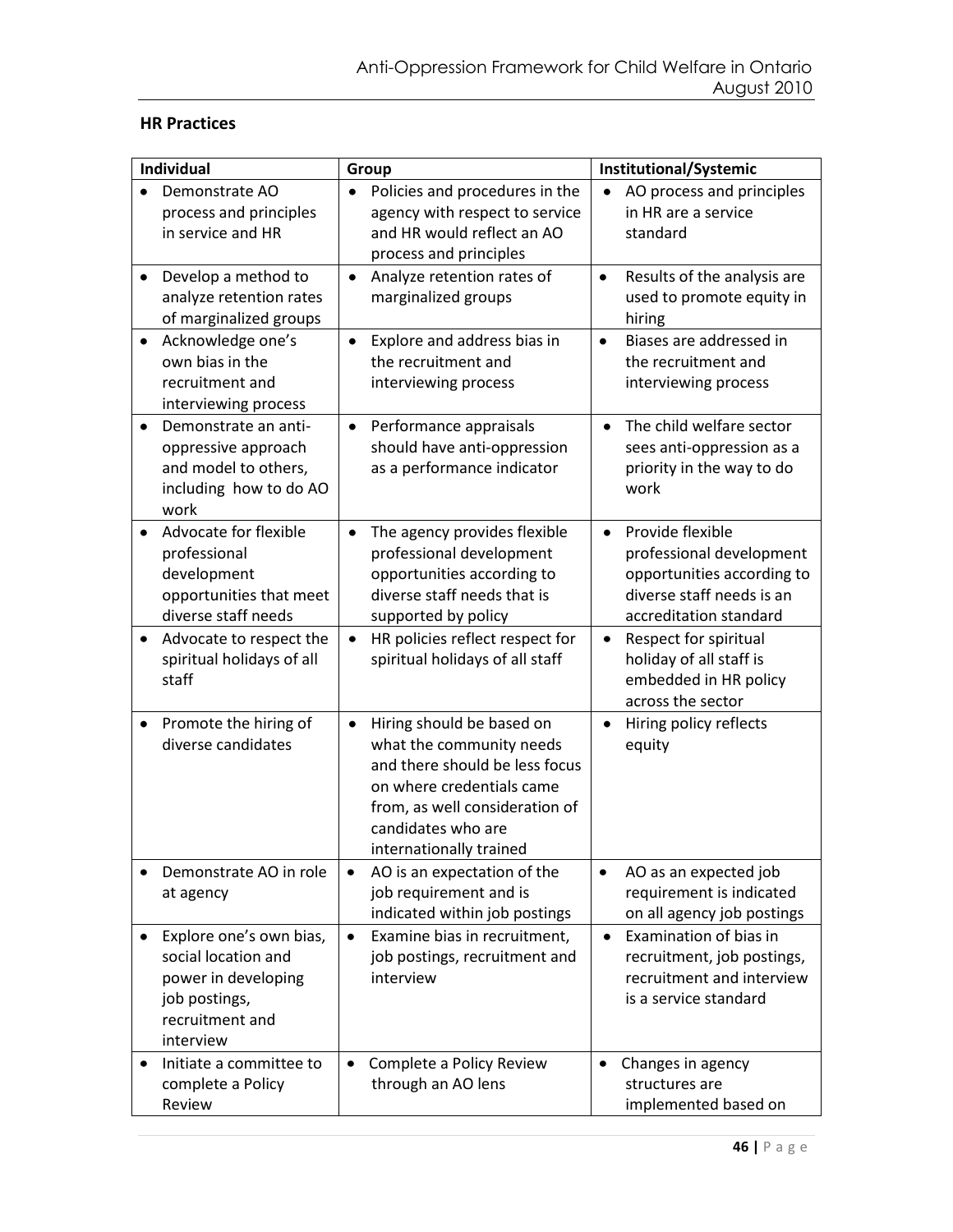| <b>Individual</b>                                                                      | Group                                                                                                          | <b>Institutional/Systemic</b>                                                                                    |
|----------------------------------------------------------------------------------------|----------------------------------------------------------------------------------------------------------------|------------------------------------------------------------------------------------------------------------------|
|                                                                                        |                                                                                                                | the review                                                                                                       |
| Provide opportunities<br>to have historically<br>marginalized groups<br>participate in | • Provide Mentoring<br>opportunities to support<br>historically marginalized groups<br>to move into management | • There is a formal plan in<br>process in the child welfare<br>sector to increase the<br>numbers of marginalized |
| management activities                                                                  |                                                                                                                | groups in management                                                                                             |

# **Involving (Collaborating) with Service Users**

| <b>Individual</b>                                                                               | Group                                                                                         | Institutional/Systemic                                                               |
|-------------------------------------------------------------------------------------------------|-----------------------------------------------------------------------------------------------|--------------------------------------------------------------------------------------|
| Ensure that service users<br>are able to provide<br>feedback to policy<br>development           | Service users are involved<br>in developing policies                                          | Service users have direct<br>$\bullet$<br>input on legislation<br>changes            |
| Encourage service users<br>to provide feedback on<br>their experiences with<br>service delivery | Ensuring an agency's<br>٠<br>response to service user<br>feedback is a transparent<br>process | The feedback from service<br>$\bullet$<br>users is used to drive<br>service delivery |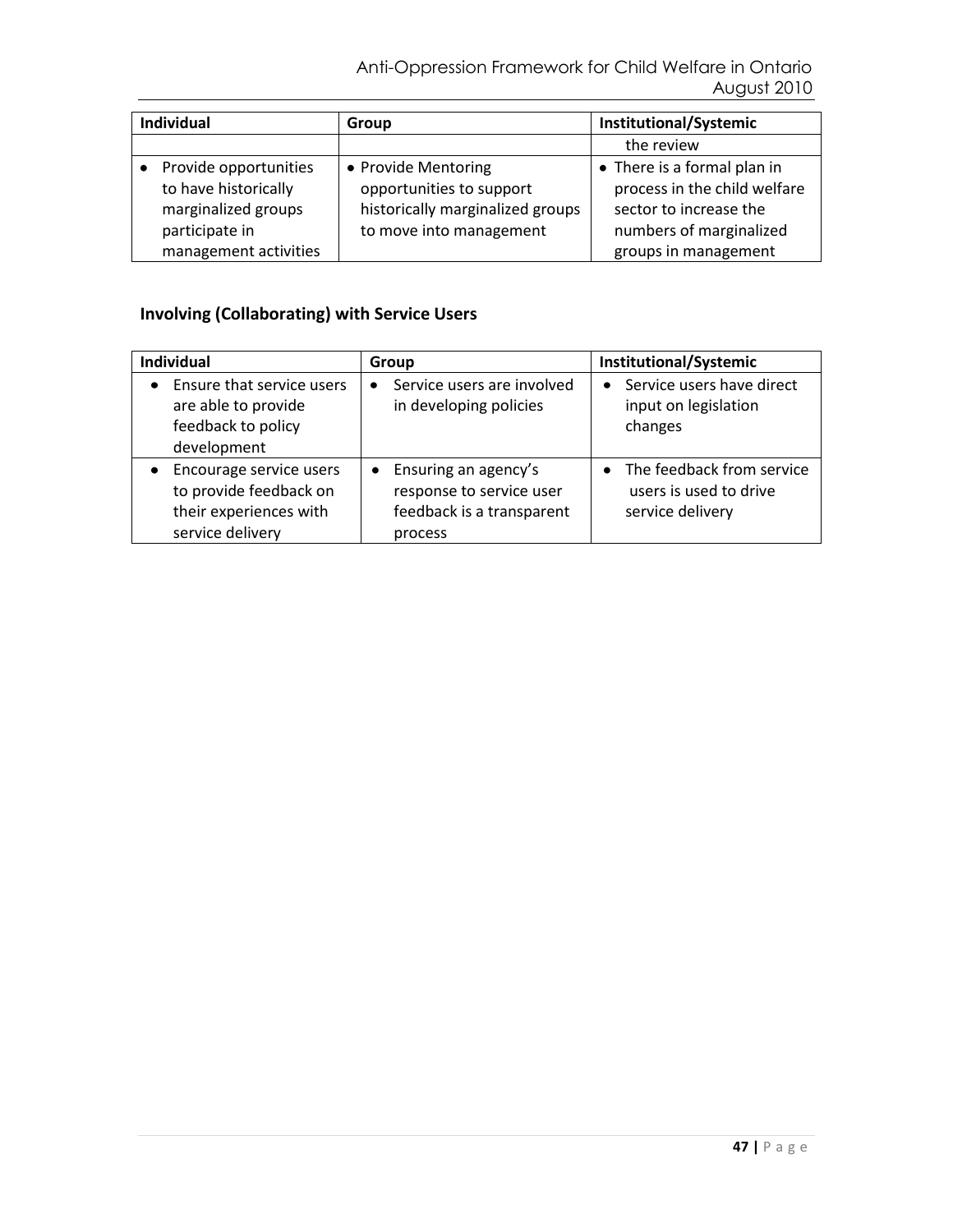# **Supervision**

| <b>Individual</b>                                                                                                                                                                  | Group                                                                                                                                                                                                 | Institutional/Systemic                                                                                                                                                                                                      |
|------------------------------------------------------------------------------------------------------------------------------------------------------------------------------------|-------------------------------------------------------------------------------------------------------------------------------------------------------------------------------------------------------|-----------------------------------------------------------------------------------------------------------------------------------------------------------------------------------------------------------------------------|
| Role model<br>conversations with<br>colleagues to explore and<br>address systemic issues<br>faced by service users<br>Supervisors support staff                                    | Support staff to explore<br>and address systemic<br>issues (oppression,<br>heterosexism, racism,<br>ablelism, ageism etc.)<br>faced by service users<br>Implement an agency-wide<br>$\bullet$         | Open acknowledgement of<br>the systemic barriers faced<br>by service users and finding<br>ways to address these<br>barriers is a routine part of<br>the dialogue at the agency<br>Feedback from the<br>$\bullet$            |
| to use the formal<br>complaints process when<br>oppression has occurred                                                                                                            | formal complaints process                                                                                                                                                                             | complaints process is used<br>to improve AO practice<br>within the agency                                                                                                                                                   |
| Initiate conversations<br>$\bullet$<br>about social location,<br>power and value base in<br>relation to the impact on<br>service users, volunteers,<br>colleagues, and<br>managers | Leadership support staff to<br>$\bullet$<br>discuss social location,<br>power and value base in<br>relation to the impact on<br>service users, volunteers,<br>colleagues, and managers                | Discussions lead to<br>$\bullet$<br>institutional changes in<br>relation to addressing<br>power differentials                                                                                                               |
| Promote others to be<br>aware and conscious of<br>their privilege and social<br>location by role modeling                                                                          | Everyone at the agency is<br>٠<br>expected to be aware and<br>conscious of their privilege<br>and social location                                                                                     | Being aware and conscious<br>$\bullet$<br>of privilege and social<br>location creates changes in<br>program delivery                                                                                                        |
| Promote the importance<br>$\bullet$<br>of placing children in<br>culturally and racially<br>appropriate foster homes                                                               | The agency screens to<br>٠<br>place children in culturally<br>and racially appropriate<br>foster homes                                                                                                | The child welfare sector<br>$\bullet$<br>recognizes it as a strategic<br>priority to place children in<br>culturally and racially<br>appropriate foster homes                                                               |
| As a Manager, initiate<br>٠<br>the monitoring, and<br>evaluation to ensure<br>anti-oppression on senior<br>management and<br>organizational-wide<br>agenda                         | Allocate a Lead Manager to<br>٠<br>monitor, evaluate, and<br>ensure anti-oppression is<br>on senior management<br>and organizational-wide<br>agenda                                                   | The monitoring and<br>$\bullet$<br>evaluation of anti-<br>oppression on senior<br>management and<br>organizational-wide agenda<br>leads to anti-oppressive<br>outcomes                                                      |
| Initiate the discussion of<br>$\bullet$<br>the roots of oppression<br>experienced by children<br>and families, and<br>propose collaborative<br>solutions to address it             | $\bullet$<br>The agency has formal and<br>informal opportunities to<br>discuss roots of oppression<br>experienced by children<br>and families and propose<br>collaborative solutions to<br>address it | The child welfare sector<br>$\bullet$<br>promotes formal and<br>informal opportunities to<br>discuss roots of oppression<br>experienced by children and<br>families and propose<br>collaborative solutions to<br>address it |
| Demonstrate principle of<br>AO as part of<br>engagement,                                                                                                                           | Ensure principles of AO are<br>part of engagement,<br>assessment, case notes,                                                                                                                         | AO principles as part of the<br>$\bullet$<br>engagement, assessment,<br>case notes, service planning                                                                                                                        |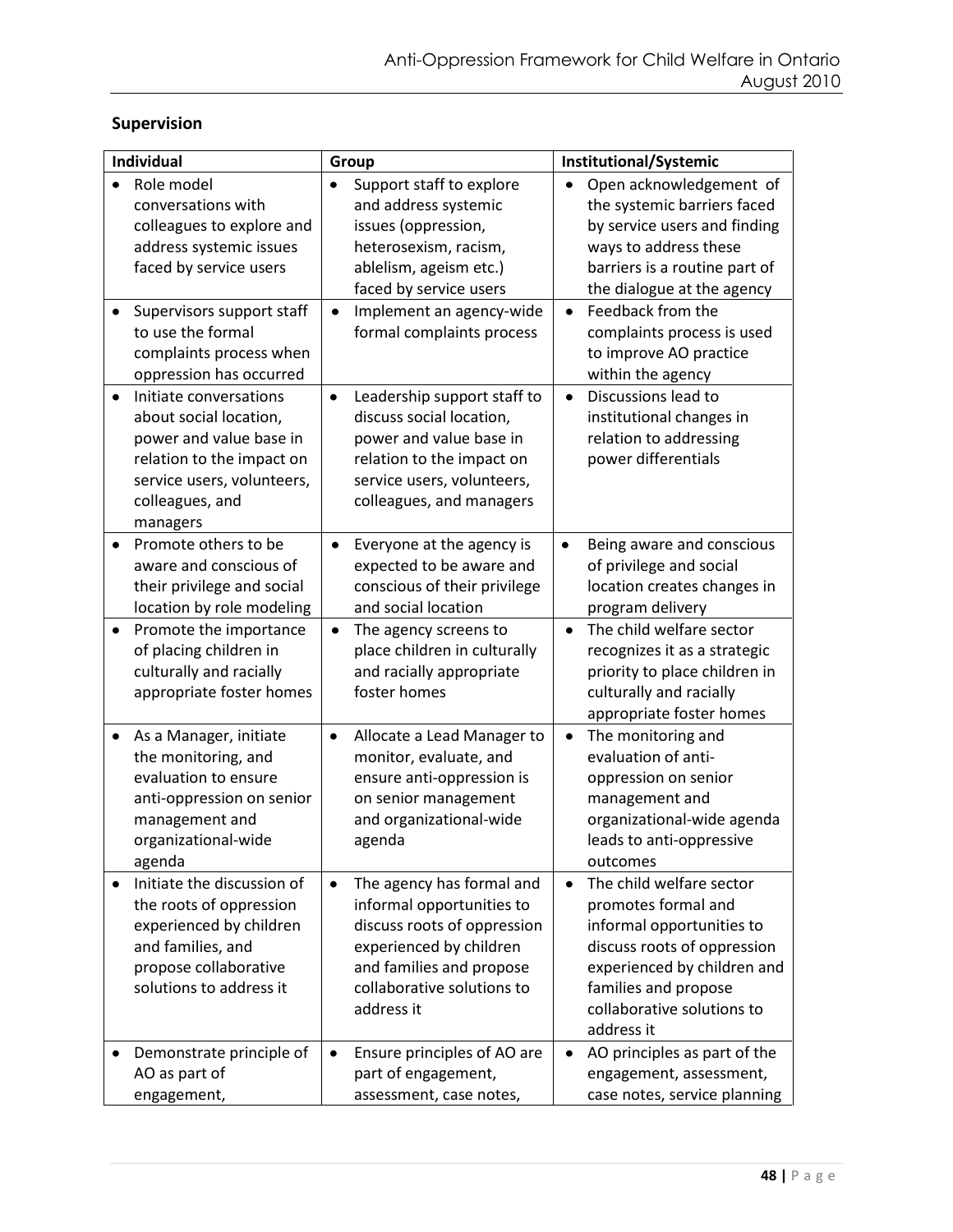| <b>Individual</b>                                                   | Group                                                                                      | <b>Institutional/Systemic</b>                                                  |
|---------------------------------------------------------------------|--------------------------------------------------------------------------------------------|--------------------------------------------------------------------------------|
| assessment, case notes,<br>service planning and<br>service delivery | service planning, and<br>service delivery                                                  | and service delivery a<br>service standard                                     |
| Advocate for service<br>users in one's role                         | The agency provides<br>$\bullet$<br>recognition of those who<br>advocate for service users | The child welfare sector<br>recognizes those who<br>advocate for service users |

### **Working with the Community**

*"Giving up power means being inclusive of all groups, [that is] all of the marginalized groups. [It means] having representation from these groups and having joint decision-making about policy, procedures and practices"*

*- Consultation Participant, 2009*

*(In an AO agency) the service and program delivery would come from the community and value what the community has to offer. [The] agencies [would] buy into this no matter what it looked like, and the leadership would support this.*

*- Consultation Participant, 2009*

| <b>Individual</b>                                                                                                                           | Group                                                                                                                                              | <b>Institutional/Systemic</b>                                                                                         |
|---------------------------------------------------------------------------------------------------------------------------------------------|----------------------------------------------------------------------------------------------------------------------------------------------------|-----------------------------------------------------------------------------------------------------------------------|
| Provide opportunities and<br>٠<br>support for marginalized<br>communities to be<br>involved in agency policy<br>development                 | The agency develops<br>٠<br>methods to involve the<br>community in agency<br>policy development                                                    | The community would be<br>involved in agency policy<br>development                                                    |
| In consultations involving<br>$\bullet$<br>the community, staff shifts<br>from "power over" to<br>"power with" approach<br>(Dumbrill, 2009) | It is an expectation of the<br>٠<br>agency that in community<br>consultations, agency<br>representatives<br>demonstrate a "power<br>with" approach | Agencies must<br>$\bullet$<br>demonstrate how they<br>demonstrate a "power<br>with" approach as a<br>service standard |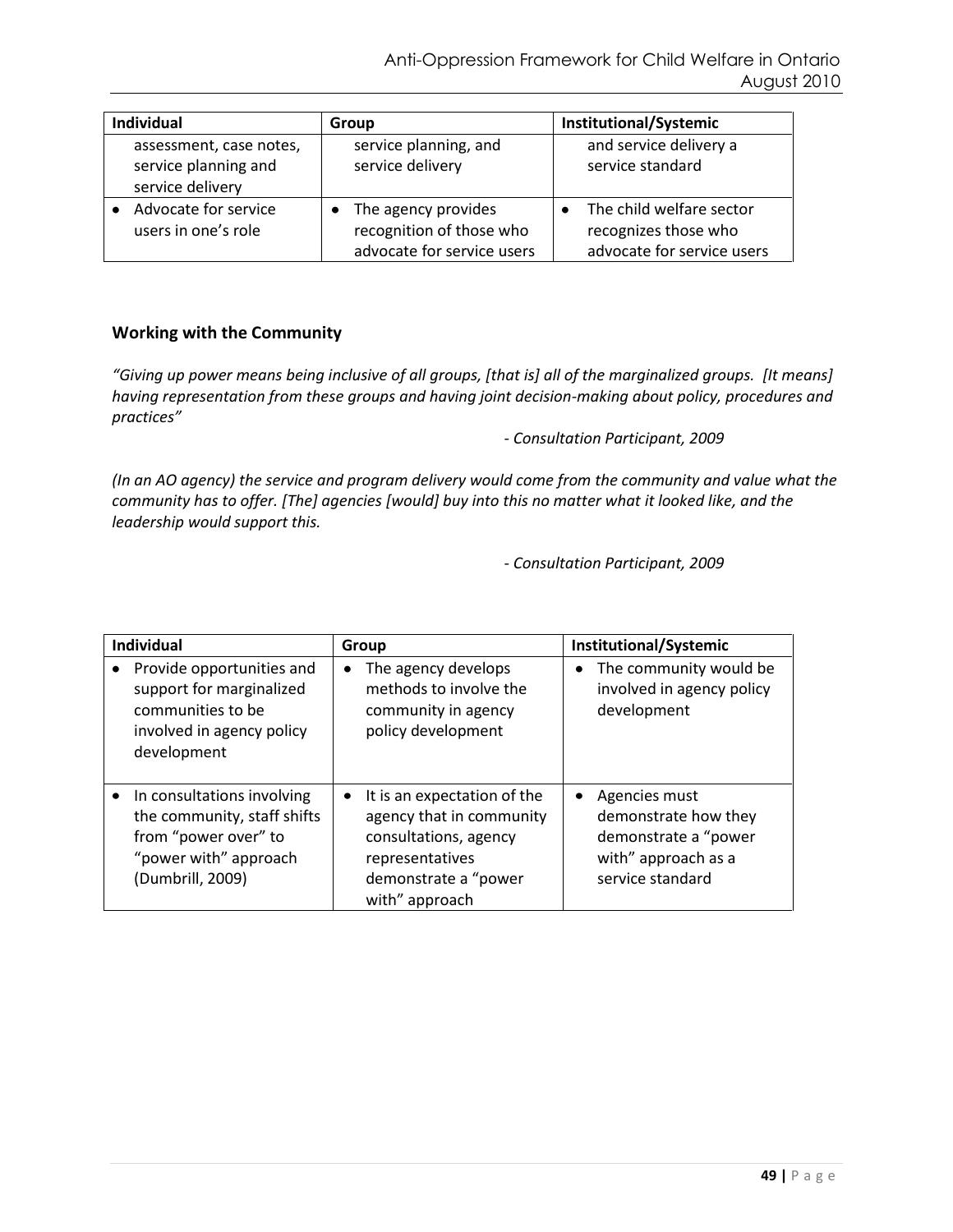### **Appendix E: Terms of Reference for the Ontario Child Welfare Anti-Oppression Roundtable**

### **October 2009**

# **Ontario Child Welfare Anti-Oppression Roundtable**

### **Terms of Reference**

#### **Purpose:**

The Anti-Oppression (AO) Roundtable was formed in 2007 as an offshoot of the CAS Inter-Agency Training Group. The importance of this work demanded that a fully functioning roundtable be formed that would focus on trying to understand how oppression impacts our work in child welfare and how we can engage in a cycle of anti-oppression reforms. The activities of this group are committed to ensuring that our work will provide benefits to our workplace environment and improve services to children and families.

#### **Principles:**

- To affirm and support anti oppression work in the field of child welfare
- To foster an increased awareness and understanding about issues of oppression and cultural diversity and engage in informed dialogue
- To provide a learning environment so that we are able to better support and collaborate with all agencies in Child Welfare addressing AO
- To identify challenges and to develop strategies in implementing and practicing from an AO framework
- To advocate for an examination of agency's internal strategic plans, policies and practices to reflect an inclusive and anti-oppressive mandate
- To reach out to diverse communities and mutually agree on areas of engagement
- To act as allies to marginalized groups when barriers to equitable practices are identified.
- To promote an environment of accountability with regards to anti-oppression work in child welfare
- To commit to self-reflection, self-evaluation

#### **Roles and Functions:**

- To provide support to individuals who are engaged in the promotion of AO work
- To provide a forum for discussion for AO and act as a resource to agencies in linking this to strategic plans, agency policies and practices, training, and workplace culture
- To promote advocacy initiatives to identify and challenge existing AO practices and to promote dialogue for resolution
- To promote training in AO and identify training needs provincially
- To share knowledge and resources related to AO to assist with internal evaluations, goal setting
- To establish an ongoing review of the committee process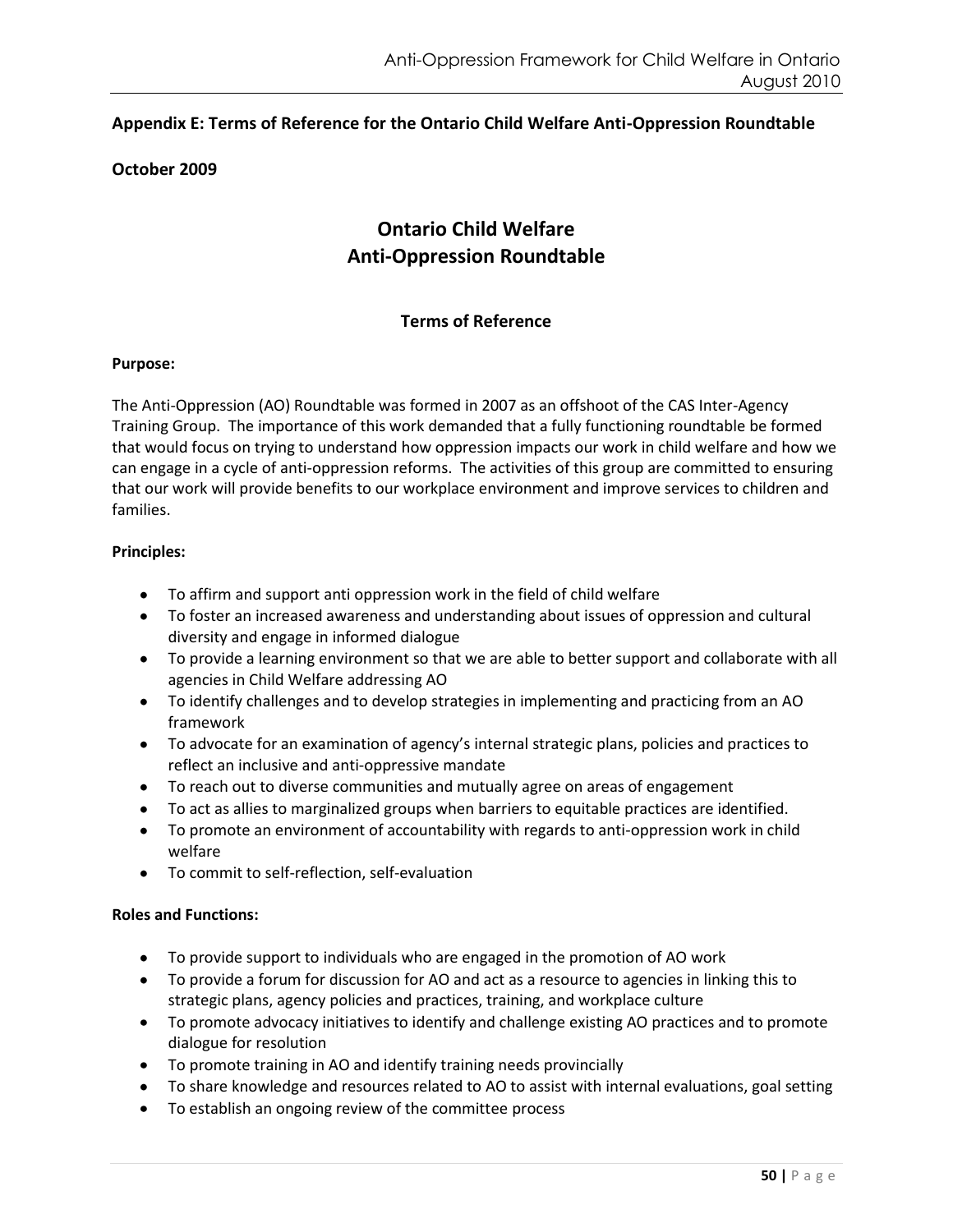To develop an annual work plan to determine the vision and long term strategy that will further the work in AOP which will be reviewed on an annual basis

#### **Membership:**

Membership is open to all agencies providing Child Protection Services in Ontario and the Ontario Association of Children's Aid Societies. Members will have an interest and desire to promote AO work and representation from all levels of agency roles is suggested (Directors of Service, front line workers, training) to ensure inclusion. Agencies should identify one primary member to represent their agency. Agencies that are interested in involvement in the AO Roundtable, but cannot attend on a regular basis due to issues of distance or agency finances, can be added to the mailing list to receive the agendas and minutes. If additional information is needed to provide context from the meetings, mailing list participants can contact the chairpersons to provide further information.

#### **Chairs of the Roundtable:**

The Roundtable is a co-chairperson model with a rotation of one person every two years to ensure continuity. Members will self-identify interest in the chair or through nomination. A date for rotation of the chair will be established annually. The co-chair persons will act as the official liaison with the Executive Director's group.

Role of the Chair is:

- To request agenda items from the membership, prepare and distribute agendas
- To establish priorities for discussion at each meeting
- To move the group through the agenda
- To act as the standing contact person to represent the group and to be a contact for questions
- To formalize the work plan
- To prepare annual status reports
- To designate minute takers and to ensure distribution of minutes following meetings

#### **Meeting Structure/ Frequency:**

The frequency of meetings will be every two months and more frequently as identified by the work plan. Minutes will be taken at each meeting. Minutes will only be shared in part or full once they have been approved by the Committee.

#### **Reporting / Accountability:**

Official reporting of the activities of this committee will be reported back to the Executive Directors through the designated representative from the Local Directors Section. In consultation with this representative and the membership, other key groups (for example Directors of Service, Human Resources Managers) that should receive information about the committee will be determined.